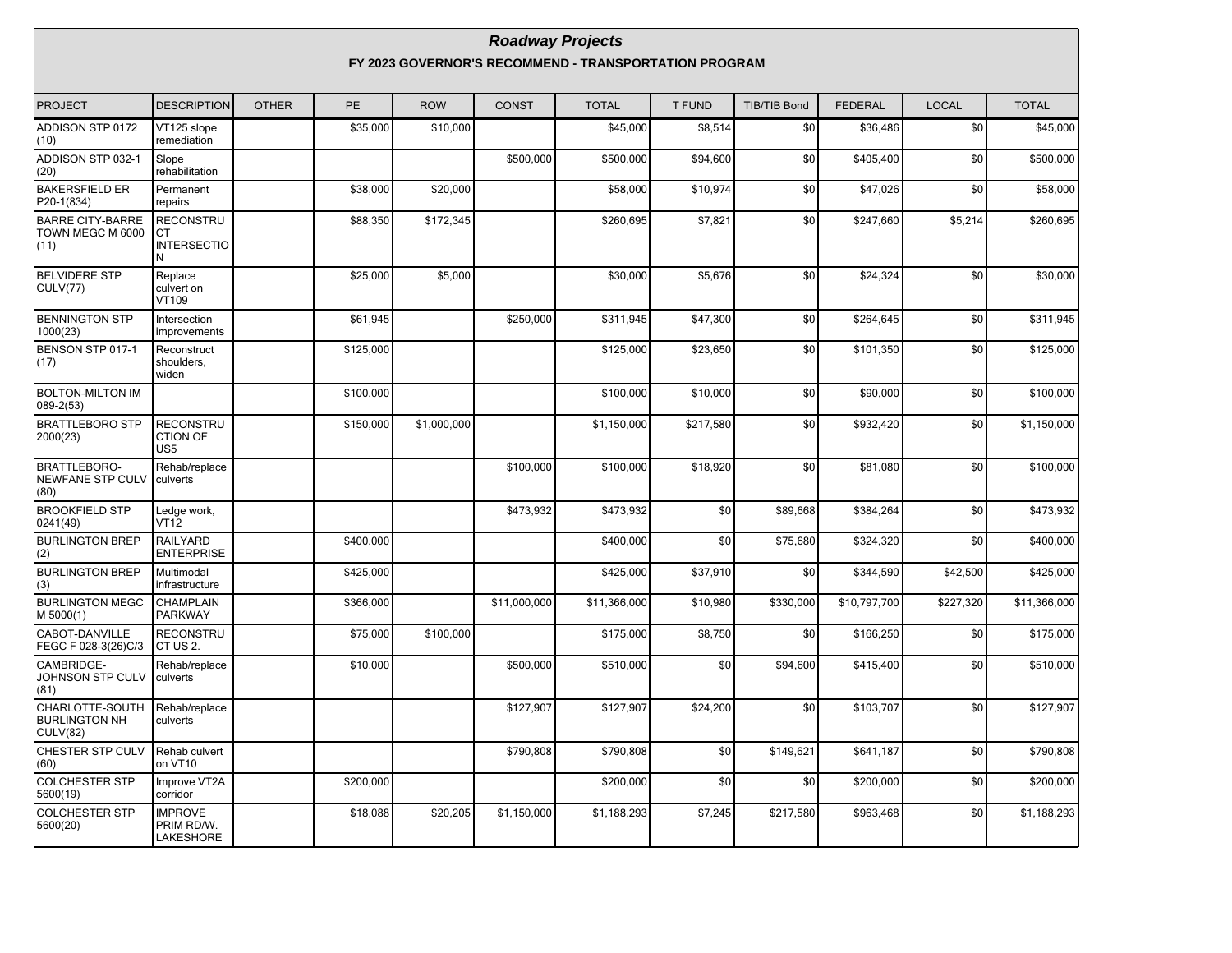#### **Roadway Projects FY 2023 GOVERNOR'S RECOMMEND - TRANSPORTATION PROGRAM**

| PROJECT                                                  | <b>DESCRIPTION</b>                                  | <b>OTHER</b> | <b>PE</b> | <b>ROW</b> | <b>CONST</b> | <b>TOTAL</b> | T FUND   | <b>TIB/TIB Bond</b> | <b>FEDERAL</b> | <b>LOCAL</b> | <b>TOTAL</b> |
|----------------------------------------------------------|-----------------------------------------------------|--------------|-----------|------------|--------------|--------------|----------|---------------------|----------------|--------------|--------------|
| CORNWALL STP 0172 Slope/roadway<br>(8)                   | stabilization                                       |              | \$55,000  | \$25,000   |              | \$80,000     | \$15,136 | \$0                 | \$64,864       | \$0          | \$80,000     |
| CORNWALL-<br><b>MIDDLEBURY STP</b><br>0172(11)           | Safety<br>improvement<br>scoping                    |              | \$24,842  |            |              | \$24,842     | \$4,700  | \$0                 | \$20,142       | \$0          | \$24,842     |
| DERBY STP 0113(86)                                       | Slab removal                                        |              | \$50,000  |            |              | \$50,000     | \$9,460  | \$0                 | \$40.540       | \$0          | \$50,000     |
| ELMORE ER P20-1<br>(808)                                 | Permanent<br>repairs                                |              |           |            | \$532,423    | \$532,423    | \$0      | \$100,734           | \$431,689      | \$0          | \$532,423    |
| <b>ESSEX NH SWFR(4)</b>                                  | Stormwater<br>retrofit                              |              | \$85,000  |            |              | \$85,000     | \$16,082 | \$0                 | \$68,918       | \$0          | \$85,000     |
| <b>ESSEX STP 5400(11)</b>                                | Improve<br>TH3/TH5 &<br><b>VT15/TH3</b>             |              | \$50,000  |            |              | \$50,000     | \$0      | \$0                 | \$50,000       | \$0          | \$50,000     |
| <b>ESSEX JCT. STP</b><br>5300(13)                        | <b>CRESCENT</b><br>CONNECTOR                        |              | \$10,427  | \$22,792   | \$4,248,502  | \$4,281,721  | \$6,285  | \$803,817           | \$3,471,619    | \$0          | \$4,281,721  |
| <b>ESSEX JCT. STP</b><br>5300(14)                        | WIDENING,<br><b>BIKE LANES,</b><br>ETC.             |              |           |            | \$178,937    | \$178,937    | \$33,855 | \$0                 | \$145,082      | \$0          | \$178,937    |
| <b>FAIRFAX STP CULV</b><br>(49)                          | <b>REPLACE</b><br><b>CULVERT</b><br>BR <sub>5</sub> |              | \$20,000  |            |              | \$20,000     | \$3,784  | \$0                 | \$16,216       | \$0          | \$20,000     |
| FAYSTON ER P20-1<br>(514)                                | Permanent<br>repairs                                |              | \$20,000  |            | \$200,000    | \$220,000    | \$23,286 | \$18,338            | \$178,376      | \$0          | \$220,000    |
| HARDWICK STP 037-<br>3(7)                                | Slope<br>remediation                                |              |           |            | \$300,000    | \$300,000    | \$56,760 | \$0                 | \$243,240      | \$0          | \$300,000    |
| HARTFORD IM 089-1<br>(67)                                | Remediate<br>slope issue                            |              | \$20,000  |            |              | \$20,000     | \$2,000  | \$0                 | \$18,000       | \$0          | \$20,000     |
| HARTFORD STP 020-<br>2(52)                               | Slab removal                                        |              | \$50,000  |            |              | \$50,000     | \$9,460  | \$0                 | \$40,540       | \$0          | \$50,000     |
| <b>HUBBARDTON STP</b><br>0161(32)                        | <b>REMOVAL</b><br>LEDGE<br>ALONG VT30               |              | \$15,000  | \$10,000   |              | \$25,000     | \$4,730  | \$0                 | \$20,270       | \$0          | \$25,000     |
| KILLINGTON-<br><b>STOCKBRIDGE STP</b><br><b>CULV(88)</b> | Replace<br>culverts                                 |              |           |            | \$225,000    | \$225,000    | \$42,570 | \$0                 | \$182,430      | \$0          | \$225,000    |
| LYNDON STP 0113<br>(65)                                  | <b>RECONSTRU</b><br>CT US5                          |              | \$200,000 | \$50,000   |              | \$250,000    | \$47,300 | \$0                 | \$202,700      | \$0          | \$250,000    |
| MARLBORO-<br><b>BRATTLEBORO NH</b><br>$ 010 - 1(57) $    | Reduce future<br>flood damage                       |              | \$30,000  | \$25,000   |              | \$55,000     | \$12,230 | \$0                 | \$42,770       | \$0          | \$55,000     |
| <b>MIDDLEBURY STP</b><br>$021 - 1(37)$                   | Scope BR3 on<br>VT116                               |              | \$14,102  | \$16,712   | \$400,000    | \$430,814    | \$5,830  | \$75,680            | \$349,304      | \$0          | \$430,814    |
| MIDDLESEX STP<br>0284(36)                                | Slab removal                                        |              | \$50,000  |            |              | \$50,000     | \$9,460  | \$0                 | \$40,540       | \$0          | \$50,000     |
| MILTON-GEORGIA<br>STP 0285(17)                           | Slab removal                                        |              | \$50,000  |            |              | \$50,000     | \$9,460  | \$0                 | \$40,540       | \$0          | \$50,000     |
| MORETOWN-<br>MIDDLESEX STP<br>0284(35)                   | Slab removal                                        |              | \$50,000  |            |              | \$50,000     | \$9,460  | \$0                 | \$40,540       | \$0          | \$50,000     |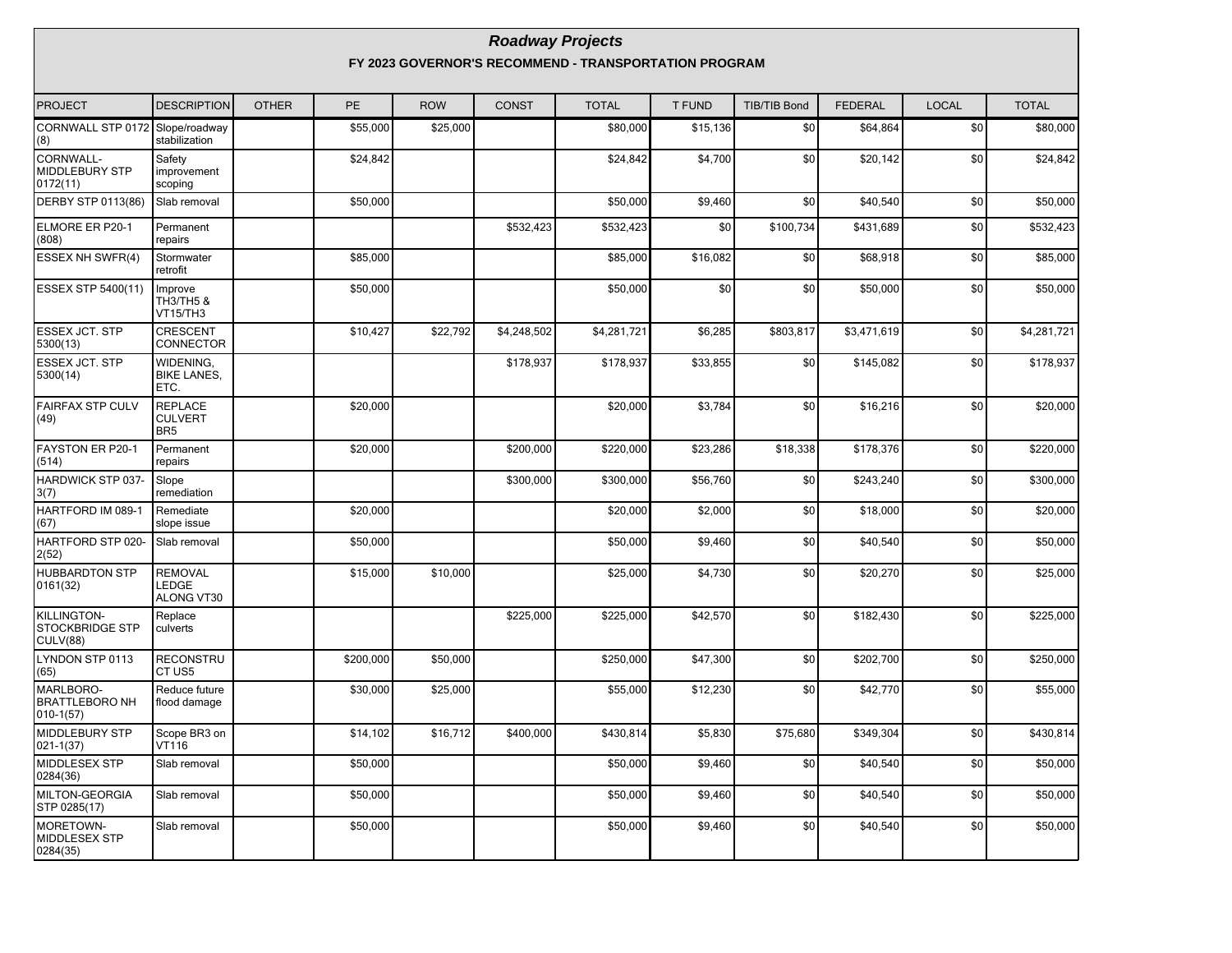#### **Roadway Projects FY 2023 GOVERNOR'S RECOMMEND - TRANSPORTATION PROGRAM**

| <b>PROJECT</b>                          | <b>DESCRIPTION</b>                                   | <b>OTHER</b> | PE        | <b>ROW</b> | <b>CONST</b> | <b>TOTAL</b> | <b>T FUND</b> | <b>TIB/TIB Bond</b> | <b>FEDERAL</b> | <b>LOCAL</b> | <b>TOTAL</b> |
|-----------------------------------------|------------------------------------------------------|--------------|-----------|------------|--------------|--------------|---------------|---------------------|----------------|--------------|--------------|
| MORGAN STP CULV<br>(46)                 | <b>REPLACE</b><br><b>CULVERT</b><br>BR10 ON<br>VT111 |              | \$21,063  |            | \$700,000    | \$721,063    | \$3,985       | \$132,440           | \$584,638      | \$0          | \$721,063    |
| <b>MORRISTOWN ER</b><br>P20-1(829)      | Permanent<br>repairs                                 |              | \$50,000  | \$20,000   | \$350,000    | \$420.000    | \$13,244      | \$66,220            | \$340.536      | \$0          | \$420,000    |
| NEWPORT TOWN ER<br>P20-1(902)           | Permanent<br>repairs                                 |              |           |            | \$200,000    | \$200,000    | \$37,840      | \$0                 | \$162,160      | \$0          | \$200,000    |
| ORWELL STP 017-1<br>(18)                | Reconstruct<br>shoulders,<br>widen                   |              | \$175,000 |            |              | \$175,000    | \$33,110      | \$0                 | \$141,890      | \$0          | \$175,000    |
| PITTSFORD NH 019-3<br>(492)             | <b>RECONSTRU</b><br>CT US7 -<br><b>SEGMENT 2</b>     |              | \$250,000 | \$50,000   |              | \$300,000    | \$60,000      | \$0                 | \$240,000      | \$0          | \$300,000    |
| PITTSFORD NH 019-3<br>(493)             | RECONSTRU<br>CT US7 -<br><b>SEGMENT 3</b>            |              | \$100,000 | \$400,000  |              | \$500,000    | \$100,000     | \$0                 | \$400,000      | \$0          | \$500,000    |
| PITTSFORD-<br>BRANDON NH 019-3<br>(494) | <b>RECONSTRU</b><br>CT US7 -<br><b>SEGMENT 4</b>     |              | \$125,000 | \$419,337  |              | \$544,337    | \$102,989     | \$0                 | \$441,348      | \$0          | \$544,337    |
| RICHFORD ER P20-1<br>(825)              | Permanent<br>repairs                                 |              | \$45,000  |            |              | \$45,000     | \$8,514       | \$0                 | \$36,486       | \$0          | \$45,000     |
| RICHFORD STP<br><b>CULV(59)</b>         | Rehab culvert<br>on VT105                            |              |           |            | \$704,917    | \$704,917    | \$0           | \$133,370           | \$571,547      | \$0          | \$704,917    |
| RICHMOND STP<br>CULV(58)                | Rehab culvert<br>on US2                              |              | \$45,000  |            |              | \$45,000     | \$8,514       | \$0                 | \$36,486       | \$0          | \$45,000     |
| RICHMOND-BOLTON<br>STP CULV(86)         | Rehab/replace<br>culverts                            |              |           |            | \$56,031     | \$56,031     | \$10,601      | \$0                 | \$45,430       | \$0          | \$56,031     |
| ROCKINGHAM IM 091<br>$-1(76)$           | Ledge work, I-<br>91 SB                              |              |           |            | \$1,366,610  | \$1,366,610  | \$0           | \$136,661           | \$1,229,949    | \$0          | \$1,366,610  |
| ROCKINGHAM IM 091<br>$-1(77)$           | Ledge work, I-<br>91 SB                              |              |           |            | \$1,986,642  | \$1,986,642  | \$0           | \$198,664           | \$1,787,978    | \$0          | \$1,986,642  |
| RYEGATE IM 091-2<br>(83)                | Ledge work, I-<br>91 NB                              |              | \$36,929  |            |              | \$36,929     | \$3,693       | \$0                 | \$33,236       | \$0          | \$36,929     |
| SOUTH BURLINGTON<br>IM SWFR(3)          | Stormwater<br>retrofit                               |              | \$85,000  |            |              | \$85,000     | \$8,500       | \$0                 | \$76,500       | \$0          | \$85,000     |
| <b>SPRINGFIELD STP</b><br>CULV(47)      | REPLACE 2<br><b>CULVERTS</b><br>ON US5               |              | \$28,847  | \$35,000   | \$100,000    | \$163,847    | \$31,000      | \$0                 | \$132,847      | \$0          | \$163,847    |
| ST. ALBANS IM SWFR<br>(2)               | Stormwater<br>flow restoration                       |              |           |            | \$1,798,540  | \$1,798,540  | \$0           | \$179,854           | \$1,618,686    | \$0          | \$1,798,540  |
| ST. ALBANS-<br><b>HIGHGATE PCIP(1)</b>  | Phosphorus<br>control                                |              | \$50,000  |            |              | \$50,000     | \$5,000       | \$0                 | \$45,000       | \$0          | \$50,000     |
| <b>STATEWIDE</b>                        | <b>ROADWAY</b><br>PROJECTS -<br>D&E                  |              | \$250,000 |            |              | \$250,000    | \$47,300      | \$0                 | \$202,700      | \$0          | \$250,000    |
| <b>STATEWIDE</b>                        | <b>DRAINAGE</b><br><b>IMPROVEMEN</b><br>TS           |              | \$100,000 | \$100,000  | \$5,000,000  | \$5,200,000  | \$37,840      | \$946,000           | \$4,216,160    | \$0          | \$5,200,000  |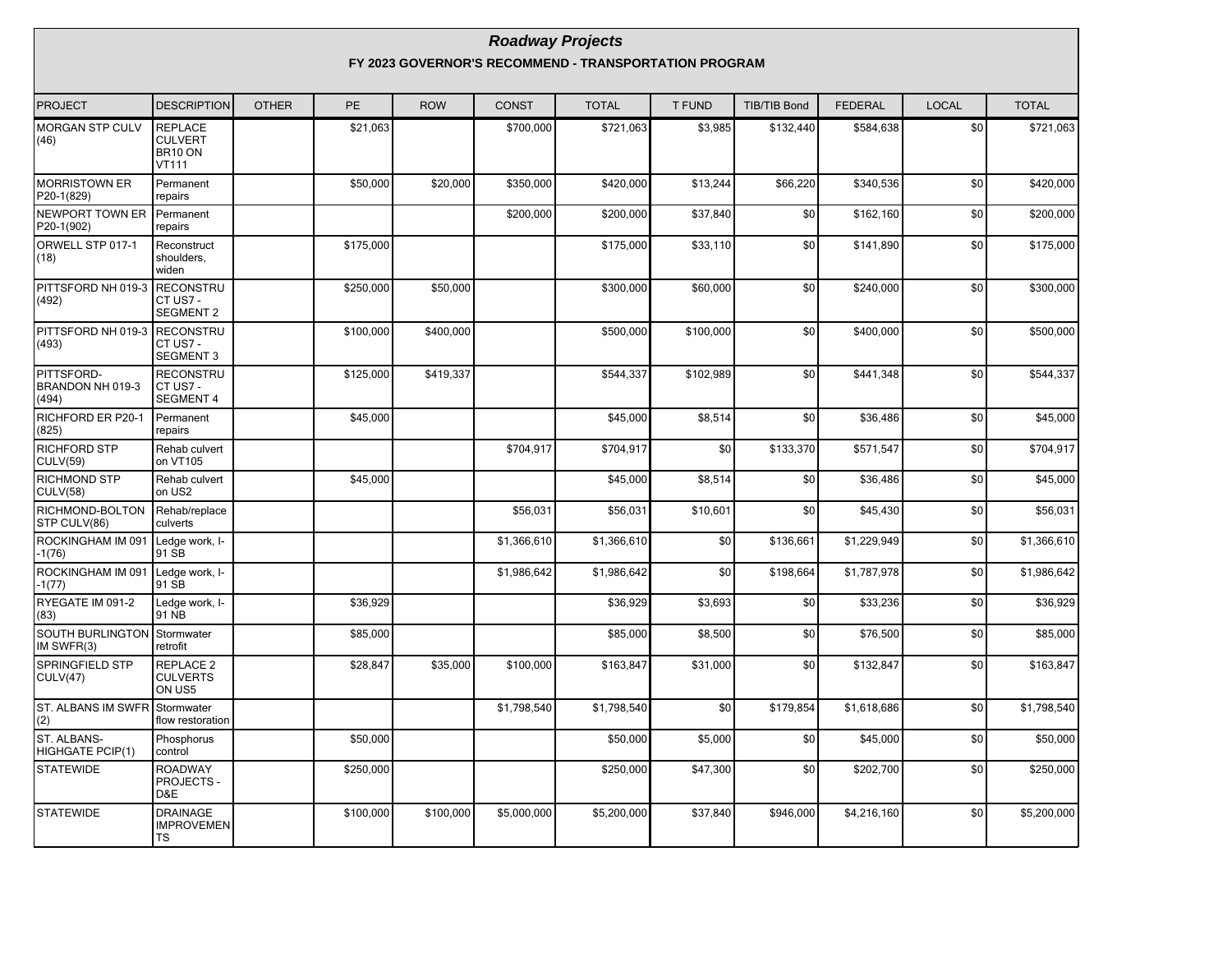|                                                    |                                                             |              |           |            | <b>Roadway Projects</b> |                                                       |          |              |                |              |              |
|----------------------------------------------------|-------------------------------------------------------------|--------------|-----------|------------|-------------------------|-------------------------------------------------------|----------|--------------|----------------|--------------|--------------|
|                                                    |                                                             |              |           |            |                         | FY 2023 GOVERNOR'S RECOMMEND - TRANSPORTATION PROGRAM |          |              |                |              |              |
| <b>PROJECT</b>                                     | <b>DESCRIPTION</b>                                          | <b>OTHER</b> | <b>PE</b> | <b>ROW</b> | <b>CONST</b>            | <b>TOTAL</b>                                          | T FUND   | TIB/TIB Bond | <b>FEDERAL</b> | <b>LOCAL</b> | <b>TOTAL</b> |
| <b>STATEWIDE</b>                                   | <b>EDGE/SLOP</b><br><b>IMPROVEMEN</b><br>TS                 |              | \$100,000 | \$100,000  | \$2,000,000             | \$2,200,000                                           | \$37,840 | \$378,400    | \$1,783,760    | \$0          | \$2,200,000  |
| STATEWIDE SWFR()                                   | Stormwater<br>flow restoration                              |              | \$100,000 |            | \$100,000               | \$200,000                                             | \$37,840 | \$0          | \$162,160      | \$0          | \$200,000    |
| STOCKBRIDGE-<br>ROCHESTER STP<br>CULV(85)C/2       | Rehab/replace<br>culverts                                   |              |           |            | \$109,004               | \$109,004                                             | \$0      | \$0          | \$109,004      | \$0          | \$109,004    |
| STOWE STP 029-1<br>(22)                            | Ledge work,<br>VT100                                        |              | \$16,802  | \$15,000   | \$250,000               | \$281,802                                             | \$53,317 | \$0          | \$228,485      | \$0          | \$281,802    |
| SWANTON NH 036-1<br>(9)                            | <b>PROJECT</b><br><b>SCOPING</b>                            |              | \$100,000 | \$75,000   |                         | \$175,000                                             | \$33,110 | \$0          | \$141,890      | \$0          | \$175,000    |
| THETFORD STP<br><b>CULV(48)</b>                    | <b>REPLACE</b><br><b>CULVERT</b><br>BR24 ON<br><b>VT113</b> |              | \$10,599  |            | \$150,000               | \$160,599                                             | \$30,385 | \$0          | \$130,214      | \$0          | \$160,599    |
| <b>VERGENNES STP</b><br>017-1(15)                  | Study alternate<br>routes                                   |              | \$200,000 |            |                         | \$200,000                                             | \$37,840 | \$0          | \$162,160      | \$0          | \$200,000    |
| <b>WALDEN STP SCRP</b><br>(27)                     | Culvert<br>remediation,<br><b>VT15</b>                      |              |           |            | \$706,770               | \$706,770                                             | \$0      | \$133,721    | \$573,049      | \$0          | \$706,770    |
| WALLINGFORD STP<br>0138(14)                        | Ledge work,<br>VT140                                        |              |           |            | \$150,000               | \$150,000                                             | \$28,380 | \$0          | \$121,620      | \$0          | \$150,000    |
| <b>WATERBURY STP</b><br>0284(31)                   | Ledge work,<br>US2                                          |              | \$82,756  | \$20,000   |                         | \$102,756                                             | \$19,441 | \$0          | \$83,315       | \$0          | \$102,756    |
| WELLS STP 015-2(11)                                | Ledge work,<br>VT30                                         |              | \$53,440  | \$20,000   | \$150,000               | \$223,440                                             | \$42,275 | \$0          | \$181,165      | \$0          | \$223,440    |
| <b>WEST HAVEN-</b><br>BENSON STP 017-1<br>(16)     | Reconstruct<br>shoulders,<br>widen                          |              | \$195,000 |            |                         | \$195,000                                             | \$36,894 | \$0          | \$158,106      | \$0          | \$195,000    |
| WEST RUTLAND NH<br>020-1(23)                       | Ledge work,<br>US4                                          |              | \$75,000  | \$10,000   |                         | \$85,000                                              | \$15,190 | \$0          | \$69,810       | \$0          | \$85,000     |
| WILLIAMSTOWN-<br><b>BARRE TOWN STP</b><br>0147(30) | Slab removal                                                |              | \$50,000  |            |                         | \$50,000                                              | \$9,460  | \$0          | \$40,540       | \$0          | \$50,000     |
| WILLISTON NH 5500<br>(18)                          | Improve I-<br>89/VT2A                                       |              |           |            | \$1,285,624             | \$1,285,624                                           | \$0      | \$243,240    | \$1,042,384    | \$0          | \$1,285,624  |
| WILLISTON STP 5500<br>(20)                         | Slab removal                                                |              | \$50,000  |            |                         | \$50,000                                              | \$9,460  | \$0          | \$40,540       | \$0          | \$50,000     |
| <b>WILLISTON STP M</b><br>5500(7)S                 | RECONSTRU<br>CTION &<br><b>RESURFACIN</b><br>G              |              |           |            | \$2,075,846             | \$2,075,846                                           | \$0      | \$392,750    | \$1,683,096    | \$0          | \$2,075,846  |
| WILMINGTON NH<br>CULV(61)                          | Rehab culvert<br>on VT9                                     |              | \$20,000  |            | \$400,000               | \$420,000                                             | \$3,784  | \$75,680     | \$340,536      | \$0          | \$420,000    |
| WINDSOR TCSP<br>TCSE(008)C/3                       | Streetscape<br>improvements                                 |              |           |            | \$157,500               | \$157,500                                             | \$0      | \$0          | \$127,701      | \$29,799     | \$157,500    |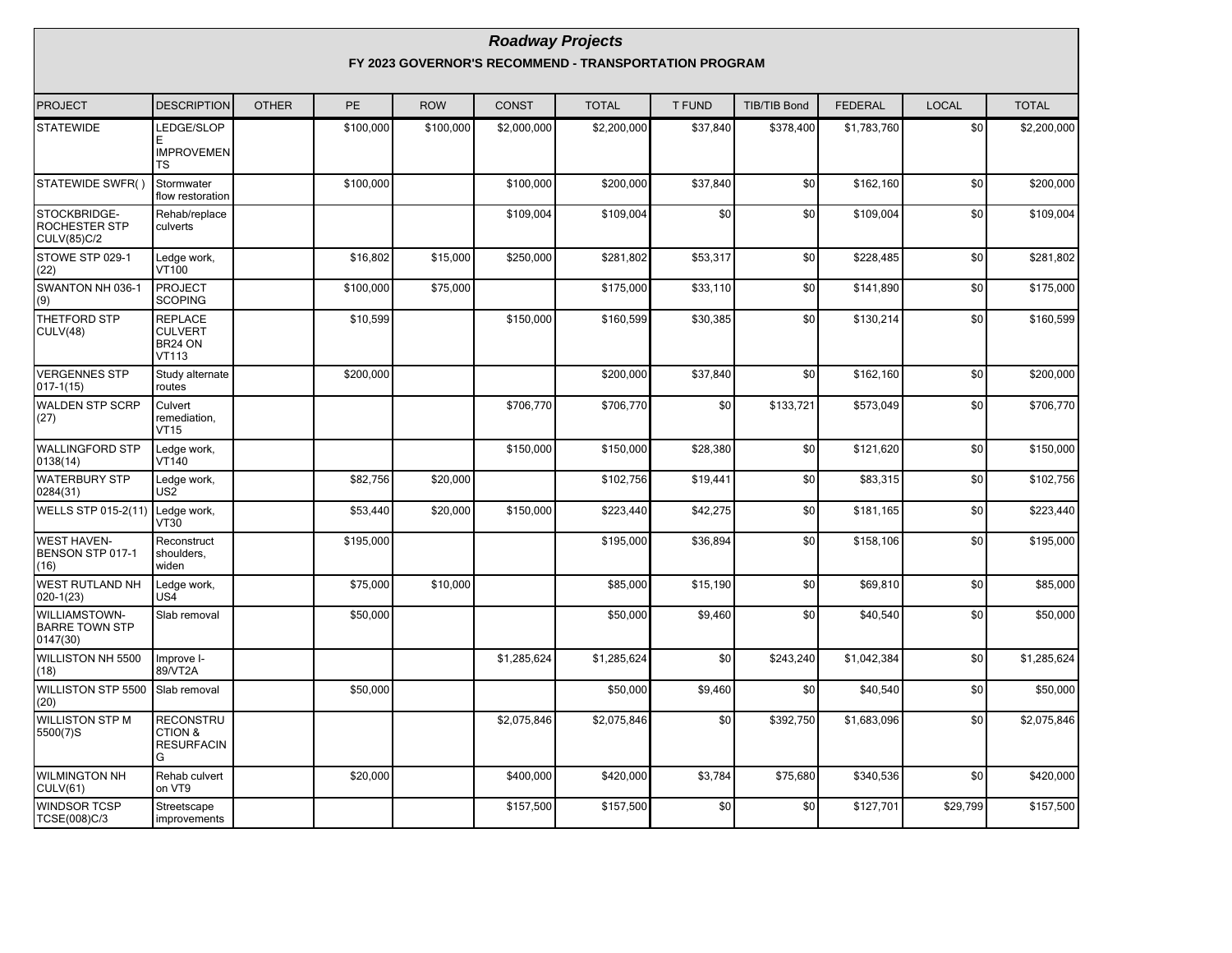|                                              | <b>Roadway Projects</b><br>FY 2023 GOVERNOR'S RECOMMEND - TRANSPORTATION PROGRAM |              |             |             |              |                            |                  |                     |                |              |              |  |  |  |
|----------------------------------------------|----------------------------------------------------------------------------------|--------------|-------------|-------------|--------------|----------------------------|------------------|---------------------|----------------|--------------|--------------|--|--|--|
| <b>PROJECT</b>                               | <b>DESCRIPTION</b>                                                               | <b>OTHER</b> | <b>PE</b>   | <b>ROW</b>  | <b>CONST</b> | <b>TOTAL</b>               | <b>T FUND</b>    | <b>TIB/TIB Bond</b> | <b>FEDERAL</b> | <b>LOCAL</b> | <b>TOTAL</b> |  |  |  |
| WOODFORD NH 010-<br>1(51)                    | <b>REMOVE</b><br>LEDGE ON<br>VT9                                                 |              |             |             | \$2,230,917  | \$2,230,917                | \$0 <sub>1</sub> | \$422,089           | \$1,808,828    | \$0          | \$2,230,917  |  |  |  |
| IWOODSTOCK NH<br> SCRP(16)                   | Rehab Culvert<br>on US4                                                          |              | \$22,214    |             | \$200,000    | \$222,214                  | \$4,204          | \$37,839            | \$180,171      | \$0          | \$222,214    |  |  |  |
| WOODSTOCK-<br>HARTFORD NH 020-2 IUS4<br>(51) | Reconstruct                                                                      |              | \$50,000    |             |              | \$50,000                   | \$9,460          | \$0                 | \$40,540       | \$0          | \$50,000     |  |  |  |
|                                              | <b>TOTAL Roadway Projects</b>                                                    |              | \$5,399,404 | \$2,741,391 | \$43,205.910 | \$51,346,705               | \$1,776,977      | \$5,432,647         | \$43,832,248   | \$304,833    | \$51,346,705 |  |  |  |
|                                              |                                                                                  |              |             |             |              | <b>Total Appropriation</b> | \$1,776,977      | \$5,432,647         | \$43,832,248   | \$304,833    | \$51,346,705 |  |  |  |
|                                              |                                                                                  |              |             |             |              |                            |                  |                     |                |              |              |  |  |  |
|                                              |                                                                                  |              |             |             |              |                            |                  |                     |                |              |              |  |  |  |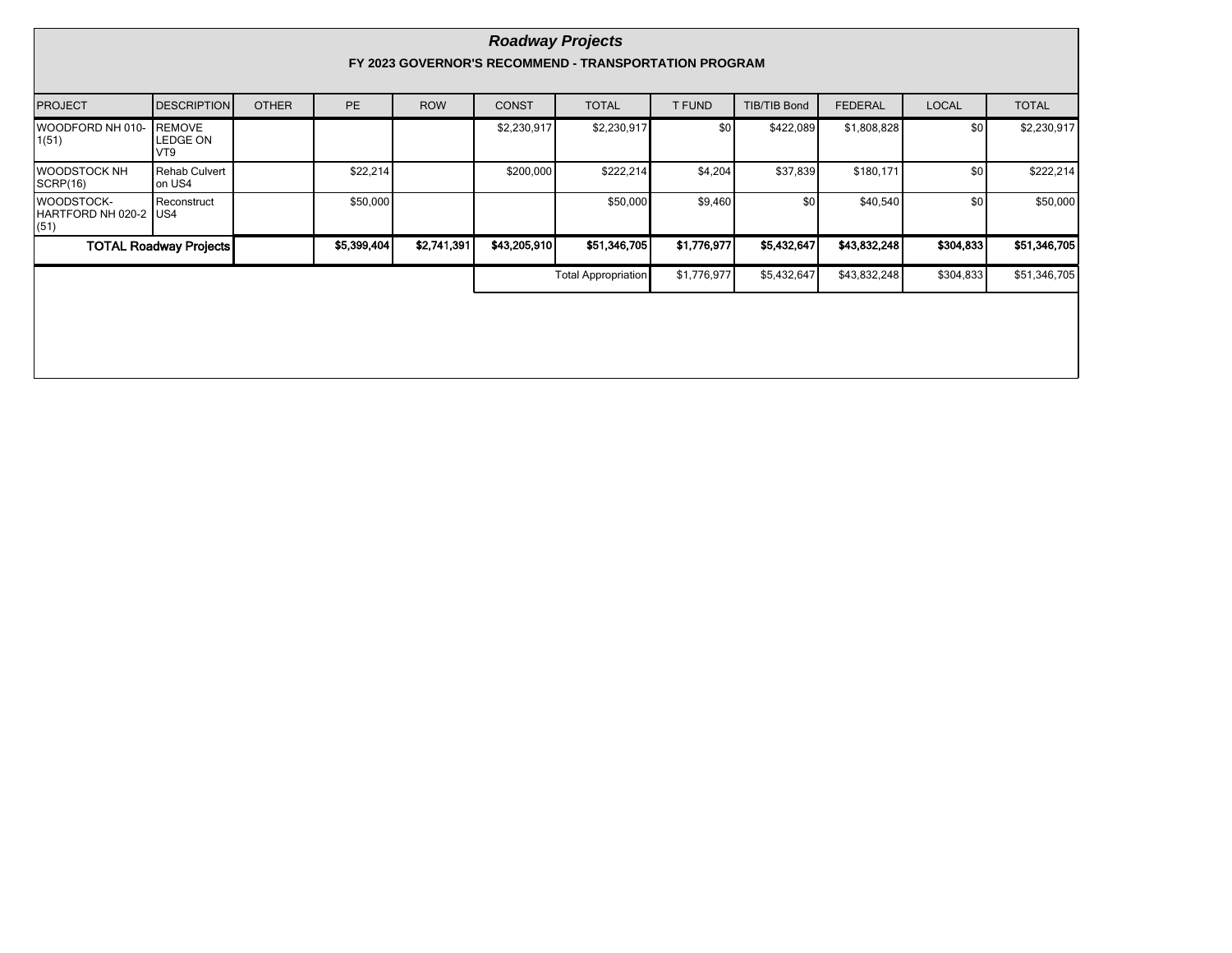# **ROADWAY PROJECTS**

|              | <b>Estimated</b><br><b>Budget Year</b><br>FY 2023 | Projected<br>FY 2024 | <b>Projected</b><br>FY 2025 | Projected<br>FY 2026 |
|--------------|---------------------------------------------------|----------------------|-----------------------------|----------------------|
| <b>PE</b>    | \$5,399,404                                       | \$3,689,295          | \$3,280,004                 | \$815,559            |
| <b>ROW</b>   | \$2,741,391                                       | \$3,064,882          | \$2,600,000                 | \$799,990            |
| <b>CONST</b> | \$43,205,910                                      | \$42,972,406         | \$51,482,062                | \$73,672,951         |
| <b>OTHER</b> | \$0                                               | \$0                  | \$0                         | \$0                  |
| <b>TOTAL</b> | \$51,346,705                                      | \$49,726,583         | \$57,362,066                | \$75,288,500         |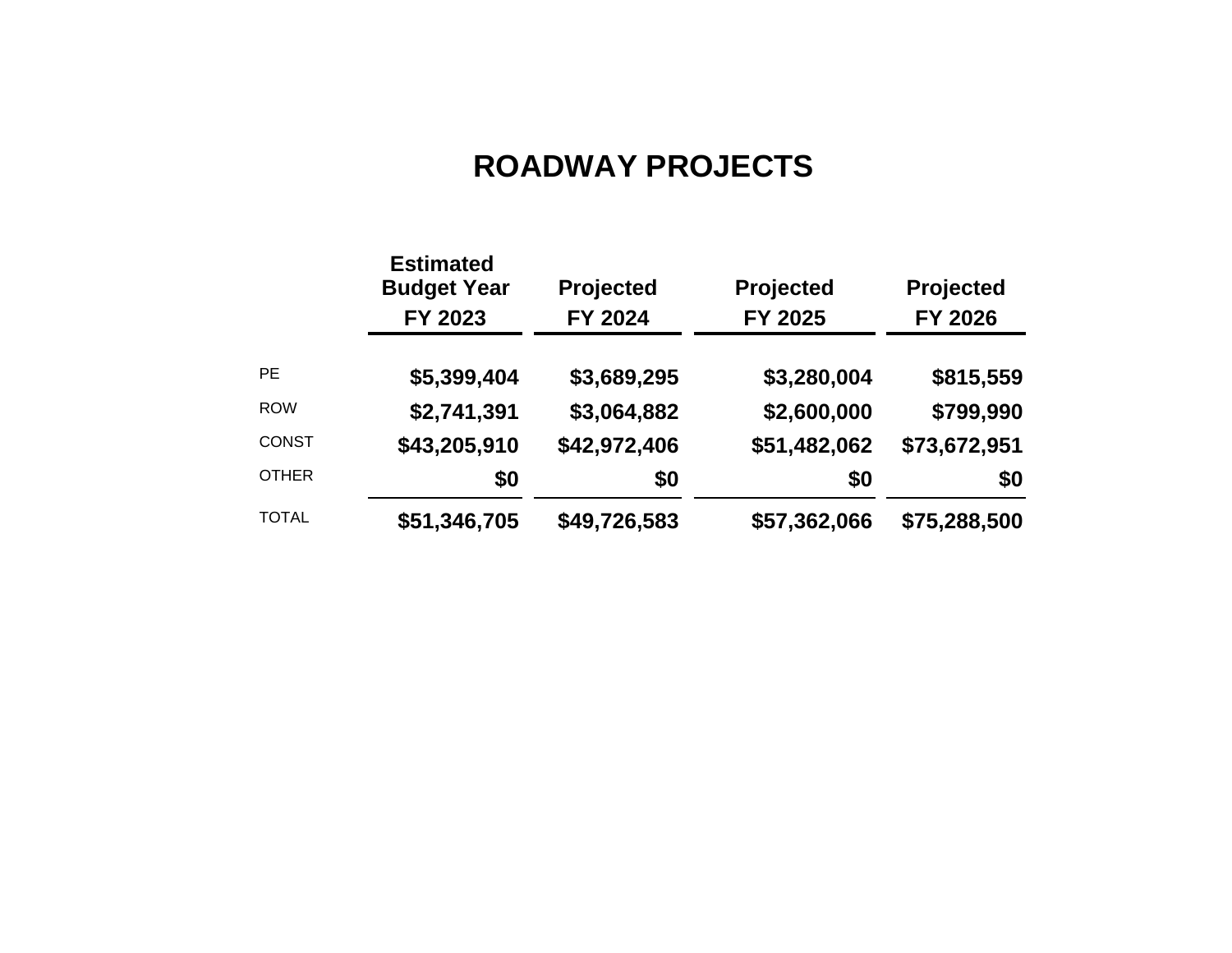| <b>PROJECT INFORMATION</b>                                                      | <b>PHASE</b><br><b>AND</b><br><b>FUNDING</b> | <b>ESTIMATED</b><br><b>TOTAL COST</b>                                                                         | <b>ACTUAL</b><br><b>EXPENDED</b><br><b>THRU FY 2021</b> | <b>ESTIMATED</b><br><b>CURRENT YEAR   BUDGET YEAR</b><br>FY 2022 | <b>ESTIMATED</b><br>FY 2023 | <b>PROJECTED</b><br>FY 2024 | <b>PROJECTED</b><br>FY 2025 | <b>PROJECTED</b><br>FY 2026 | <b>ESTIMATED</b><br><b>COST TO</b><br><b>COMPLETE</b> |
|---------------------------------------------------------------------------------|----------------------------------------------|---------------------------------------------------------------------------------------------------------------|---------------------------------------------------------|------------------------------------------------------------------|-----------------------------|-----------------------------|-----------------------------|-----------------------------|-------------------------------------------------------|
| <b>ROADWAY PROJECTS</b>                                                         | PE                                           | 100,000                                                                                                       | 929                                                     | 35,000                                                           | 35,000                      | 29,071                      | 0                           | 0                           |                                                       |
| <b>ADDISON</b>                                                                  | <b>ROW</b>                                   | 20,000                                                                                                        | 0                                                       | 10,000                                                           | 10,000                      | 0                           |                             | ŋ                           |                                                       |
| STP 0172(10)                                                                    | CONST                                        | 1,500,000                                                                                                     | 0                                                       | ŋ                                                                | $\Omega$                    | 500,000                     | 1,000,000                   |                             |                                                       |
|                                                                                 | <b>OTHER</b>                                 | $\mathbf{0}$                                                                                                  | 0                                                       | 0                                                                | 0                           | 0                           | $\bf{0}$                    | 0                           | 0                                                     |
|                                                                                 | <b>TOTAL</b>                                 | 1,620,000                                                                                                     | 929                                                     | 45,000                                                           | 45,000                      | 529,071                     | 1,000,000                   | $\mathbf{0}$                | $\bf{0}$                                              |
| Route:<br>$VT-125$                                                              |                                              | Description: Project is for slope remediation on VT 125 in Addison near mile marker 1.264.                    |                                                         |                                                                  |                             |                             |                             |                             |                                                       |
| YearAdded: 2021<br>Project Manager:<br>Kenneth Upmal<br>802-793-9369            | <b>Comments:</b>                             |                                                                                                               |                                                         |                                                                  |                             |                             |                             |                             |                                                       |
| <b>ROADWAY PROJECTS</b>                                                         | PE                                           | 170,000                                                                                                       |                                                         |                                                                  |                             |                             | $\bf{0}$                    | $\overline{0}$              | O                                                     |
| <b>BAKERSFIELD</b>                                                              | <b>ROW</b>                                   | 25,000                                                                                                        | 67,019                                                  | 60,000<br>5,000                                                  | 38,000<br>20,000            | 4,981<br>ŋ                  |                             | ŋ                           |                                                       |
| ER P20-1(834)                                                                   | <b>CONST</b>                                 | 787,045                                                                                                       | 0                                                       |                                                                  |                             | 400,000                     | 387,045                     |                             |                                                       |
|                                                                                 | <b>OTHER</b>                                 | n                                                                                                             | 0                                                       | 0                                                                | 0                           | O                           |                             | 0                           | 0                                                     |
|                                                                                 | <b>TOTAL</b>                                 | 982,045                                                                                                       | 0<br>67,019                                             | o<br>65,000                                                      | 0<br>58,000                 | 404,981                     | 387,045                     | $\mathbf{0}$                | $\mathbf 0$                                           |
| Route:<br>VT-108<br>YearAdded: 2022                                             | <b>Comments:</b>                             | Description: Rehabilitation of culvert PID 66601 and failed slope on VT108 at mm 2.56.                        |                                                         |                                                                  |                             |                             |                             |                             |                                                       |
| Project Manager:<br><b>Bruce Martin</b><br>802-595-9653                         |                                              |                                                                                                               |                                                         |                                                                  |                             |                             |                             |                             |                                                       |
| <b>ROADWAY PROJECTS</b>                                                         | PE                                           | 1,350,000                                                                                                     | 1,101,749                                               | 159,901                                                          | 88,350                      | 0                           | $\overline{0}$              | $\overline{0}$              | $\Omega$                                              |
| <b>BARRE CITY-BARRE TOWN</b>                                                    | <b>ROW</b>                                   | 1,400,000                                                                                                     | 696,781                                                 | 530,874                                                          | 172,345                     |                             |                             |                             | $\mathbf{0}$                                          |
| MEGC M 6000(11)                                                                 | <b>CONST</b>                                 | 4,582,922                                                                                                     | 0                                                       | 0                                                                | $\bf{0}$                    | 1,000,000                   | 3,582,922                   |                             | $\mathbf 0$                                           |
|                                                                                 | <b>OTHER</b>                                 | $\bf{0}$                                                                                                      |                                                         |                                                                  |                             | O                           | ŋ                           | 0                           | $\bf{0}$                                              |
|                                                                                 | <b>TOTAL</b>                                 | 7,332,922                                                                                                     | 1,798,530                                               | 690,775                                                          | 260,695                     | 1,000,000                   | 3,582,922                   | $\mathbf{0}$                | $\mathbf 0$                                           |
| Route:<br>$VT-14$                                                               |                                              | Description: RECONSTRUCTION OF THE VT14/QUARRY ST. (BARRE CITY) INTERSECTION AND QUARRY HILL RD (BARRE TOWN). |                                                         |                                                                  |                             |                             |                             |                             |                                                       |
| YearAdded: Prior to 2006<br>Project Manager:<br>Patricia Coburn<br>802-224-6667 | <b>Comments:</b>                             |                                                                                                               |                                                         |                                                                  |                             |                             |                             |                             |                                                       |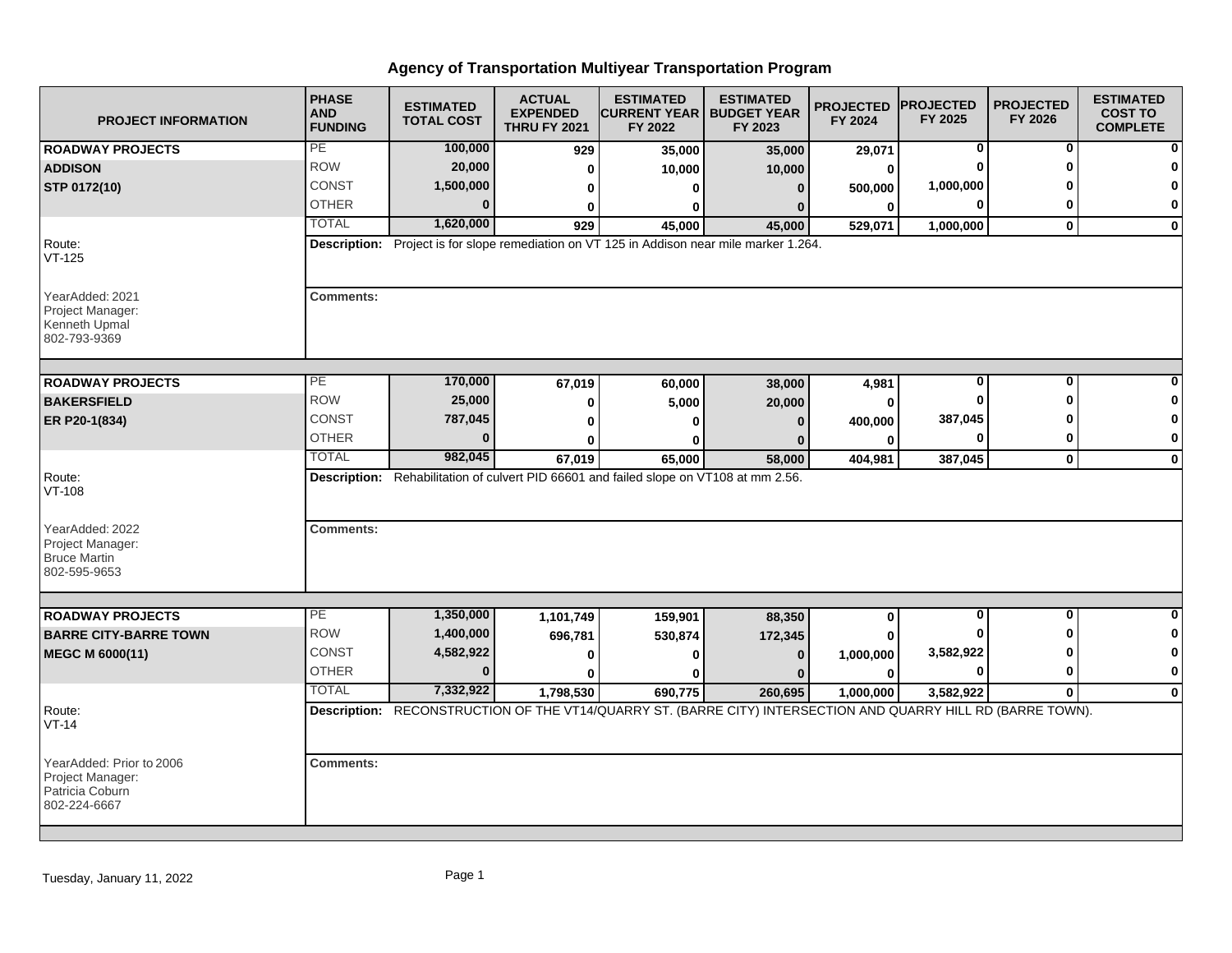| <b>PROJECT INFORMATION</b>                                             | <b>PHASE</b><br><b>AND</b><br><b>FUNDING</b> | <b>ESTIMATED</b><br><b>TOTAL COST</b> | <b>ACTUAL</b><br><b>EXPENDED</b><br><b>THRU FY 2021</b> | <b>ESTIMATED</b><br> CURRENT YEAR   BUDGET YEAR<br>FY 2022                                                                                                                                                                                                               | <b>ESTIMATED</b><br>FY 2023 | <b>PROJECTED</b><br>FY 2024 | <b>PROJECTED</b><br>FY 2025 | <b>PROJECTED</b><br>FY 2026 | <b>ESTIMATED</b><br><b>COST TO</b><br><b>COMPLETE</b> |
|------------------------------------------------------------------------|----------------------------------------------|---------------------------------------|---------------------------------------------------------|--------------------------------------------------------------------------------------------------------------------------------------------------------------------------------------------------------------------------------------------------------------------------|-----------------------------|-----------------------------|-----------------------------|-----------------------------|-------------------------------------------------------|
| <b>ROADWAY PROJECTS</b>                                                | PE                                           | 581,641                               | 344,697                                                 | 175,000                                                                                                                                                                                                                                                                  | 61,945                      | 0                           | 0                           | 0                           | 0                                                     |
| <b>BENNINGTON</b>                                                      | <b>ROW</b>                                   | 50,000                                | O                                                       | 25,000                                                                                                                                                                                                                                                                   | $\Omega$                    |                             |                             | ŋ                           | 25,000                                                |
| STP 1000(23)                                                           | <b>CONST</b>                                 | 2,787,967                             | 0                                                       | 0                                                                                                                                                                                                                                                                        | 250,000                     | 2,537,967                   |                             |                             |                                                       |
|                                                                        | <b>OTHER</b>                                 | $\bf{0}$                              | 0                                                       | 0                                                                                                                                                                                                                                                                        | $\bf{0}$                    | 0                           |                             |                             | $\Omega$                                              |
|                                                                        | <b>TOTAL</b>                                 | 3,419,608                             | 344,697                                                 | 200,000                                                                                                                                                                                                                                                                  | 311,945                     | 2,537,967                   | $\Omega$                    | O                           | 25,000                                                |
| Route:<br><b>VT-67A</b>                                                | Description:                                 | <b>BENNINGTON</b>                     |                                                         | IMPROVEMENTS TO THE INTERSECTION OF VT-67A, MATTESON ROAD, SILK ROAD, AND COLLEGE DRIVE IN THE TOWN OF                                                                                                                                                                   |                             |                             |                             |                             |                                                       |
| YearAdded: 2020<br>Project Manager:<br>Michael LaCroix<br>802-371-9528 | <b>Comments:</b>                             |                                       |                                                         |                                                                                                                                                                                                                                                                          |                             |                             |                             |                             |                                                       |
| <b>ROADWAY PROJECTS</b>                                                | PE                                           | 750,000                               | 171,797                                                 | 200,000                                                                                                                                                                                                                                                                  | 125,000                     | 115,000                     | 110,000                     | 28,203                      |                                                       |
| <b>BENSON</b>                                                          | <b>ROW</b>                                   | 500,000                               | 0                                                       | 0                                                                                                                                                                                                                                                                        | $\bf{0}$                    | 150,000                     | 350,000                     | O                           |                                                       |
| STP 017-1(17)                                                          | <b>CONST</b>                                 | 10,828,125                            | $\bf{0}$                                                | O                                                                                                                                                                                                                                                                        |                             | $\bf{0}$                    | 0                           | 4,000,000                   | 6,828,125                                             |
|                                                                        | <b>OTHER</b>                                 | $\Omega$                              | ŋ                                                       | Λ                                                                                                                                                                                                                                                                        |                             | ŋ                           | n                           | O                           |                                                       |
|                                                                        | <b>TOTAL</b>                                 | 12,078,125                            | 171,797                                                 | 200,000                                                                                                                                                                                                                                                                  | 125,000                     | 265,000                     | 460,000                     | 4,028,203                   | 6,828,125                                             |
| Route:<br><b>VT-22A</b><br>YearAdded: 2022                             | <b>Comments:</b>                             |                                       |                                                         | Description: Work consist of shoulder reconstruction and widening of the roadway from 10-foot lanes and 2-foot shoulders to 11-foot lanes and 6-foot<br>shoulders while also reclaiming the existing roadway with a stabilized base in Benson from MM 1.326 to MM 6.276. |                             |                             |                             |                             |                                                       |
| Project Manager:<br><b>Bruce Martin</b><br>802-595-9653                |                                              |                                       |                                                         |                                                                                                                                                                                                                                                                          |                             |                             |                             |                             |                                                       |
| <b>ROADWAY PROJECTS</b>                                                | PE                                           | 18,000                                | 2,833                                                   | 15,167                                                                                                                                                                                                                                                                   | $\bf{0}$                    | 0                           | $\bf{0}$                    | O                           | <sup>0</sup>                                          |
| <b>BRATTLEBORO-NEWFANE</b>                                             | <b>ROW</b>                                   | $\bf{0}$                              | 0                                                       | 0                                                                                                                                                                                                                                                                        |                             |                             |                             | ŋ                           | 0                                                     |
| STP CULV(80)                                                           | <b>CONST</b>                                 | 500,000                               | 0                                                       | 400,000                                                                                                                                                                                                                                                                  | 100,000                     | U                           |                             | ŋ                           | 0                                                     |
|                                                                        | <b>OTHER</b>                                 | $\bf{0}$                              | $\mathbf{0}$                                            | $\bf{0}$                                                                                                                                                                                                                                                                 | $\Omega$                    | $\bf{0}$                    | 0                           | $\mathbf{0}$                | 0                                                     |
|                                                                        | <b>TOTAL</b>                                 | 518,000                               | 2,833                                                   | 415,167                                                                                                                                                                                                                                                                  | 100,000                     | $\mathbf 0$                 | $\mathbf 0$                 | $\mathbf 0$                 | 0                                                     |
| Route:<br>VT-30                                                        |                                              |                                       |                                                         | Description: Culvert replacement/rehabilitation along VT 30 from Brattleboro mm .326 to Newfane 1.597.                                                                                                                                                                   |                             |                             |                             |                             |                                                       |
| YearAdded: 2023<br>Project Manager:<br>Marc Pickering<br>802-380-0190  | <b>Comments:</b>                             |                                       |                                                         |                                                                                                                                                                                                                                                                          |                             |                             |                             |                             |                                                       |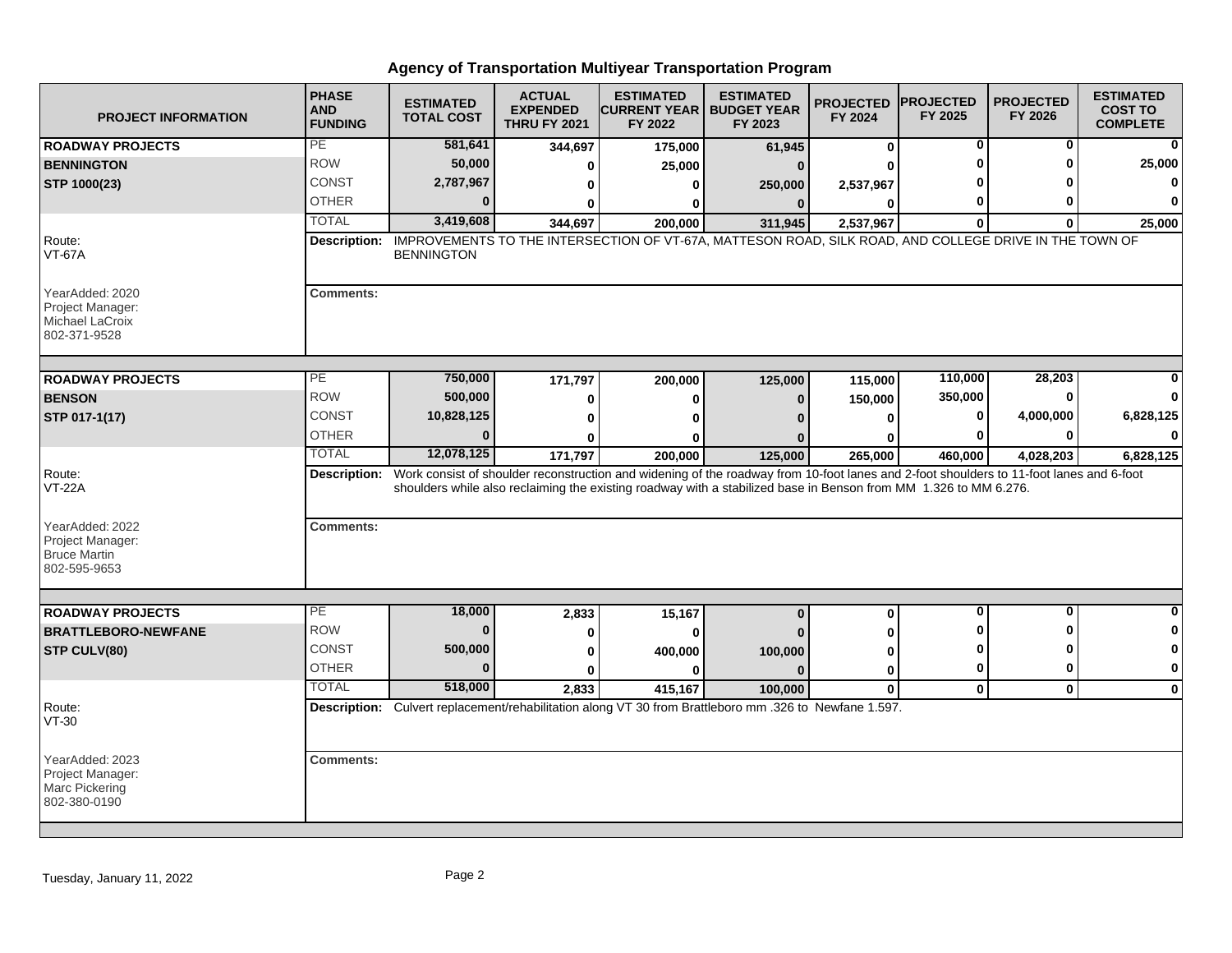| <b>PROJECT INFORMATION</b>                                                   | <b>PHASE</b><br><b>AND</b><br><b>FUNDING</b> | <b>ESTIMATED</b><br><b>TOTAL COST</b>                                                                                                                | <b>ACTUAL</b><br><b>EXPENDED</b><br><b>THRU FY 2021</b> | <b>ESTIMATED</b><br><b>ICURRENT YEAR   BUDGET YEAR</b><br>FY 2022 | <b>ESTIMATED</b><br>FY 2023 | <b>PROJECTED</b><br>FY 2024 | <b>PROJECTED</b><br>FY 2025 | <b>PROJECTED</b><br>FY 2026 | <b>ESTIMATED</b><br><b>COST TO</b><br><b>COMPLETE</b> |
|------------------------------------------------------------------------------|----------------------------------------------|------------------------------------------------------------------------------------------------------------------------------------------------------|---------------------------------------------------------|-------------------------------------------------------------------|-----------------------------|-----------------------------|-----------------------------|-----------------------------|-------------------------------------------------------|
| <b>ROADWAY PROJECTS</b>                                                      | PE                                           | 125,000                                                                                                                                              | 78,652                                                  | 46,348                                                            | $\Omega$                    | $\mathbf 0$                 | 0                           | 0                           |                                                       |
| <b>BROOKFIELD</b>                                                            | <b>ROW</b>                                   | 15,000                                                                                                                                               | 486                                                     | 14,514                                                            |                             | U                           | O                           | ŋ                           |                                                       |
| STP 0241(49)                                                                 | <b>CONST</b>                                 | 473,932                                                                                                                                              | 0                                                       | 0                                                                 | 473,932                     | ŋ                           |                             |                             |                                                       |
|                                                                              | <b>OTHER</b>                                 | $\Omega$                                                                                                                                             | ŋ                                                       | 0                                                                 | $\Omega$                    | 0                           | 0                           | O                           | 0                                                     |
|                                                                              | <b>TOTAL</b>                                 | 613,932                                                                                                                                              | 79,137                                                  | 60,862                                                            | 473,932                     | $\mathbf 0$                 | $\mathbf{0}$                | $\mathbf{0}$                | $\mathbf 0$                                           |
| Route:<br>$VT-12$                                                            |                                              | Description: Remediation of rock Slope #2098 located on VT 12 at twn mm 3.87.                                                                        |                                                         |                                                                   |                             |                             |                             |                             |                                                       |
| YearAdded: 2019<br>Project Manager:<br><b>Bruce Martin</b><br>802-595-9653   | <b>Comments:</b>                             |                                                                                                                                                      |                                                         |                                                                   |                             |                             |                             |                             |                                                       |
| <b>ROADWAY PROJECTS</b>                                                      | PE                                           | 1,500,000                                                                                                                                            | $\bf{0}$                                                |                                                                   | 425,000                     |                             | 175,000                     | 100,000                     |                                                       |
| <b>BURLINGTON</b>                                                            | <b>ROW</b>                                   | 500,000                                                                                                                                              | $\bf{0}$                                                | 500,000<br>$\bf{0}$                                               | $\Omega$                    | 300,000<br>400,000          | 100,000                     | $\bf{0}$                    |                                                       |
| BREP(3)                                                                      | <b>CONST</b>                                 | 13,000,000                                                                                                                                           | 0                                                       | U                                                                 |                             | $\bf{0}$                    | 3,000,000                   | 7,000,000                   | 3,000,000                                             |
|                                                                              | <b>OTHER</b>                                 | 0                                                                                                                                                    | $\bf{0}$                                                | ŋ                                                                 |                             | 0                           | 0                           | 0                           | O                                                     |
|                                                                              | <b>TOTAL</b>                                 | 15,000,000                                                                                                                                           | $\mathbf{0}$                                            | 500,000                                                           | 425,000                     | 700,000                     | 3,275,000                   | 7,100,000                   | 3,000,000                                             |
| Route:<br><b>RAILYARD ENTERPRISE</b><br>YearAdded: 2023<br>Project Manager:  | <b>Comments:</b>                             | Description: A network of multimodal transportation infrastructure improvements connecting Pine Street and Battery Street in the City of Burlington. |                                                         |                                                                   |                             |                             |                             |                             |                                                       |
| Ande Deforge<br>802-595-6657                                                 |                                              |                                                                                                                                                      |                                                         |                                                                   |                             |                             |                             |                             |                                                       |
| <b>ROADWAY PROJECTS</b>                                                      | PE                                           | 2,196,056                                                                                                                                            | 0                                                       | 1,098,028                                                         | 366,000                     | 360,000                     | 372,028                     | 0                           |                                                       |
| <b>BURLINGTON</b>                                                            | <b>ROW</b>                                   | 50,000                                                                                                                                               | 0                                                       | 50,000                                                            | $\Omega$                    | $\Omega$                    | 0                           | 0                           | 0                                                     |
| <b>MEGC M 5000(1)</b>                                                        | <b>CONST</b>                                 | 42,000,000                                                                                                                                           | 0                                                       | 5,000,000                                                         | 11,000,000                  | 8,000,000                   | 4,000,000                   | 9,000,000                   | 5,000,000                                             |
|                                                                              | <b>OTHER</b>                                 | $\Omega$                                                                                                                                             | 0                                                       | $\bf{0}$                                                          | $\Omega$                    | $\bf{0}$                    | 0                           | $\bf{0}$                    | $\Omega$                                              |
|                                                                              | <b>TOTAL</b>                                 | 44,246,056                                                                                                                                           | $\mathbf 0$                                             | 6,148,028                                                         | 11,366,000                  | 8,360,000                   | 4,372,028                   | 9,000,000                   | 5,000,000                                             |
| Route:<br>I-189                                                              |                                              | Description: ADDITIONAL PRELIMINARY ENGINEERING FUNDS TO COMPLETE DESIGN ON THE ENTIRE SO. CONNECTOR PROJECT                                         |                                                         |                                                                   |                             |                             |                             |                             |                                                       |
| YearAdded: Prior to 2006<br>Project Manager:<br>Ande Deforge<br>802-595-6657 | <b>Comments:</b>                             |                                                                                                                                                      |                                                         |                                                                   |                             |                             |                             |                             |                                                       |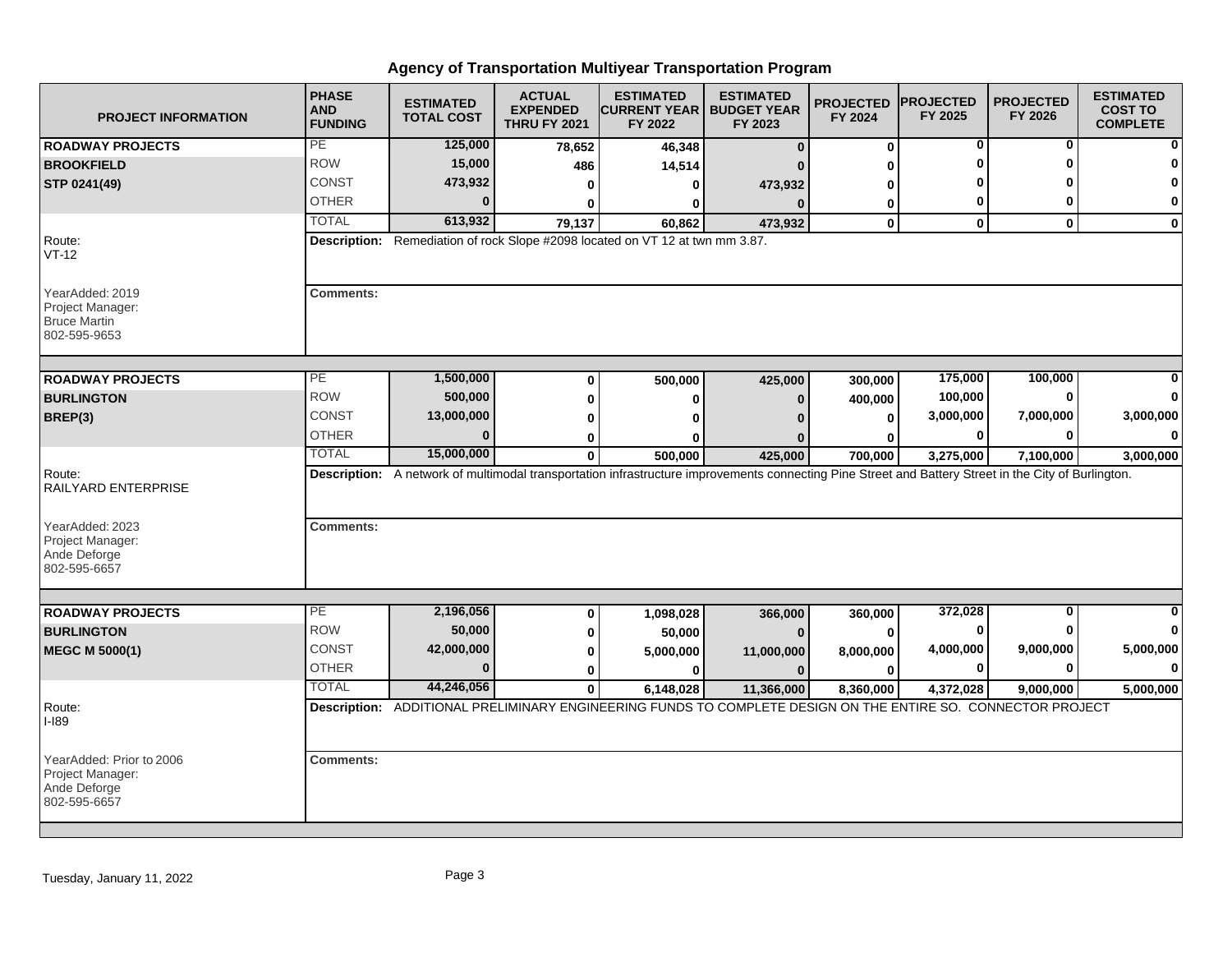| <b>PROJECT INFORMATION</b>                                                          | <b>PHASE</b><br><b>AND</b><br><b>FUNDING</b> | <b>ESTIMATED</b><br><b>TOTAL COST</b> | <b>ACTUAL</b><br><b>EXPENDED</b><br><b>THRU FY 2021</b> | <b>ESTIMATED</b><br><b>CURRENT YEAR   BUDGET YEAR</b><br>FY 2022                                            | <b>ESTIMATED</b><br>FY 2023 | <b>PROJECTED</b><br>FY 2024 | <b>PROJECTED</b><br>FY 2025 | <b>PROJECTED</b><br>FY 2026 | <b>ESTIMATED</b><br><b>COST TO</b><br><b>COMPLETE</b> |
|-------------------------------------------------------------------------------------|----------------------------------------------|---------------------------------------|---------------------------------------------------------|-------------------------------------------------------------------------------------------------------------|-----------------------------|-----------------------------|-----------------------------|-----------------------------|-------------------------------------------------------|
| <b>ROADWAY PROJECTS</b>                                                             | PE                                           | 500,000                               | 354,462                                                 | 150,000                                                                                                     | 75,000                      | 75,000                      | 25,000                      | $\mathbf 0$                 |                                                       |
| <b>CABOT-DANVILLE</b>                                                               | <b>ROW</b>                                   | 350,000                               | 62,307                                                  | 20,000                                                                                                      | 100,000                     | 167,703                     | 0                           | -10                         |                                                       |
| FEGC F 028-3(26)C/3                                                                 | <b>CONST</b>                                 | 6,353,451                             | 0                                                       | $\bf{0}$                                                                                                    | $\Omega$                    | 0                           | 3,000,000                   | 2,353,451                   | 1,000,000                                             |
|                                                                                     | <b>OTHER</b>                                 | $\bf{0}$                              | 0                                                       | 0                                                                                                           |                             | U                           | 0                           | $\bf{0}$                    | $\bf{0}$                                              |
|                                                                                     | <b>TOTAL</b>                                 | 7,203,451                             | 416,769                                                 | 170,000                                                                                                     | 175,000                     | 242,703                     | 3,025,000                   | 2,353,441                   | 1,000,000                                             |
| Route:<br>$US-2$                                                                    | <b>Description:</b>                          | EXTENDING EASTERLY 1.29 MILES.        |                                                         | RECONSTRUCTION OF US2 IN CABOT AND DANVILLE, BEGINNING 5.29 MILES EAST OF THE MARSHFIELD-CABOT T/L AND      |                             |                             |                             |                             |                                                       |
| YearAdded: Prior to 2006<br>Project Manager:<br><b>Bruce Martin</b><br>802-595-9653 | <b>Comments:</b>                             |                                       |                                                         |                                                                                                             |                             |                             |                             |                             |                                                       |
| <b>ROADWAY PROJECTS</b>                                                             | PE                                           | 15,000                                | $\bf{0}$                                                | 5,000                                                                                                       | 10,000                      | $\bf{0}$                    | $\bf{0}$                    | $\bf{0}$                    |                                                       |
| <b>CAMBRIDGE-JOHNSON</b>                                                            | <b>ROW</b>                                   | $\bf{0}$                              | $\bf{0}$                                                | $\bf{0}$                                                                                                    |                             | 0                           | ŋ                           | ŋ                           |                                                       |
| STP CULV(81)                                                                        | <b>CONST</b>                                 | 500,000                               | 0                                                       | 0                                                                                                           | 500,000                     | U                           |                             |                             | 0                                                     |
|                                                                                     | <b>OTHER</b>                                 | $\bf{0}$                              | 0                                                       | ŋ                                                                                                           |                             | 0                           | 0                           | 0                           | 0                                                     |
|                                                                                     | <b>TOTAL</b>                                 | 515,000                               | $\mathbf{0}$                                            | 5,000                                                                                                       | 510,000                     | $\mathbf{0}$                | $\mathbf{0}$                | $\mathbf{0}$                | $\mathbf 0$                                           |
| Route:<br>$VT-15$                                                                   |                                              |                                       |                                                         | Description: Culvert rehabilitation/replacement along VT 15 from Cambridge MM 5.01 to Johnson MM 4.43.      |                             |                             |                             |                             |                                                       |
| YearAdded: 2023<br>Project Manager:<br>James Cota<br>802-527-5501                   | <b>Comments:</b>                             |                                       |                                                         |                                                                                                             |                             |                             |                             |                             |                                                       |
|                                                                                     | PE                                           |                                       |                                                         |                                                                                                             |                             |                             | 0                           | 0                           | $\bf{0}$                                              |
| <b>ROADWAY PROJECTS</b><br><b>CHARLOTTE-SOUTH BURLINGTON</b>                        | <b>ROW</b>                                   | 10,000<br>$\bf{0}$                    | 786                                                     | 9,214                                                                                                       | $\bf{0}$                    | $\bf{0}$                    | ŋ                           | O                           | 0                                                     |
|                                                                                     | <b>CONST</b>                                 | 377,907                               | 0                                                       | $\bf{0}$                                                                                                    |                             | U                           | 0                           | ŋ                           | 0                                                     |
| NH CULV(82)                                                                         | <b>OTHER</b>                                 | $\Omega$                              | 0                                                       | 250,000<br>U                                                                                                | 127,907                     | 0                           | $\mathbf 0$                 | $\bf{0}$                    | $\mathbf 0$                                           |
|                                                                                     | <b>TOTAL</b>                                 | 387,907                               | 0                                                       |                                                                                                             |                             | $\bf{0}$                    |                             |                             |                                                       |
| Route:<br><b>US-7</b>                                                               |                                              |                                       | 786                                                     | 259,214<br>Description: Culvert rehabilitation along US 7 from Charlotte MM 2.939 to S Burlington MM 1.738. | 127,907                     | $\mathbf 0$                 | $\mathbf 0$                 | $\mathbf{0}$                | $\mathbf 0$                                           |
| YearAdded: 2023<br>Project Manager:<br><b>Ashley Atkins</b><br>802-654-0971         | <b>Comments:</b>                             |                                       |                                                         |                                                                                                             |                             |                             |                             |                             |                                                       |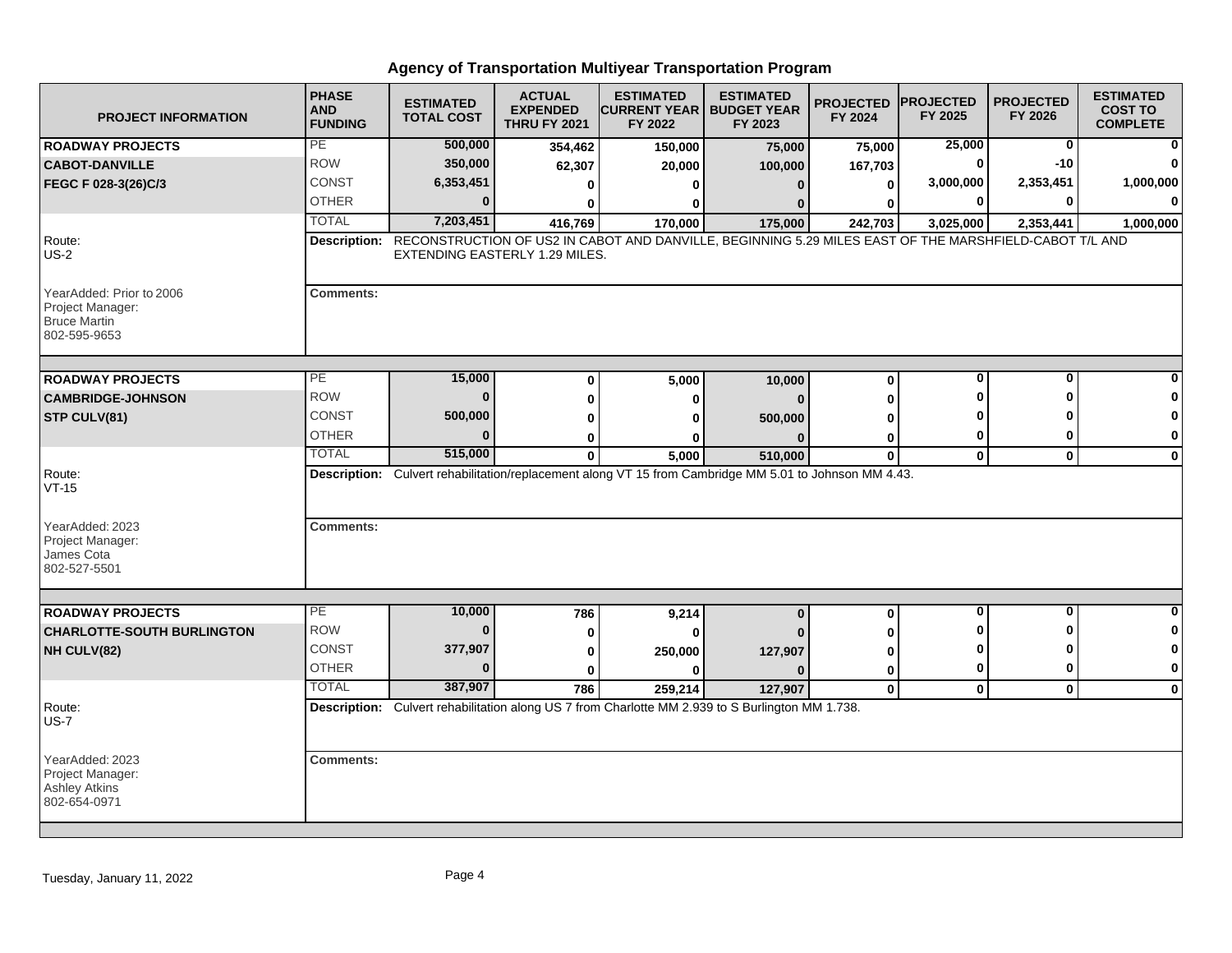| <b>PROJECT INFORMATION</b>                                                 | <b>PHASE</b><br><b>AND</b><br><b>FUNDING</b> | <b>ESTIMATED</b><br><b>TOTAL COST</b> | <b>ACTUAL</b><br><b>EXPENDED</b><br><b>THRU FY 2021</b> | <b>ESTIMATED</b><br><b>CURRENT YEAR I</b><br>FY 2022                                         | <b>ESTIMATED</b><br><b>BUDGET YEAR</b><br>FY 2023 | <b>PROJECTED</b><br>FY 2024 | <b>PROJECTED</b><br>FY 2025 | <b>PROJECTED</b><br>FY 2026 | <b>ESTIMATED</b><br><b>COST TO</b><br><b>COMPLETE</b> |
|----------------------------------------------------------------------------|----------------------------------------------|---------------------------------------|---------------------------------------------------------|----------------------------------------------------------------------------------------------|---------------------------------------------------|-----------------------------|-----------------------------|-----------------------------|-------------------------------------------------------|
| <b>ROADWAY PROJECTS</b>                                                    | PE                                           | 125,000                               | 85,436                                                  | 39,564                                                                                       | $\mathbf{0}$                                      | $\bf{0}$                    | 0                           | 0                           | 0                                                     |
| <b>CHESTER</b>                                                             | <b>ROW</b>                                   | 20,000                                | 0                                                       | 20,000                                                                                       |                                                   | ŋ                           | U                           | O                           | 0                                                     |
| STP CULV(60)                                                               | <b>CONST</b>                                 | 754,857                               |                                                         | 100,000                                                                                      | 790,808                                           | 0                           | Ω                           |                             | 0                                                     |
|                                                                            | <b>OTHER</b>                                 | $\Omega$                              |                                                         | 0                                                                                            | $\Omega$                                          | 0                           | 0                           | 0                           | 0                                                     |
|                                                                            | <b>TOTAL</b>                                 | 899,857                               | 85,436                                                  | 159,564                                                                                      | 790,808                                           | $\mathbf 0$                 | $\mathbf 0$                 | $\mathbf{0}$                | $\mathbf 0$                                           |
| Route:<br>$VT-10$                                                          |                                              |                                       |                                                         | Description: Rehabilitation of culvert PID # 116193 on VT-10 in Chester at MM0.088           |                                                   |                             |                             |                             |                                                       |
| YearAdded: 2021<br>Project Manager:<br>Kenneth Upmal<br>802-793-9369       | <b>Comments:</b>                             |                                       |                                                         |                                                                                              |                                                   |                             |                             |                             |                                                       |
| <b>ROADWAY PROJECTS</b>                                                    | PE                                           | 475,000                               | 344,129                                                 | 112,783                                                                                      | 18,088                                            | $\bf{0}$                    | $\bf{0}$                    | $\bf{0}$                    |                                                       |
| <b>COLCHESTER</b>                                                          | <b>ROW</b>                                   | 360,000                               | 52,345                                                  | 287,450                                                                                      | 20,205                                            | O                           | U                           | ŋ                           | n                                                     |
| STP 5600(20)                                                               | CONST                                        | 3,300,000                             | ŋ                                                       | 150,000                                                                                      | 1,150,000                                         | 2,000,000                   |                             |                             | $\mathbf 0$                                           |
|                                                                            | <b>OTHER</b>                                 | $\Omega$                              |                                                         |                                                                                              |                                                   | 0                           | 0                           | 0                           | 0                                                     |
|                                                                            | <b>TOTAL</b>                                 | 4,135,000                             | 396,473                                                 | 550,233                                                                                      | 1,188,293                                         | 2,000,000                   | $\mathbf 0$                 | $\mathbf 0$                 | $\mathbf 0$                                           |
| Route:<br>Prim Road/West Lakeshore Drive                                   |                                              |                                       |                                                         | Description: IMPROVEMENTS TO THE PRIM ROAD/WEST LAKESHORE DRIVE INTERSECTION.                |                                                   |                             |                             |                             |                                                       |
| YearAdded: 2016<br>Project Manager:<br>Ande Deforge<br>802-595-6657        | <b>Comments:</b>                             |                                       |                                                         |                                                                                              |                                                   |                             |                             |                             |                                                       |
|                                                                            | PE                                           |                                       |                                                         |                                                                                              |                                                   |                             | $\mathbf 0$                 | $\mathbf{0}$                | $\bf{0}$                                              |
| <b>ROADWAY PROJECTS</b>                                                    | <b>ROW</b>                                   | 400,000<br>25,000                     | 284,282                                                 | 55,000                                                                                       | 55,000                                            | 5,718                       | O                           | ŋ                           | 0                                                     |
| <b>CORNWALL</b>                                                            | <b>CONST</b>                                 | 600,000                               | 0                                                       | o                                                                                            | 25,000                                            | ŋ                           | 0                           | ŋ                           | $\mathbf 0$                                           |
| STP 0172(8)                                                                | <b>OTHER</b>                                 | $\Omega$                              | 0                                                       | ŋ                                                                                            | $\bf{0}$                                          | 600,000                     | $\bf{0}$                    | 0                           | $\bf{0}$                                              |
|                                                                            | <b>TOTAL</b>                                 | 1,025,000                             | $\bf{0}$                                                |                                                                                              | n                                                 | O                           |                             |                             |                                                       |
| Route:<br>VT-125                                                           |                                              |                                       | 284,282                                                 | 55,000<br>Description: Slope and roadway stabilization along VT125 and the Lemon Fair River. | 80,000                                            | 605,718                     | $\mathbf 0$                 | $\mathbf{0}$                | $\mathbf 0$                                           |
| YearAdded: 2017<br>Project Manager:<br><b>Bruce Martin</b><br>802-595-9653 | <b>Comments:</b>                             |                                       |                                                         |                                                                                              |                                                   |                             |                             |                             |                                                       |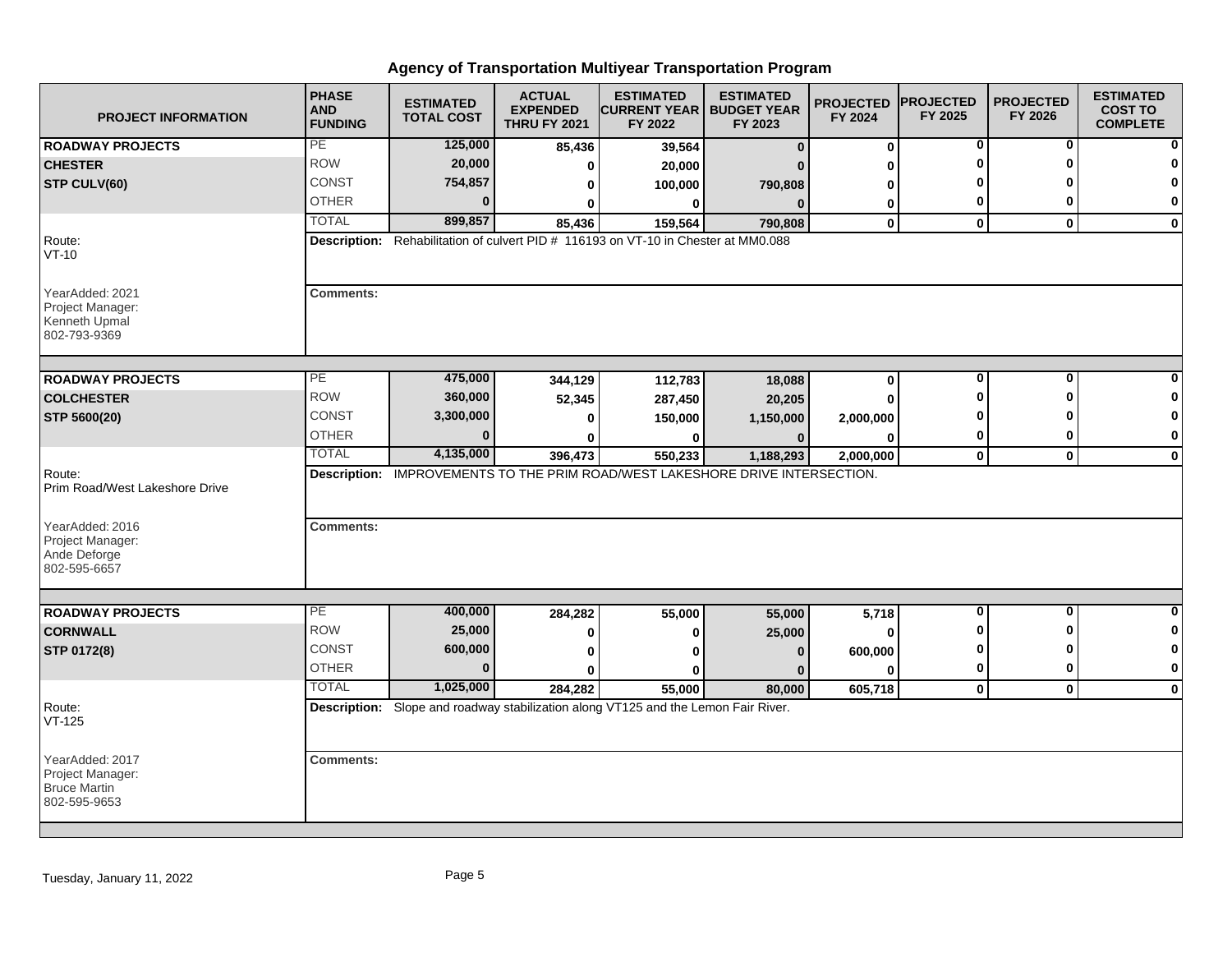| <b>PROJECT INFORMATION</b>                                             | <b>PHASE</b><br><b>AND</b><br><b>FUNDING</b> | <b>ESTIMATED</b><br><b>TOTAL COST</b> | <b>ACTUAL</b><br><b>EXPENDED</b><br><b>THRU FY 2021</b> | <b>ESTIMATED</b><br><b>CURRENT YEAR   BUDGET YEAR</b><br>FY 2022                                                                                                                                                                 | <b>ESTIMATED</b><br>FY 2023 | <b>PROJECTED</b><br>FY 2024 | <b>PROJECTED</b><br>FY 2025 | <b>PROJECTED</b><br>FY 2026 | <b>ESTIMATED</b><br><b>COST TO</b><br><b>COMPLETE</b> |
|------------------------------------------------------------------------|----------------------------------------------|---------------------------------------|---------------------------------------------------------|----------------------------------------------------------------------------------------------------------------------------------------------------------------------------------------------------------------------------------|-----------------------------|-----------------------------|-----------------------------|-----------------------------|-------------------------------------------------------|
| <b>ROADWAY PROJECTS</b>                                                | PE                                           | 95,000                                | 37,122                                                  | 57,878                                                                                                                                                                                                                           | $\Omega$                    | $\bf{0}$                    | 0                           | 0                           |                                                       |
| <b>ELMORE</b>                                                          | <b>ROW</b>                                   | $\Omega$                              | ŋ                                                       |                                                                                                                                                                                                                                  |                             | ŋ                           | O                           | ŋ                           |                                                       |
| ER P20-1(808)                                                          | CONST                                        | 832,423                               |                                                         | 300,000                                                                                                                                                                                                                          | 532,423                     | ŋ                           |                             |                             |                                                       |
|                                                                        | <b>OTHER</b>                                 |                                       |                                                         | 0                                                                                                                                                                                                                                |                             | 0                           | 0                           | O                           | 0                                                     |
|                                                                        | <b>TOTAL</b>                                 | 927,423                               | 37,122                                                  | 357,878                                                                                                                                                                                                                          | 532,423                     | $\mathbf{0}$                | $\bf{0}$                    | $\mathbf{0}$                | $\bf{0}$                                              |
| Route:<br>$VT-12$                                                      |                                              |                                       |                                                         | Description: Replacement of PID 95193 located on VT 12 in Elmore at MM .27 due to ER VT20-1.                                                                                                                                     |                             |                             |                             |                             |                                                       |
| YearAdded: 2022<br>Project Manager:<br>Kenneth Upmal<br>802-793-9369   | <b>Comments:</b>                             |                                       |                                                         |                                                                                                                                                                                                                                  |                             |                             |                             |                             |                                                       |
| <b>ROADWAY PROJECTS</b>                                                | PE                                           | 240,000                               | 0                                                       | 70,000                                                                                                                                                                                                                           | 85,000                      | 70,000                      | 15,000                      | 0                           |                                                       |
| <b>ESSEX</b>                                                           | <b>ROW</b>                                   | $\Omega$                              |                                                         | o                                                                                                                                                                                                                                | n                           | 0                           | 0                           | ŋ                           |                                                       |
| NH SWFR(4)                                                             | CONST                                        | 875,000                               | Ω                                                       |                                                                                                                                                                                                                                  |                             | ŋ                           | 475,000                     | 400,000                     |                                                       |
|                                                                        | <b>OTHER</b>                                 | $\Omega$                              | 0                                                       |                                                                                                                                                                                                                                  |                             | ŋ                           | 0                           | $\mathbf{0}$                | 0                                                     |
|                                                                        | <b>TOTAL</b>                                 | 1,115,000                             | $\bf{0}$                                                | 70,000                                                                                                                                                                                                                           | 85,000                      | 70,000                      | 490,000                     | 400,000                     | $\bf{0}$                                              |
| Route:<br>VT-289<br>YearAdded: 2023<br>Project Manager:                | <b>Comments:</b>                             |                                       |                                                         | Description: Project is for the design and construction of stormwater retrofit best management practices to implement VTrans Flow Restoration Plans. This<br>project will address a location near VT 289/VT 15 intersection.     |                             |                             |                             |                             |                                                       |
| <b>Bruce Martin</b><br>802-595-9653                                    |                                              |                                       |                                                         |                                                                                                                                                                                                                                  |                             |                             |                             |                             |                                                       |
| <b>ROADWAY PROJECTS</b>                                                | PE                                           | 435,000                               | 208,388                                                 | 176,612                                                                                                                                                                                                                          | 50,000                      | $\mathbf 0$                 | $\bf{0}$                    | 0                           | $\bf{0}$                                              |
| <b>ESSEX</b>                                                           | <b>ROW</b>                                   | $\Omega$                              | Ω                                                       |                                                                                                                                                                                                                                  |                             |                             |                             | Λ                           |                                                       |
| STP 5400(11)                                                           | <b>CONST</b>                                 | 1,380,000                             | 0                                                       |                                                                                                                                                                                                                                  |                             | 750,000                     | 630,000                     | Λ                           | 0                                                     |
|                                                                        | <b>OTHER</b>                                 | $\Omega$                              |                                                         |                                                                                                                                                                                                                                  |                             | ŋ                           | $\mathbf{0}$                | $\bf{0}$                    | $\bf{0}$                                              |
|                                                                        | <b>TOTAL</b>                                 | 1,815,000                             | 208,388                                                 | 176,612                                                                                                                                                                                                                          | 50,000                      | 750,000                     | 630,000                     | $\mathbf{0}$                | $\bf{0}$                                              |
| Route:<br>VT-15                                                        |                                              |                                       |                                                         | Description: Project is for improvements to the Town Highway 3 (Susie Wilson Road) and Town Highway 5 (Kellogg Road) corridors and intersections, as<br>well as improvements to the VT Route 15 and Town Highway 3 intersection. |                             |                             |                             |                             |                                                       |
| YearAdded: 2016<br>Project Manager:<br>Patricia Coburn<br>802-224-6667 | <b>Comments:</b>                             |                                       |                                                         |                                                                                                                                                                                                                                  |                             |                             |                             |                             |                                                       |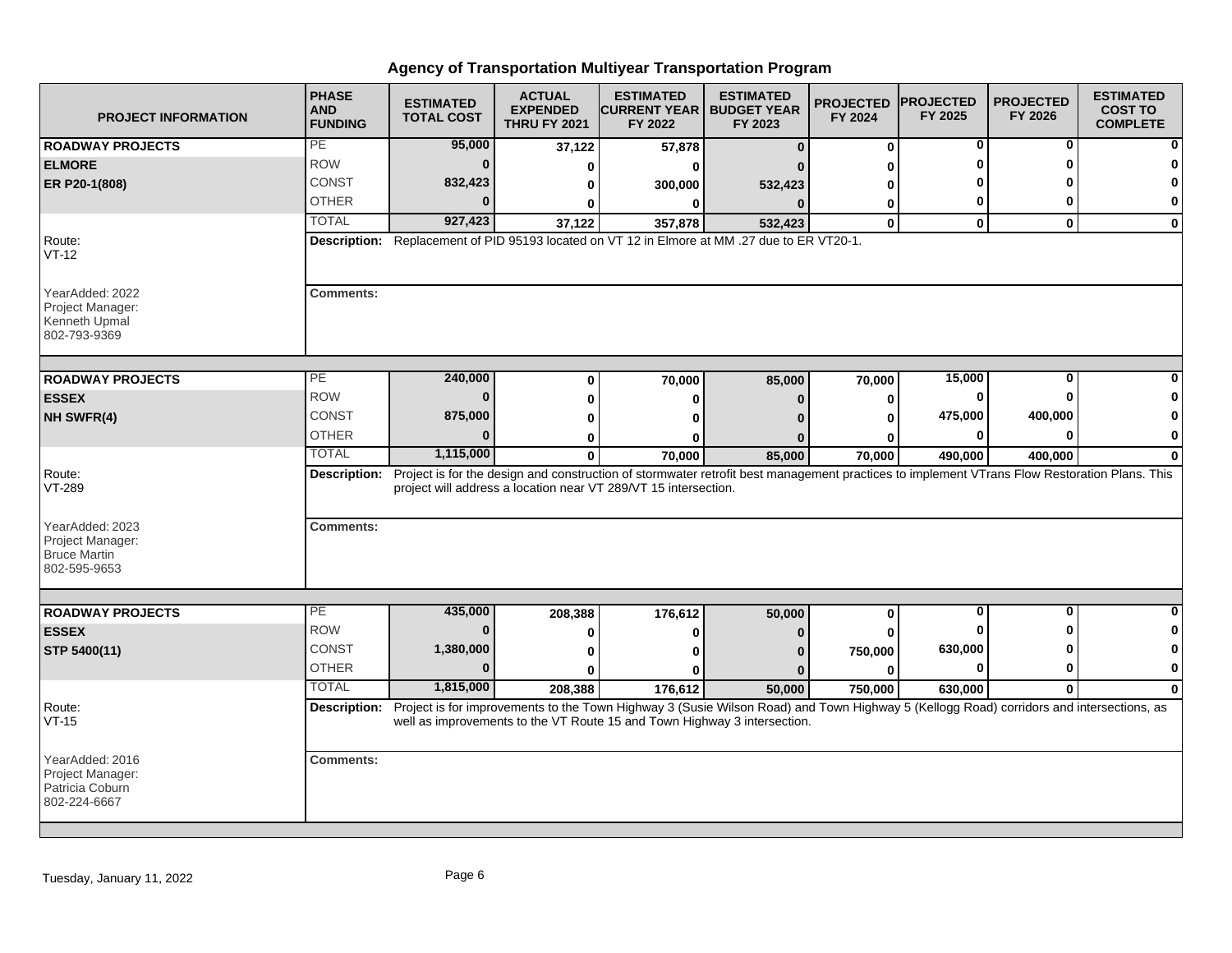| <b>PROJECT INFORMATION</b>                                                 | <b>PHASE</b><br><b>AND</b><br><b>FUNDING</b> | <b>ESTIMATED</b><br><b>TOTAL COST</b>                                                                                                             | <b>ACTUAL</b><br><b>EXPENDED</b><br><b>THRU FY 2021</b> | <b>ESTIMATED</b><br><b>ICURRENT YEAR   BUDGET YEAR</b><br>FY 2022                                          | <b>ESTIMATED</b><br>FY 2023 | <b>PROJECTED</b><br>FY 2024 | <b>IPROJECTED</b><br>FY 2025 | <b>PROJECTED</b><br>FY 2026 | <b>ESTIMATED</b><br><b>COST TO</b><br><b>COMPLETE</b> |
|----------------------------------------------------------------------------|----------------------------------------------|---------------------------------------------------------------------------------------------------------------------------------------------------|---------------------------------------------------------|------------------------------------------------------------------------------------------------------------|-----------------------------|-----------------------------|------------------------------|-----------------------------|-------------------------------------------------------|
| <b>ROADWAY PROJECTS</b>                                                    | PE                                           | 1,750,000                                                                                                                                         | 1,687,903                                               | 51,670                                                                                                     | 10,427                      | $\bf{0}$                    | 0                            | 0                           |                                                       |
| <b>ESSEX JCT.</b>                                                          | <b>ROW</b>                                   | 2,000,000                                                                                                                                         | 1,906,893                                               | 70,315                                                                                                     | 22,792                      | U                           | O                            | O                           |                                                       |
| STP 5300(13)                                                               | CONST                                        | 10,000,000                                                                                                                                        | 7,002                                                   | 3,750,000                                                                                                  | 4,248,502                   | 1,994,496                   |                              |                             |                                                       |
|                                                                            | <b>OTHER</b>                                 | $\bf{0}$                                                                                                                                          | $\bf{0}$                                                | $\bf{0}$                                                                                                   | $\bf{0}$                    | 0                           | 0                            | O                           | $\mathbf 0$                                           |
|                                                                            | <b>TOTAL</b>                                 | 13,750,000                                                                                                                                        | 3,601,799                                               | 3,871,985                                                                                                  | 4,281,721                   | 1,994,496                   | $\bf{0}$                     | $\bf{0}$                    | O                                                     |
| Route:<br>$VT-2A$                                                          | Description:                                 | CONSTRUCTION OF A NEW ROAD (CRESCENT CONNECTOR) BETWEEN VT2A AND VT117, AND IMPROVEMENTS TO RAILROAD ST.<br>BETWEEN VT117 AND VT15, IN ESSEX JCT. |                                                         |                                                                                                            |                             |                             |                              |                             |                                                       |
| YearAdded: 2014<br>Project Manager:<br>Ande Deforge<br>802-595-6657        | <b>Comments:</b>                             |                                                                                                                                                   |                                                         |                                                                                                            |                             |                             |                              |                             |                                                       |
| <b>ROADWAY PROJECTS</b>                                                    | $\overline{PE}$                              | 212,000                                                                                                                                           | 210,177                                                 | 1,823                                                                                                      | $\Omega$                    | $\mathbf 0$                 | $\mathbf 0$                  | $\mathbf{0}$                |                                                       |
| <b>ESSEX JCT.</b>                                                          | <b>ROW</b>                                   | 33,716                                                                                                                                            | 33,715                                                  |                                                                                                            |                             | U                           | O                            | ŋ                           |                                                       |
| STP 5300(14)                                                               | <b>CONST</b>                                 | 2,640,000                                                                                                                                         | 2,213,250                                               | 247,813                                                                                                    | 178,937                     | 0                           |                              |                             |                                                       |
|                                                                            | <b>OTHER</b>                                 | ŋ                                                                                                                                                 | 0                                                       | 0                                                                                                          |                             | 0                           | 0                            | ŋ                           | 0                                                     |
|                                                                            | <b>TOTAL</b>                                 | 2,885,716                                                                                                                                         | 2,457,142                                               | 249,637                                                                                                    | 178,937                     | $\mathbf 0$                 | $\mathbf 0$                  | 0                           | $\bf{0}$                                              |
| Route:<br>$VT-15$                                                          |                                              | Description: ROADWAY WIDENING, BIKE LANES, SIDEWALKS AND OTHER STREETSCAPE IMPROVEMENTS ON VT15 (PEARL ST.) IN ESSEX,<br>SQUARE.                  |                                                         | JCT., FROM POST OFFICE SQUARE TO THE 5 CORNERS (APPROX. 0.49 MILE), AND SIGNAL IMPROVEMENTS AT POST OFFICE |                             |                             |                              |                             |                                                       |
| YearAdded: 2016<br>Project Manager:<br>Ande Deforge<br>802-595-6657        | <b>Comments:</b>                             |                                                                                                                                                   |                                                         |                                                                                                            |                             |                             |                              |                             |                                                       |
|                                                                            |                                              |                                                                                                                                                   |                                                         |                                                                                                            |                             |                             |                              |                             |                                                       |
| <b>ROADWAY PROJECTS</b>                                                    | PE                                           | 85,000                                                                                                                                            | 23,597                                                  | 20,000                                                                                                     | 20,000                      | 21,403                      | $\bf{0}$                     | $\bf{0}$                    |                                                       |
| <b>FAIRFAX</b>                                                             | <b>ROW</b>                                   | $\bf{0}$                                                                                                                                          | 0                                                       | 0                                                                                                          | n                           | 0                           |                              |                             | 0                                                     |
| STP CULV(49)                                                               | <b>CONST</b>                                 | 481,095                                                                                                                                           | 0                                                       | 0                                                                                                          |                             | 0                           | 481,095                      | ŋ                           | 0                                                     |
|                                                                            | <b>OTHER</b>                                 | $\bf{0}$                                                                                                                                          |                                                         |                                                                                                            |                             | O                           | $\bf{0}$                     | 0                           | 0                                                     |
|                                                                            | <b>TOTAL</b>                                 | 566,095                                                                                                                                           | 23,597                                                  | 20,000                                                                                                     | 20,000                      | 21,403                      | 481,095                      | $\mathbf{0}$                | $\mathbf 0$                                           |
| Route:<br>VT-104                                                           |                                              | Description: REPLACEMENT OF BRIDGE NO. 5 (72-INCH CULVERT) ON VT104 IN FAIRFAX.                                                                   |                                                         |                                                                                                            |                             |                             |                              |                             |                                                       |
| YearAdded: 2015<br>Project Manager:<br><b>Bruce Martin</b><br>802-595-9653 | <b>Comments:</b>                             |                                                                                                                                                   |                                                         |                                                                                                            |                             |                             |                              |                             |                                                       |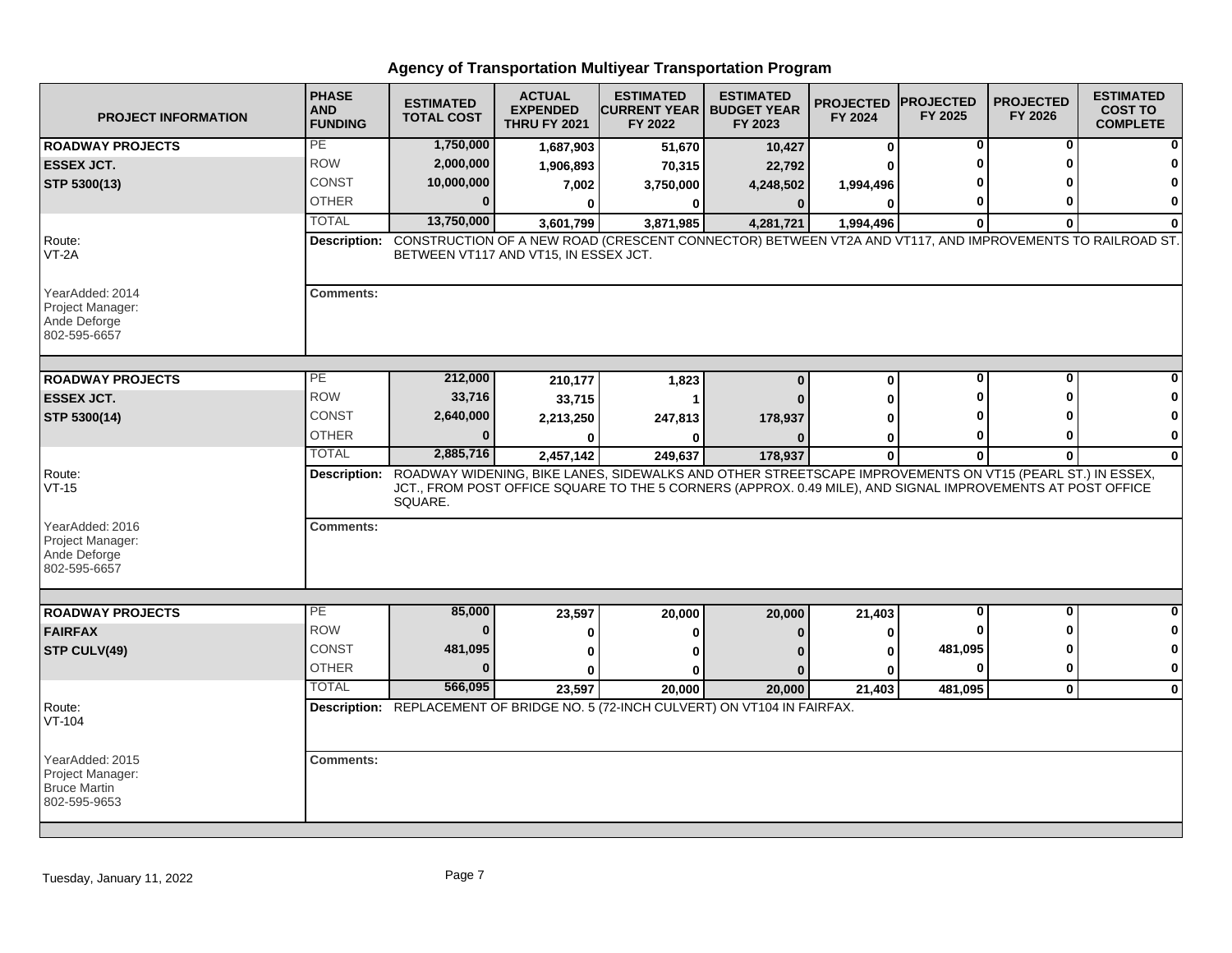| <b>PROJECT INFORMATION</b>                                                    | <b>PHASE</b><br><b>AND</b><br><b>FUNDING</b> | <b>ESTIMATED</b><br><b>TOTAL COST</b> | <b>ACTUAL</b><br><b>EXPENDED</b><br><b>THRU FY 2021</b> | <b>ESTIMATED</b><br><b>CURRENT YEAR   BUDGET YEAR</b><br>FY 2022                                                                                                                                                               | <b>ESTIMATED</b><br>FY 2023 | <b>PROJECTED</b><br>FY 2024 | <b>PROJECTED</b><br>FY 2025 | <b>PROJECTED</b><br>FY 2026 | <b>ESTIMATED</b><br><b>COST TO</b><br><b>COMPLETE</b> |
|-------------------------------------------------------------------------------|----------------------------------------------|---------------------------------------|---------------------------------------------------------|--------------------------------------------------------------------------------------------------------------------------------------------------------------------------------------------------------------------------------|-----------------------------|-----------------------------|-----------------------------|-----------------------------|-------------------------------------------------------|
| <b>ROADWAY PROJECTS</b>                                                       | PE                                           | 85,000                                | 42,453                                                  | 35,000                                                                                                                                                                                                                         | 20,000                      | 0                           | 0                           | 0                           |                                                       |
| <b>FAYSTON</b>                                                                | <b>ROW</b>                                   | $\bf{0}$                              | O                                                       | U                                                                                                                                                                                                                              | $\Omega$                    | U                           | O                           | ŋ                           |                                                       |
| ER P20-1(514)                                                                 | <b>CONST</b>                                 | 800,000                               | 0                                                       | 0                                                                                                                                                                                                                              | 200,000                     | 600,000                     |                             |                             |                                                       |
|                                                                               | <b>OTHER</b>                                 | $\Omega$                              | 0                                                       | 0                                                                                                                                                                                                                              | $\mathbf{0}$                | $\bf{0}$                    | 0                           | O                           | $\bf{0}$                                              |
|                                                                               | <b>TOTAL</b>                                 | 885,000                               | 42,453                                                  | 35,000                                                                                                                                                                                                                         | 220,000                     | 600,000                     | $\mathbf 0$                 | $\mathbf{0}$                | $\bf{0}$                                              |
| Route:<br>$VT-17$                                                             |                                              |                                       |                                                         | Description: Repairs on VT 17 in Fayston at MM 3.46 due to ER VT20-1.                                                                                                                                                          |                             |                             |                             |                             |                                                       |
| YearAdded: 2022<br>Project Manager:<br>Kenneth Upmal<br>802-793-9369          | <b>Comments:</b>                             |                                       |                                                         |                                                                                                                                                                                                                                |                             |                             |                             |                             |                                                       |
| <b>ROADWAY PROJECTS</b>                                                       | PE                                           | 150,000                               | 95,380                                                  | 30,000                                                                                                                                                                                                                         | 15,000                      | 9,620                       | $\bf{0}$                    | $\bf{0}$                    |                                                       |
| <b>HUBBARDTON</b>                                                             | <b>ROW</b>                                   | 25,000                                | 0                                                       | 15,000                                                                                                                                                                                                                         | 10,000                      | $\bf{0}$                    | O                           | ∩                           |                                                       |
| STP 0161(32)                                                                  | <b>CONST</b>                                 | 477,160                               | 0                                                       | U                                                                                                                                                                                                                              | $\Omega$                    | 227,160                     | 250,000                     |                             |                                                       |
|                                                                               | <b>OTHER</b>                                 | $\bf{0}$                              |                                                         | ŋ                                                                                                                                                                                                                              |                             | $\bf{0}$                    | 0                           | 0                           | 0                                                     |
|                                                                               | <b>TOTAL</b>                                 | 652,160                               | 95,380                                                  | 45,000                                                                                                                                                                                                                         | 25,000                      | 236,780                     | 250,000                     | $\mathbf{0}$                | $\mathbf{0}$                                          |
| Route:<br>$VT-30$                                                             |                                              | ROCKFALL CATCHMENT FENCE.             |                                                         | Description: REMOVAL OF LEDGE ALONG VT30 IN HUBBARDTON, BEGINNING 3.00 MILES NORTH OF THE CASTLETON-HUBBARDTON TOWN<br>LINE EXTENDING NORTHERLY 0.13 MILE. WORK INCLUDES CLEARING, ROCK REMOVAL, SCALING AND INSTALLATION OF A |                             |                             |                             |                             |                                                       |
| YearAdded: 2015<br>Project Manager:<br><b>Bruce Martin</b><br>802-595-9653    | <b>Comments:</b>                             |                                       |                                                         |                                                                                                                                                                                                                                |                             |                             |                             |                             |                                                       |
|                                                                               | PE                                           |                                       |                                                         |                                                                                                                                                                                                                                |                             |                             | 0                           | 0                           | O                                                     |
| <b>ROADWAY PROJECTS</b>                                                       | <b>ROW</b>                                   | 20,000<br>$\bf{0}$                    | 0                                                       | 20,000                                                                                                                                                                                                                         | $\bf{0}$                    | 0                           | ŋ                           | ŋ                           | 0                                                     |
| <b>KILLINGTON-STOCKBRIDGE</b>                                                 | <b>CONST</b>                                 | 300,000                               | 0                                                       | $\bf{0}$                                                                                                                                                                                                                       |                             | U                           | O                           | ŋ                           | 0                                                     |
| STP CULV(88)                                                                  | <b>OTHER</b>                                 | $\Omega$                              | 0                                                       | 75,000                                                                                                                                                                                                                         | 225,000                     | 0                           | $\mathbf 0$                 | $\bf{0}$                    | $\mathbf{0}$                                          |
|                                                                               | <b>TOTAL</b>                                 | 320,000                               | 0                                                       | 0                                                                                                                                                                                                                              |                             | 0                           |                             |                             |                                                       |
|                                                                               |                                              |                                       | $\Omega$                                                | 95,000<br>Description: Replacement of culverts along VT 100 from Killington MM 0 to Stockbridge MM 1.850.                                                                                                                      | 225,000                     | $\mathbf 0$                 | $\mathbf 0$                 | $\mathbf{0}$                | $\mathbf 0$                                           |
| Route:<br>VT-100                                                              |                                              |                                       |                                                         |                                                                                                                                                                                                                                |                             |                             |                             |                             |                                                       |
| YearAdded: 2023<br>Project Manager:<br><b>Brian Sanderson</b><br>802-786-0027 | <b>Comments:</b>                             |                                       |                                                         |                                                                                                                                                                                                                                |                             |                             |                             |                             |                                                       |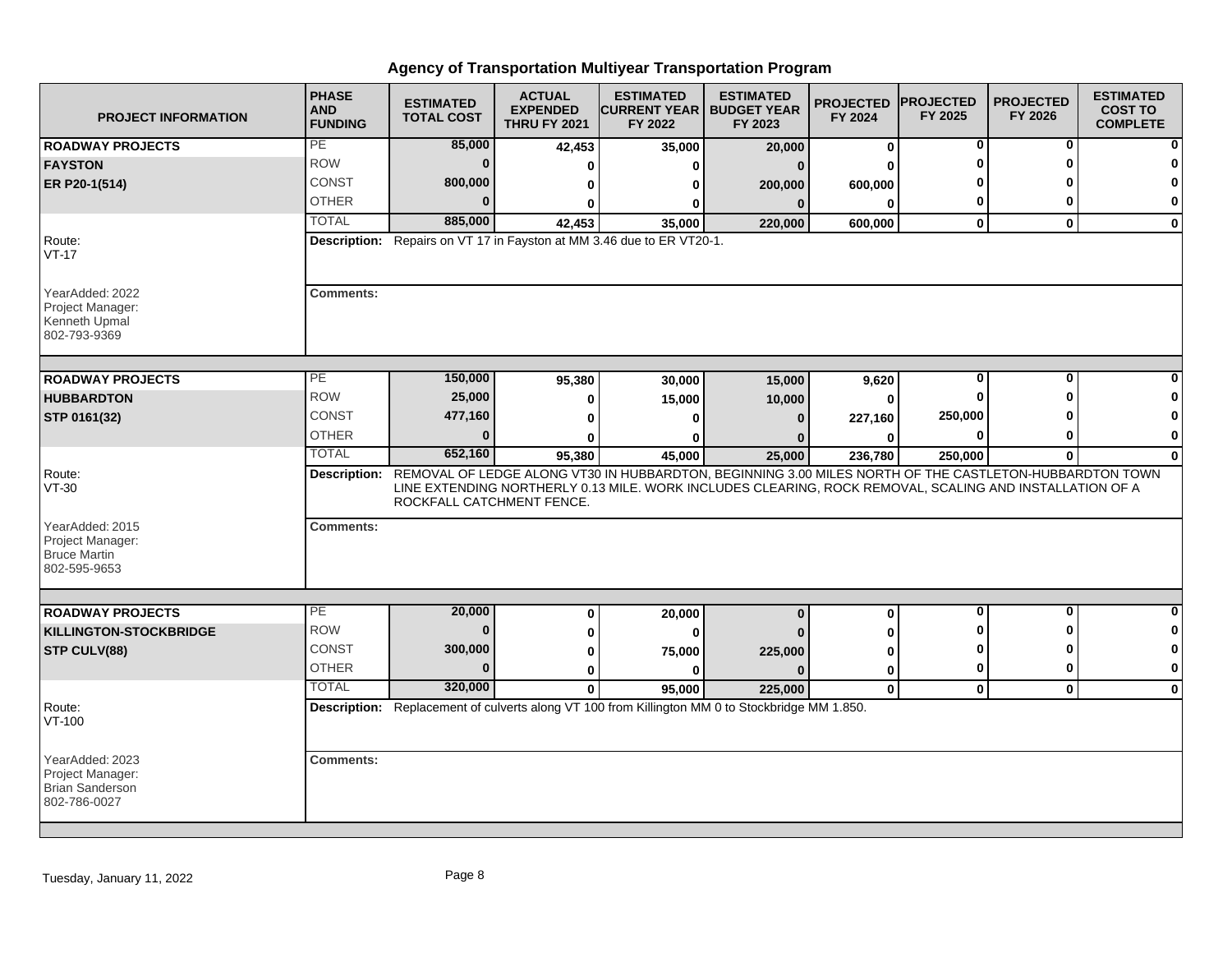| <b>PROJECT INFORMATION</b>                                             | <b>PHASE</b><br><b>AND</b><br><b>FUNDING</b> | <b>ESTIMATED</b><br><b>TOTAL COST</b> | <b>ACTUAL</b><br><b>EXPENDED</b><br><b>THRU FY 2021</b> | <b>ESTIMATED</b><br><b>CURRENT YEAR   BUDGET YEAR</b><br>FY 2022                                                         | <b>ESTIMATED</b><br>FY 2023 | <b>PROJECTED</b><br>FY 2024 | <b>PROJECTED</b><br>FY 2025 | <b>PROJECTED</b><br>FY 2026 | <b>ESTIMATED</b><br><b>COST TO</b><br><b>COMPLETE</b> |
|------------------------------------------------------------------------|----------------------------------------------|---------------------------------------|---------------------------------------------------------|--------------------------------------------------------------------------------------------------------------------------|-----------------------------|-----------------------------|-----------------------------|-----------------------------|-------------------------------------------------------|
| <b>ROADWAY PROJECTS</b>                                                | PE                                           | 21,000                                | 1,358                                                   | 19,642                                                                                                                   | $\bf{0}$                    | $\bf{0}$                    | 0                           | 0                           | 0                                                     |
| <b>MARSHFIELD-DANVILLE</b>                                             | <b>ROW</b>                                   | $\bf{0}$                              | $\bf{0}$                                                | $\bf{0}$                                                                                                                 |                             | U                           | O                           | O                           | 0                                                     |
| NH CULV(84)                                                            | <b>CONST</b>                                 | 458,171                               | 0                                                       | 458,171                                                                                                                  |                             | 0                           |                             |                             | 0                                                     |
|                                                                        | <b>OTHER</b>                                 | $\bf{0}$                              | 0                                                       | $\mathbf{0}$                                                                                                             | $\Omega$                    | 0                           | 0                           | 0                           | 0                                                     |
|                                                                        | <b>TOTAL</b>                                 | 479,171                               | 1,358                                                   | 477,813                                                                                                                  | $\Omega$                    | $\mathbf{0}$                | $\mathbf 0$                 | $\mathbf{0}$                | $\mathbf{0}$                                          |
| Route:<br>$US-2$                                                       |                                              |                                       |                                                         | Description: Culvert rehabilitation/replacement on US 2 from Marshfield MM 0.047 to Danville MM 1.755.                   |                             |                             |                             |                             |                                                       |
| YearAdded: 2023<br>Project Manager:<br>Shauna Clifford<br>802-751-0213 | <b>Comments:</b>                             |                                       |                                                         |                                                                                                                          |                             |                             |                             |                             |                                                       |
| <b>ROADWAY PROJECTS</b>                                                | PE                                           | 306,016                               | 261,914                                                 | 30,000                                                                                                                   | 14,102                      | $\bf{0}$                    | $\bf{0}$                    | $\bf{0}$                    |                                                       |
| <b>MIDDLEBURY</b>                                                      | <b>ROW</b>                                   | 50,000                                | 3,288                                                   | 30,000                                                                                                                   | 16,712                      | O                           | Λ                           | ŋ                           | O                                                     |
| STP 021-1(37)                                                          | CONST                                        | 1,113,322                             | O                                                       | ŋ                                                                                                                        | 400,000                     | 713,322                     |                             |                             | $\mathbf 0$                                           |
|                                                                        | <b>OTHER</b>                                 | $\bf{0}$                              |                                                         | 0                                                                                                                        |                             | ŋ                           | 0                           | 0                           | 0                                                     |
|                                                                        | <b>TOTAL</b>                                 | 1,469,338                             | 265,201                                                 | 60,000                                                                                                                   | 430,814                     | 713,322                     | $\mathbf 0$                 | $\mathbf 0$                 | $\mathbf 0$                                           |
| Route:<br>$VT-116$                                                     |                                              |                                       |                                                         | Description: Project is for the scoping of work related to roadway and bridge #3 condition on VT 116 at mile point 3.52. |                             |                             |                             |                             |                                                       |
| YearAdded: 2020<br>Project Manager:<br>Kenneth Upmal<br>802-793-9369   | <b>Comments:</b>                             |                                       |                                                         |                                                                                                                          |                             |                             |                             |                             |                                                       |
|                                                                        | PE                                           | 300,000                               |                                                         |                                                                                                                          |                             |                             | $\mathbf 0$                 | $\mathbf{0}$                | $\bf{0}$                                              |
| <b>ROADWAY PROJECTS</b><br><b>MORGAN</b>                               | <b>ROW</b>                                   | 80,000                                | 238,937                                                 | 40,000                                                                                                                   | 21,063                      | $\mathbf 0$                 | ŋ                           | ŋ                           | 0                                                     |
|                                                                        | <b>CONST</b>                                 | 1,608,727                             | 13,459                                                  | 66,541                                                                                                                   |                             |                             | ŋ                           | ŋ                           | $\mathbf 0$                                           |
| STP CULV(46)                                                           | <b>OTHER</b>                                 | $\Omega$                              | 0                                                       | 0                                                                                                                        | 700,000                     | 908,727                     | 0                           | $\bf{0}$                    | $\bf{0}$                                              |
|                                                                        | <b>TOTAL</b>                                 | 1,988,727                             | 0                                                       | ŋ                                                                                                                        | $\Omega$                    | $\bf{0}$                    |                             |                             |                                                       |
|                                                                        |                                              |                                       | 252,395                                                 | 106,541<br>Description: REPLACEMENT OF BRIDGE NO. 10 (60-INCH CGMP) ON VT111 IN MORGAN.                                  | 721,063                     | 908,727                     | $\mathbf 0$                 | $\mathbf{0}$                | $\mathbf 0$                                           |
| Route:<br>$VT-111$                                                     |                                              |                                       |                                                         |                                                                                                                          |                             |                             |                             |                             |                                                       |
| YearAdded: 2015<br>Project Manager:<br>Kenneth Upmal<br>802-793-9369   | <b>Comments:</b>                             |                                       |                                                         |                                                                                                                          |                             |                             |                             |                             |                                                       |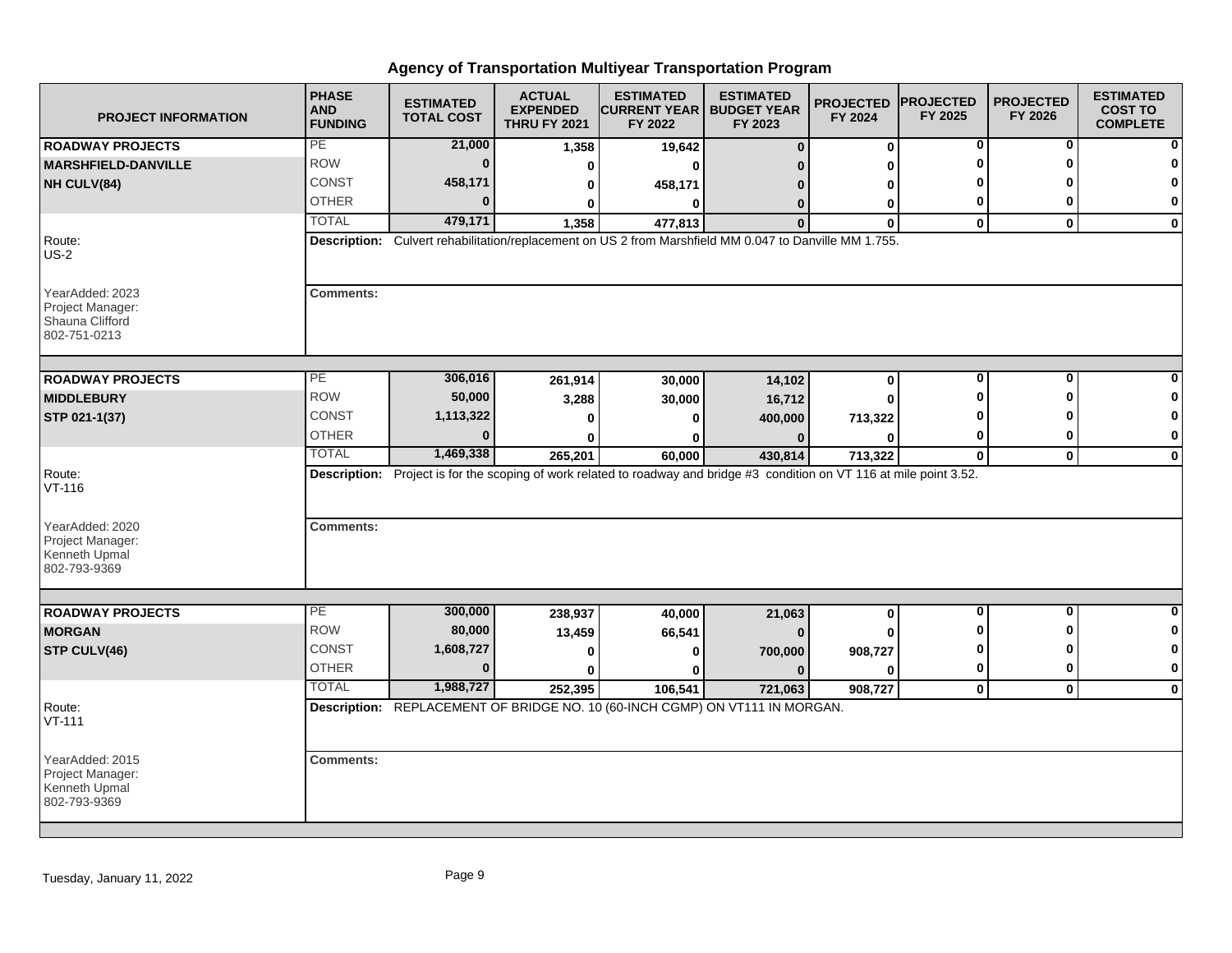| <b>PROJECT INFORMATION</b>                                                 | <b>PHASE</b><br><b>AND</b><br><b>FUNDING</b> | <b>ESTIMATED</b><br><b>TOTAL COST</b> | <b>ACTUAL</b><br><b>EXPENDED</b><br><b>THRU FY 2021</b> | <b>ESTIMATED</b><br><b>CURRENT YEAR</b><br>FY 2022 | <b>ESTIMATED</b><br><b>BUDGET YEAR</b><br>FY 2023                                                                                                                                                                                                                                | <b>PROJECTED</b><br>FY 2024 | <b>PROJECTED</b><br>FY 2025 | <b>PROJECTED</b><br>FY 2026 | <b>ESTIMATED</b><br><b>COST TO</b><br><b>COMPLETE</b> |
|----------------------------------------------------------------------------|----------------------------------------------|---------------------------------------|---------------------------------------------------------|----------------------------------------------------|----------------------------------------------------------------------------------------------------------------------------------------------------------------------------------------------------------------------------------------------------------------------------------|-----------------------------|-----------------------------|-----------------------------|-------------------------------------------------------|
| <b>ROADWAY PROJECTS</b>                                                    | PE                                           | 125,000                               | 25,349                                                  | 50,000                                             | 50,000                                                                                                                                                                                                                                                                           | $\bf{0}$                    | 0                           | 0                           |                                                       |
| <b>MORRISTOWN</b>                                                          | <b>ROW</b>                                   | $\bf{0}$                              | U                                                       | 20,000                                             | 20,000                                                                                                                                                                                                                                                                           | O                           | U                           | ŋ                           |                                                       |
| ER P20-1(829)                                                              | CONST                                        | 1,250,000                             | ŋ                                                       |                                                    | 350,000                                                                                                                                                                                                                                                                          | 900,000                     |                             |                             |                                                       |
|                                                                            | <b>OTHER</b>                                 |                                       |                                                         |                                                    | $\Omega$                                                                                                                                                                                                                                                                         | $\bf{0}$                    | 0                           | O                           | $\mathbf 0$                                           |
|                                                                            | <b>TOTAL</b>                                 | 1,375,000                             | 25,349                                                  | 70,000                                             | 420,000                                                                                                                                                                                                                                                                          | 900,000                     | $\mathbf{0}$                | $\mathbf{0}$                | $\mathbf 0$                                           |
| Route:<br>$VT-15$                                                          |                                              |                                       |                                                         |                                                    | Description: Slope and culvert rehabilitation of PID 95702 located on VT 15 in Morristown at MM 0.33 due to storm ER VT20-1.                                                                                                                                                     |                             |                             |                             |                                                       |
| YearAdded: 2022<br>Project Manager:<br>Kenneth Upmal<br>802-793-9369       | <b>Comments:</b>                             |                                       |                                                         |                                                    |                                                                                                                                                                                                                                                                                  |                             |                             |                             |                                                       |
| <b>ROADWAY PROJECTS</b>                                                    | PE                                           | 15,000                                | 1,383                                                   | 13,617                                             | $\Omega$                                                                                                                                                                                                                                                                         | $\bf{0}$                    | 0                           | $\mathbf{0}$                |                                                       |
| <b>NEWPORT TOWN</b>                                                        | <b>ROW</b>                                   | $\mathbf{0}$                          |                                                         |                                                    |                                                                                                                                                                                                                                                                                  |                             | U                           | Λ                           |                                                       |
|                                                                            | <b>CONST</b>                                 | 200,000                               | 0                                                       |                                                    |                                                                                                                                                                                                                                                                                  | ŋ                           |                             |                             | O                                                     |
| ER P20-1(902)                                                              | <b>OTHER</b>                                 | n                                     | 0                                                       |                                                    | 200,000                                                                                                                                                                                                                                                                          | 0                           | 0                           | 0                           | 0                                                     |
|                                                                            | <b>TOTAL</b>                                 | 215,000                               | U<br>1,383                                              | 13,617                                             | 200,000                                                                                                                                                                                                                                                                          | 0<br>$\bf{0}$               | $\mathbf 0$                 | $\mathbf 0$                 | $\bf{0}$                                              |
| Route:<br>$VT-105$<br>YearAdded: 2022<br>Project Manager:<br>Jason Sevigny | <b>Comments:</b>                             |                                       |                                                         |                                                    | Description: Replacement of PID111265 located on VT 105 in Newport Town at MM 3.34 due to ER VT20-1.                                                                                                                                                                             |                             |                             |                             |                                                       |
| 802-334-4342                                                               |                                              |                                       |                                                         |                                                    |                                                                                                                                                                                                                                                                                  |                             |                             |                             |                                                       |
| <b>ROADWAY PROJECTS</b>                                                    | $\overline{PE}$                              | 750,000                               | 3,167                                                   | 175,000                                            | 175,000                                                                                                                                                                                                                                                                          | 175,000                     | 175,000                     | 46,833                      |                                                       |
| <b>ORWELL</b>                                                              | <b>ROW</b>                                   | 500,000                               | 0                                                       |                                                    | $\Omega$                                                                                                                                                                                                                                                                         | 150,000                     | 350,000                     | 0                           |                                                       |
| STP 017-1(18)                                                              | CONST                                        | 7,043,750                             | 0                                                       |                                                    |                                                                                                                                                                                                                                                                                  | 0                           | 0                           | 1,750,000                   | 5,293,750                                             |
|                                                                            | <b>OTHER</b>                                 | $\mathbf{0}$                          | O                                                       |                                                    |                                                                                                                                                                                                                                                                                  | O                           | 0                           | 0                           | $\bf{0}$                                              |
|                                                                            | <b>TOTAL</b>                                 | 8,293,750                             | 3,167                                                   | 175,000                                            | 175,000                                                                                                                                                                                                                                                                          | 325,000                     | 525,000                     | 1,796,833                   | 5,293,750                                             |
| Route:<br><b>VT-22A</b>                                                    |                                              |                                       |                                                         |                                                    | Description: Work consist of shoulder reconstruction and widening of the roadway from 10-foot lanes and 2-foot shoulders to 11-foot lanes and 6-foot<br>shoulders while also reclaiming the existing roadway with a stabilized base in Orwell along VT 22A from MM 0 to MM 3.22. |                             |                             |                             |                                                       |
| YearAdded: 2022<br>Project Manager:<br><b>Bruce Martin</b><br>802-595-9653 | <b>Comments:</b>                             |                                       |                                                         |                                                    |                                                                                                                                                                                                                                                                                  |                             |                             |                             |                                                       |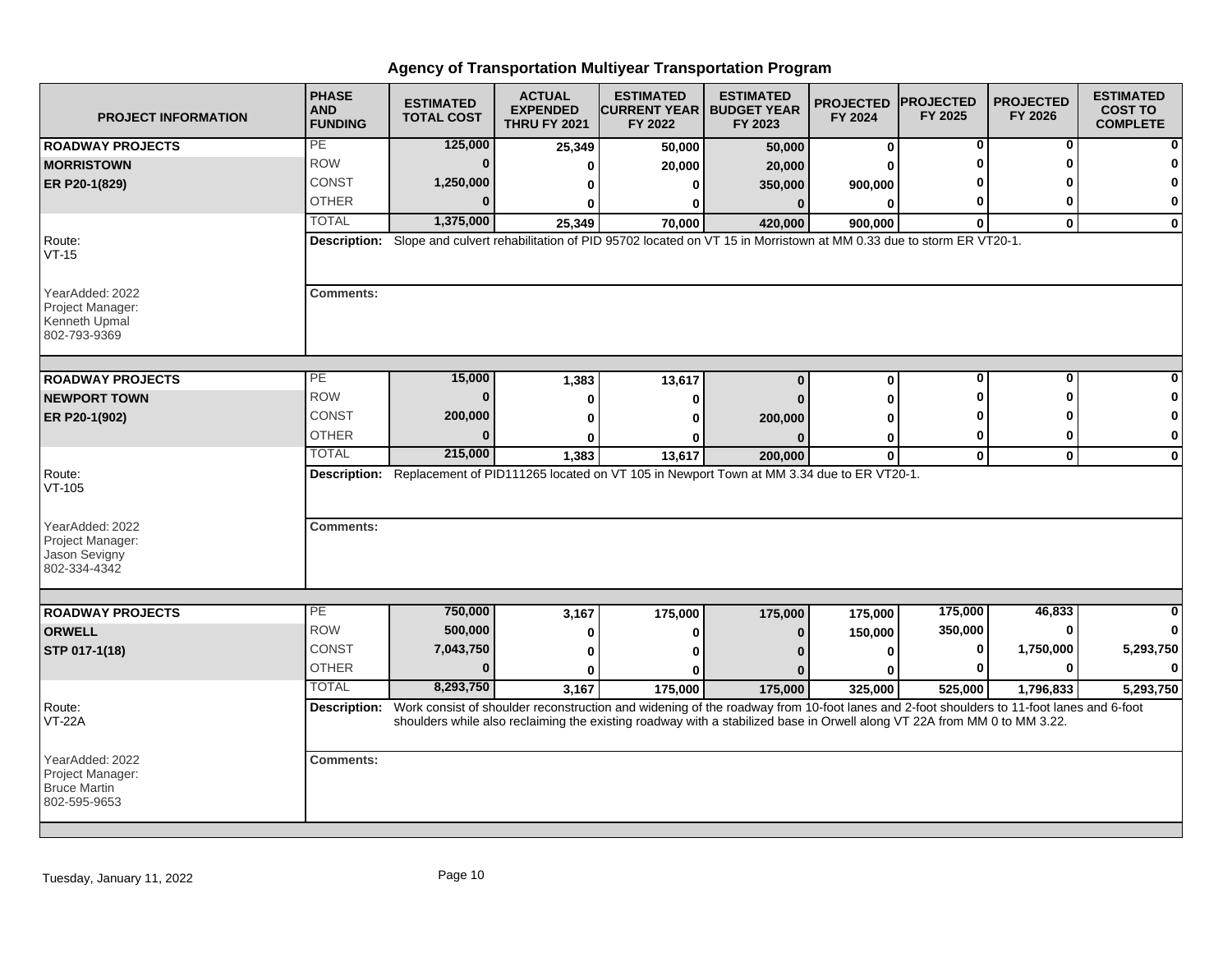| <b>PROJECT INFORMATION</b>                                                    | <b>PHASE</b><br><b>AND</b><br><b>FUNDING</b> | <b>ESTIMATED</b><br><b>TOTAL COST</b> | <b>ACTUAL</b><br><b>EXPENDED</b><br><b>THRU FY 2021</b> | <b>ESTIMATED</b><br><b>CURRENT YEAR I BUDGET YEAR</b><br>FY 2022                                                                                                                                                               | <b>ESTIMATED</b><br>FY 2023 | <b>PROJECTED</b><br>FY 2024 | <b>IPROJECTED</b><br>FY 2025 | <b>PROJECTED</b><br>FY 2026 | <b>ESTIMATED</b><br><b>COST TO</b><br><b>COMPLETE</b> |
|-------------------------------------------------------------------------------|----------------------------------------------|---------------------------------------|---------------------------------------------------------|--------------------------------------------------------------------------------------------------------------------------------------------------------------------------------------------------------------------------------|-----------------------------|-----------------------------|------------------------------|-----------------------------|-------------------------------------------------------|
| <b>ROADWAY PROJECTS</b>                                                       | PE                                           | 1,250,000                             | 950,647                                                 | 75,000                                                                                                                                                                                                                         | 100,000                     | 75,000                      | 49,353                       | 0                           |                                                       |
| <b>PITTSFORD</b>                                                              | <b>ROW</b>                                   | 828,500                               | 76,071                                                  | 75,000                                                                                                                                                                                                                         | 400,000                     | 277,429                     | 0                            | $\Omega$                    |                                                       |
| NH 019-3(493)                                                                 | CONST                                        | 13,688,910                            | 0                                                       | O                                                                                                                                                                                                                              | $\Omega$                    | ŋ                           |                              | 3,000,000                   | 10,688,910                                            |
|                                                                               | <b>OTHER</b>                                 | $\Omega$                              | 0                                                       | ŋ                                                                                                                                                                                                                              |                             |                             |                              | O                           |                                                       |
|                                                                               | <b>TOTAL</b>                                 | 15,767,410                            | 1,026,718                                               | 150,000                                                                                                                                                                                                                        | 500,000                     | 352,429                     | 49,353                       | 3,000,000                   | 10,688,910                                            |
| Route:<br><b>US-7</b>                                                         | Description:                                 |                                       |                                                         | RECONSTRUCTION OF US7 IN PITTSFORD, SEGMENT 3: BEGINNING APPROX. 2.395 KM<br>EXTENDING NORTHERLY 3.694 KM. WORK INCLUDES WIDENING, FULL SUBBASE RECONSTRUCTION, DRAINAGE, ETC.                                                 |                             |                             |                              |                             | NORTH OF THE VT3 INTERSECTION AND                     |
| YearAdded: Prior to 2006<br>Project Manager:<br>Kenneth Upmal<br>802-793-9369 | <b>Comments:</b>                             |                                       |                                                         |                                                                                                                                                                                                                                |                             |                             |                              |                             |                                                       |
| <b>ROADWAY PROJECTS</b>                                                       | $\overline{PE}$                              | 1,200,000                             | 857,711                                                 | 100,000                                                                                                                                                                                                                        | 125,000                     | 117,289                     | 0                            | $\mathbf 0$                 |                                                       |
| <b>PITTSFORD-BRANDON</b>                                                      | <b>ROW</b>                                   | 1,275,000                             | 505,663                                                 | 350,000                                                                                                                                                                                                                        | 419,337                     | O                           |                              | ŋ                           |                                                       |
| NH 019-3(494)                                                                 | <b>CONST</b>                                 | 10,125,000                            | $\Omega$                                                | $\Omega$                                                                                                                                                                                                                       | $\mathbf{0}$                | 2,000,000                   | 6,000,000                    | 2,125,000                   | 0                                                     |
|                                                                               | <b>OTHER</b>                                 | $\Omega$                              | ŋ                                                       | 0                                                                                                                                                                                                                              |                             | 0                           | $\mathbf{0}$                 | $\Omega$                    | $\bf{0}$                                              |
|                                                                               | <b>TOTAL</b>                                 | 12,600,000                            | 1,363,374                                               | 450,000                                                                                                                                                                                                                        | 544,337                     | 2,117,289                   | 6,000,000                    | 2,125,000                   | $\bf{0}$                                              |
| Route:<br><b>US-7</b>                                                         |                                              | DRAINAGE, ETC.                        |                                                         | Description: RECONSTRUCTION OF US7 IN PITTSFORD AND BRANDON, SEGMENT 4: BEGINNING 1.623 KM SOUTH OF THE PITTSFORD-<br>BRANDON TOWN LINE AND EXTENDING NORTHERLY 2.681 KM. WORK INCLUDES WIDENING, FULL SUBBASE RECONSTRUCTION, |                             |                             |                              |                             |                                                       |
| YearAdded: Prior to 2006<br>Project Manager:<br>Kenneth Upmal<br>802-793-9369 | <b>Comments:</b>                             |                                       |                                                         |                                                                                                                                                                                                                                |                             |                             |                              |                             |                                                       |
|                                                                               |                                              |                                       |                                                         |                                                                                                                                                                                                                                |                             |                             |                              | $\Omega$                    |                                                       |
| <b>ROADWAY PROJECTS</b>                                                       | $\overline{PE}$<br><b>ROW</b>                | 115,000<br>$\bf{0}$                   | 10,178                                                  | 15,000                                                                                                                                                                                                                         | 45,000                      | 44,822                      | 0                            | O                           | U<br>0                                                |
| <b>RICHFORD</b>                                                               |                                              |                                       | 0                                                       | O                                                                                                                                                                                                                              | $\Omega$                    | $\Omega$                    |                              |                             |                                                       |
| ER P20-1(825)                                                                 | <b>CONST</b>                                 | 1,250,000                             | $\bf{0}$                                                |                                                                                                                                                                                                                                |                             | 350,000                     | 900,000                      | $\Omega$                    | 0                                                     |
|                                                                               | <b>OTHER</b>                                 | $\Omega$                              | $\mathbf{0}$                                            |                                                                                                                                                                                                                                | $\Omega$                    | U                           | O                            | $\bf{0}$                    | $\mathbf{0}$                                          |
|                                                                               | <b>TOTAL</b>                                 | 1,365,000                             | 10,178                                                  | 15,000                                                                                                                                                                                                                         | 45,000                      | 394,822                     | 900,000                      | $\mathbf 0$                 | $\mathbf{0}$                                          |
| Route:<br>VT-105                                                              |                                              |                                       |                                                         | Description: Embankment repairs due to ER VT20-1 on VT 105 in Richford at MM 3.51.                                                                                                                                             |                             |                             |                              |                             |                                                       |
| YearAdded: 2022<br>Project Manager:<br>Kenneth Upmal<br>802-793-9369          | <b>Comments:</b>                             |                                       |                                                         |                                                                                                                                                                                                                                |                             |                             |                              |                             |                                                       |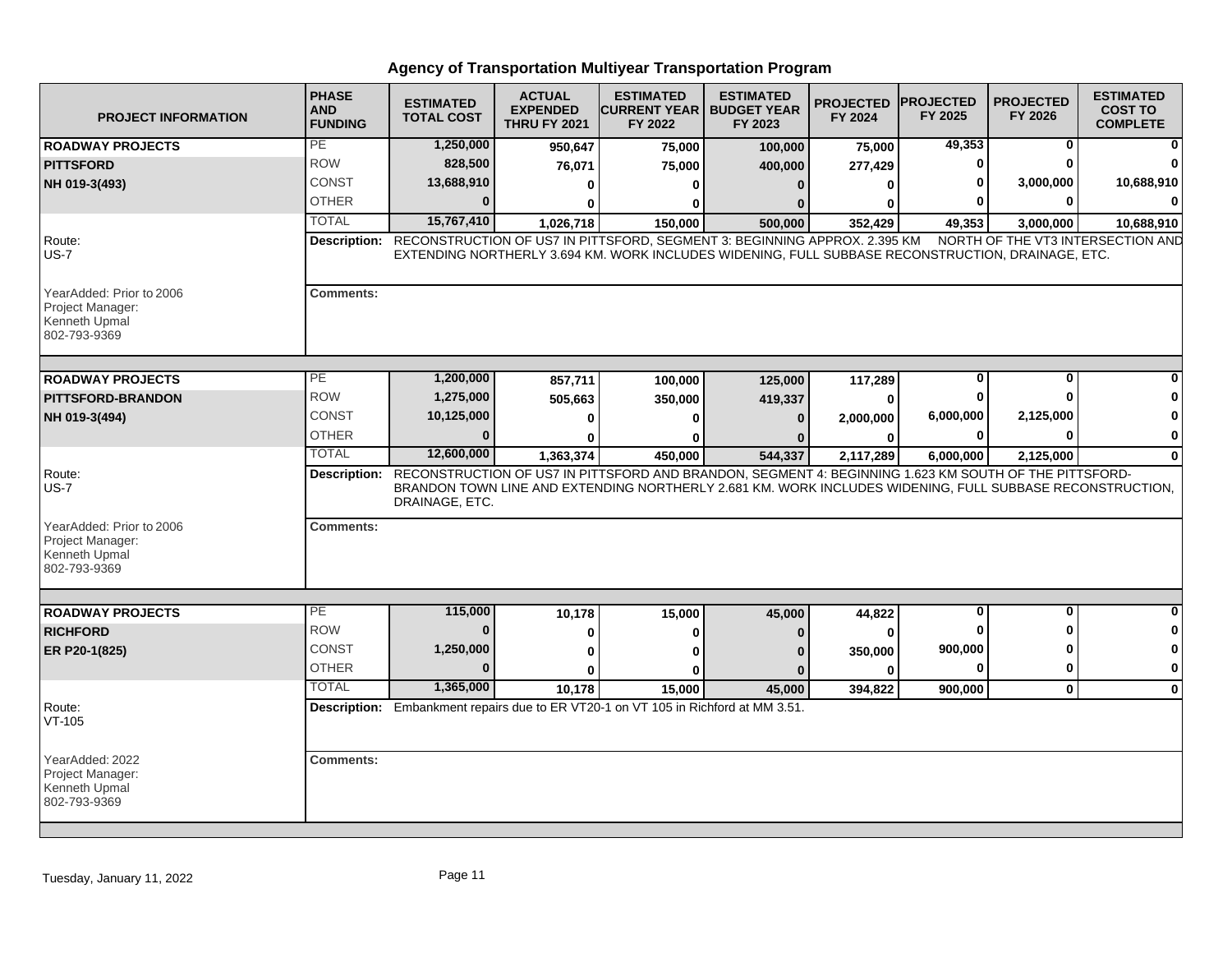| <b>PROJECT INFORMATION</b>                                                  | <b>PHASE</b><br><b>AND</b><br><b>FUNDING</b> | <b>ESTIMATED</b><br><b>TOTAL COST</b> | <b>ACTUAL</b><br><b>EXPENDED</b><br><b>THRU FY 2021</b> | <b>ESTIMATED</b><br><b>CURRENT YEAR   BUDGET YEAR</b><br>FY 2022                                         | <b>ESTIMATED</b><br>FY 2023 | <b>PROJECTED</b><br>FY 2024 | <b>PROJECTED</b><br>FY 2025 | <b>PROJECTED</b><br>FY 2026 | <b>ESTIMATED</b><br><b>COST TO</b><br><b>COMPLETE</b> |
|-----------------------------------------------------------------------------|----------------------------------------------|---------------------------------------|---------------------------------------------------------|----------------------------------------------------------------------------------------------------------|-----------------------------|-----------------------------|-----------------------------|-----------------------------|-------------------------------------------------------|
| <b>ROADWAY PROJECTS</b>                                                     | PE                                           | 175,000                               | 143,090                                                 | 31,910                                                                                                   | $\bf{0}$                    | $\bf{0}$                    | 0                           | 0                           |                                                       |
| <b>RICHFORD</b>                                                             | <b>ROW</b>                                   | $\bf{0}$                              | 0                                                       | ŋ                                                                                                        |                             | ŋ                           | U                           | O                           |                                                       |
| STP CULV(59)                                                                | CONST                                        | 1,104,917                             | ŋ                                                       | 400,000                                                                                                  | 704,917                     | ŋ                           |                             |                             | O                                                     |
|                                                                             | <b>OTHER</b>                                 | $\Omega$                              |                                                         | 0                                                                                                        | $\mathbf{0}$                | 0                           | 0                           | O                           | 0                                                     |
|                                                                             | <b>TOTAL</b>                                 | 1,279,917                             | 143,090                                                 | 431,910                                                                                                  | 704,917                     | $\mathbf 0$                 | $\mathbf 0$                 | $\mathbf{0}$                | $\mathbf 0$                                           |
| Route:<br>$VT-105$                                                          |                                              |                                       |                                                         | Description: Rehabilitation of culvert PID # 65179 on VT-105 in Richford at MM 8.02.                     |                             |                             |                             |                             |                                                       |
| YearAdded: 2021<br>Project Manager:<br>Kenneth Upmal<br>802-793-9369        | <b>Comments:</b>                             |                                       |                                                         |                                                                                                          |                             |                             |                             |                             |                                                       |
| <b>ROADWAY PROJECTS</b>                                                     | $\overline{PE}$                              | 125,000                               | 1,191                                                   | 45,000                                                                                                   | 45,000                      | 33,809                      | 0                           | $\bf{0}$                    |                                                       |
| <b>RICHMOND</b>                                                             | <b>ROW</b>                                   | $\Omega$                              | 0                                                       | 0                                                                                                        | $\Omega$                    | 0                           | O                           | ŋ                           | n                                                     |
| STP CULV(58)                                                                | CONST                                        | 500,000                               | 0                                                       |                                                                                                          | n                           | 100,000                     | 400,000                     |                             | 0                                                     |
|                                                                             | <b>OTHER</b>                                 | $\Omega$                              |                                                         |                                                                                                          |                             | $\bf{0}$                    | 0                           | 0                           | 0                                                     |
|                                                                             | <b>TOTAL</b>                                 | 625,000                               | 1,191                                                   | 45,000                                                                                                   | 45,000                      | 133,809                     | 400,000                     | $\mathbf 0$                 | $\mathbf 0$                                           |
| Route:<br><b>US-2</b>                                                       |                                              |                                       |                                                         | Description: Rehabilitation of culvert PID # 64501 on US-2 in Richmond at MM 2.25.                       |                             |                             |                             |                             |                                                       |
| YearAdded: 2021<br>Project Manager:<br>Kenneth Upmal<br>802-793-9369        | <b>Comments:</b>                             |                                       |                                                         |                                                                                                          |                             |                             |                             |                             |                                                       |
| <b>ROADWAY PROJECTS</b>                                                     | PE                                           | 15,000                                |                                                         |                                                                                                          |                             |                             | 0                           | 0                           | 0                                                     |
| <b>RICHMOND-BOLTON</b>                                                      | <b>ROW</b>                                   | $\bf{0}$                              | 1,640                                                   | 13,360<br>ŋ                                                                                              | $\bf{0}$                    | $\bf{0}$<br>ŋ               | ŋ                           | ŋ                           | 0                                                     |
| STP CULV(86)                                                                | <b>CONST</b>                                 | 406,031                               | Ω                                                       |                                                                                                          |                             |                             | 0                           | ŋ                           | 0                                                     |
|                                                                             | <b>OTHER</b>                                 | $\Omega$                              | 0                                                       | 350,000<br>ŋ                                                                                             | 56,031<br>n                 | 0                           | $\bf{0}$                    | $\bf{0}$                    | $\bf{0}$                                              |
|                                                                             | <b>TOTAL</b>                                 | 421,031                               | 0                                                       |                                                                                                          |                             | 0<br>$\mathbf 0$            | $\mathbf 0$                 | $\mathbf 0$                 |                                                       |
| Route:<br><b>US-2</b>                                                       |                                              |                                       | 1,640                                                   | 363,360<br>Description: Culvert rehabilitation/replacement on US 2 from Richmond MM 0 to Bolton MM 1.86. | 56,031                      |                             |                             |                             | $\mathbf 0$                                           |
| YearAdded: 2023<br>Project Manager:<br><b>Ashley Atkins</b><br>802-654-0971 | <b>Comments:</b>                             |                                       |                                                         |                                                                                                          |                             |                             |                             |                             |                                                       |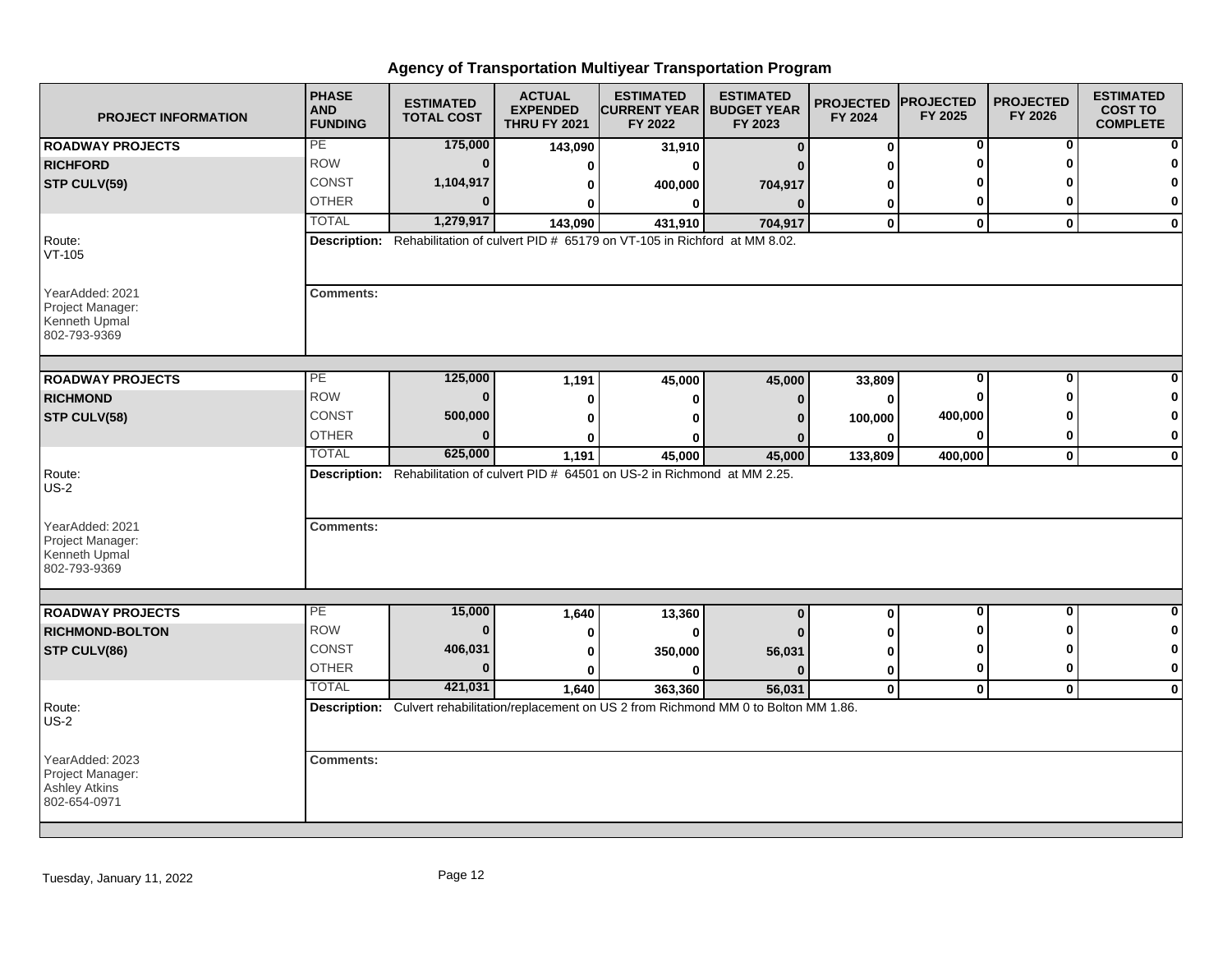| <b>PROJECT INFORMATION</b>                                                     | <b>PHASE</b><br><b>AND</b><br><b>FUNDING</b> | <b>ESTIMATED</b><br><b>TOTAL COST</b> | <b>ACTUAL</b><br><b>EXPENDED</b><br><b>THRU FY 2021</b> | <b>ESTIMATED</b><br><b>CURRENT YEAR   BUDGET YEAR</b><br>FY 2022                                         | <b>ESTIMATED</b><br>FY 2023 | <b>PROJECTED</b><br>FY 2024 | <b>PROJECTED</b><br>FY 2025 | <b>PROJECTED</b><br>FY 2026 | <b>ESTIMATED</b><br><b>COST TO</b><br><b>COMPLETE</b> |
|--------------------------------------------------------------------------------|----------------------------------------------|---------------------------------------|---------------------------------------------------------|----------------------------------------------------------------------------------------------------------|-----------------------------|-----------------------------|-----------------------------|-----------------------------|-------------------------------------------------------|
| <b>ROADWAY PROJECTS</b>                                                        | PE                                           | 55,000                                | 18,102                                                  | 36,898                                                                                                   | $\bf{0}$                    | $\bf{0}$                    | 0                           | 0                           | 0                                                     |
| <b>ROCHESTER</b>                                                               | <b>ROW</b>                                   | $\bf{0}$                              | $\bf{0}$                                                | $\bf{0}$                                                                                                 |                             | ŋ                           | O                           | O                           | $\Omega$                                              |
| STP CULV(85)C/1                                                                | <b>CONST</b>                                 | 324,508                               | 0                                                       | 250,000                                                                                                  |                             | U                           |                             | ŋ                           | 74,508                                                |
|                                                                                | <b>OTHER</b>                                 | $\Omega$                              | 0                                                       | $\bf{0}$                                                                                                 | $\Omega$                    | 0                           | 0                           | 0                           | $\bf{0}$                                              |
|                                                                                | <b>TOTAL</b>                                 | 379,508                               | 18,102                                                  | 286,898                                                                                                  | $\mathbf{0}$                | $\mathbf{0}$                | $\mathbf 0$                 | $\mathbf{0}$                | 74,508                                                |
| Route:<br>$VT-100$                                                             |                                              |                                       |                                                         | Description: Culvert rehabilitation/replacement on VT 100 from Rochester MM 5.305 to Rochester MM 6.055. |                             |                             |                             |                             |                                                       |
| YearAdded: 2023<br>Project Manager:<br><b>Christopher Bump</b><br>802-356-7678 | <b>Comments:</b>                             |                                       |                                                         |                                                                                                          |                             |                             |                             |                             |                                                       |
| <b>ROADWAY PROJECTS</b>                                                        | <b>PE</b>                                    | 170,000                               | 135,887                                                 | 34,113                                                                                                   | $\bf{0}$                    | $\bf{0}$                    | 0                           | 0                           |                                                       |
| <b>ROCKINGHAM</b>                                                              | <b>ROW</b>                                   | 0                                     | $\bf{0}$                                                | $\bf{0}$                                                                                                 |                             | O                           | ŋ                           | O                           | O                                                     |
| IM 091-1(76)                                                                   | <b>CONST</b>                                 | 1,987,492                             | 0                                                       | 600,000                                                                                                  | 1,366,610                   | O                           | ŋ                           | n                           | 20,882                                                |
|                                                                                | <b>OTHER</b>                                 | $\Omega$                              |                                                         |                                                                                                          |                             | 0                           | 0                           | 0                           | $\mathbf{0}$                                          |
|                                                                                | <b>TOTAL</b>                                 | 2,157,492                             | 135,887                                                 | 634,113                                                                                                  | 1,366,610                   | $\mathbf 0$                 | $\mathbf 0$                 | $\mathbf 0$                 | 20,882                                                |
| Route:<br>I-91                                                                 |                                              |                                       |                                                         | Description: Remediation of rock cut #11 located in Rockingham on I-91 at ete mm 36.25 SB.               |                             |                             |                             |                             |                                                       |
| YearAdded: 2019<br>Project Manager:<br><b>Bruce Martin</b><br>802-595-9653     | <b>Comments:</b>                             |                                       |                                                         |                                                                                                          |                             |                             |                             |                             |                                                       |
|                                                                                | PE                                           | 340,000                               |                                                         |                                                                                                          |                             |                             | $\overline{\mathbf{0}}$     | $\mathbf{0}$                | 0                                                     |
| <b>ROADWAY PROJECTS</b><br><b>ROCKINGHAM</b>                                   | <b>ROW</b>                                   | $\bf{0}$                              | 279,944                                                 | 60,056                                                                                                   | $\bf{0}$                    | 0                           | ŋ                           | <sup>0</sup>                | 0                                                     |
| IM 091-1(77)                                                                   | <b>CONST</b>                                 | 2,561,742                             | 0                                                       | $\bf{0}$                                                                                                 |                             | 0                           | O                           | ŋ                           | 0                                                     |
|                                                                                | <b>OTHER</b>                                 | $\bf{0}$                              | 0                                                       | 600,000                                                                                                  | 1,986,642<br>n              | 0                           | 0                           | 0                           | $\mathbf 0$                                           |
|                                                                                | <b>TOTAL</b>                                 | 2,901,742                             | $\bf{0}$                                                | $\bf{0}$<br>660,056                                                                                      |                             | $\mathbf 0$<br>$\mathbf{0}$ |                             | $\mathbf{0}$                | $\mathbf 0$                                           |
| Route:                                                                         |                                              |                                       | 279,944                                                 | Description: Remediation of rock cut 10 located in Rockingham on I-91 at ete mm 34.96 SB.                | 1,986,642                   |                             | $\mathbf 0$                 |                             |                                                       |
| $I-91$                                                                         |                                              |                                       |                                                         |                                                                                                          |                             |                             |                             |                             |                                                       |
| YearAdded: 2019<br>Project Manager:<br><b>Bruce Martin</b><br>802-595-9653     | <b>Comments:</b>                             |                                       |                                                         |                                                                                                          |                             |                             |                             |                             |                                                       |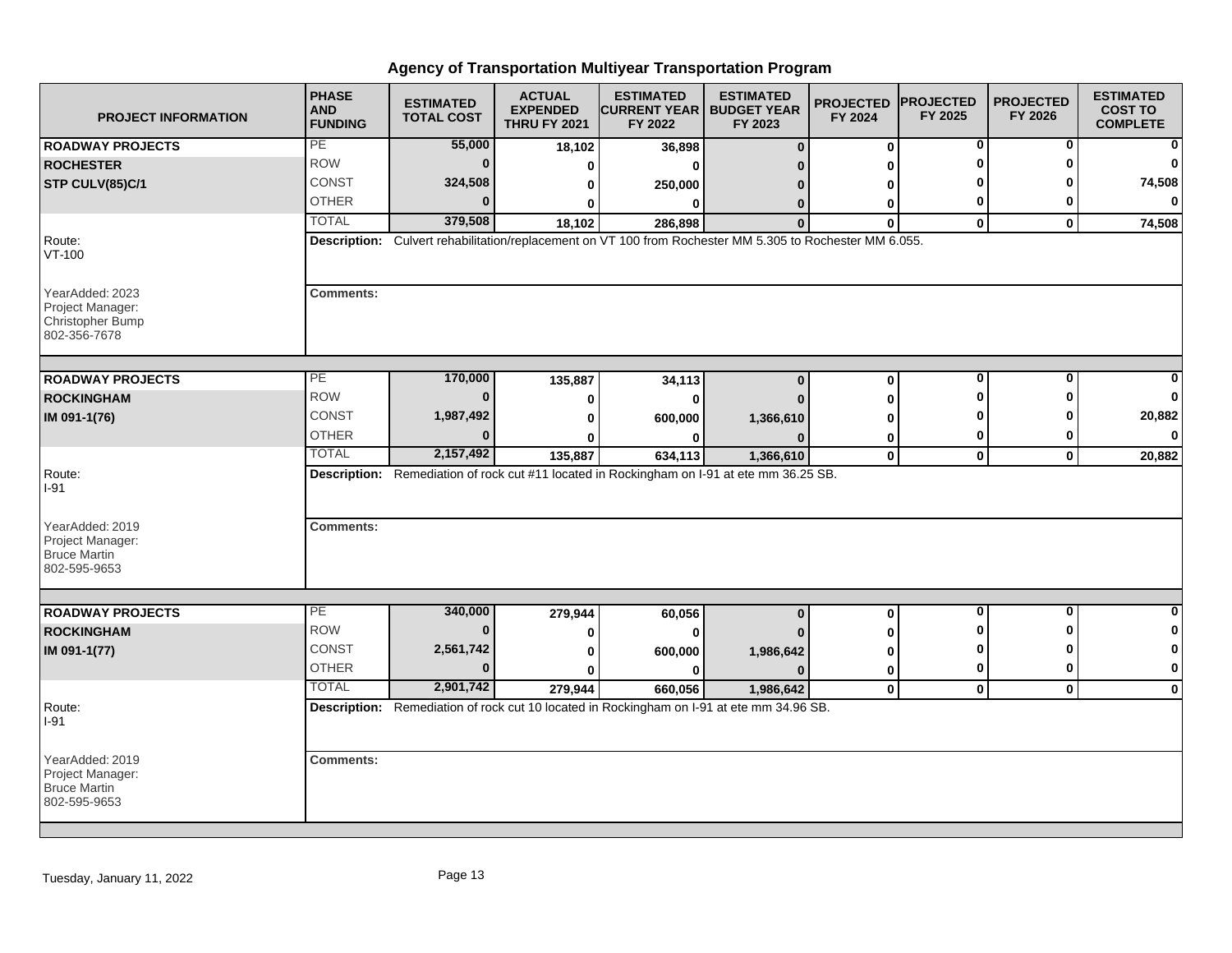| <b>PROJECT INFORMATION</b>                                                 | <b>PHASE</b><br><b>AND</b><br><b>FUNDING</b> | <b>ESTIMATED</b><br><b>TOTAL COST</b> | <b>ACTUAL</b><br><b>EXPENDED</b><br><b>THRU FY 2021</b> | <b>ESTIMATED</b><br><b>CURRENT YEAR   BUDGET YEAR</b><br>FY 2022                                                                                          | <b>ESTIMATED</b><br>FY 2023 | <b>PROJECTED</b><br>FY 2024 | <b>PROJECTED</b><br>FY 2025 | <b>PROJECTED</b><br>FY 2026 | <b>ESTIMATED</b><br><b>COST TO</b><br><b>COMPLETE</b> |
|----------------------------------------------------------------------------|----------------------------------------------|---------------------------------------|---------------------------------------------------------|-----------------------------------------------------------------------------------------------------------------------------------------------------------|-----------------------------|-----------------------------|-----------------------------|-----------------------------|-------------------------------------------------------|
| <b>ROADWAY PROJECTS</b>                                                    | PE                                           | 150,000                               | 73,071                                                  | 40,000                                                                                                                                                    | 36,929                      | $\bf{0}$                    | 0                           | 0                           | ŋ                                                     |
| <b>RYEGATE</b>                                                             | <b>ROW</b>                                   | $\bf{0}$                              | 0                                                       | ŋ                                                                                                                                                         | $\Omega$                    |                             |                             |                             |                                                       |
| IM 091-2(83)                                                               | CONST                                        | 960,000                               | 0                                                       | o                                                                                                                                                         | $\bf{0}$                    | 700,000                     | 260,000                     |                             | 0                                                     |
|                                                                            | <b>OTHER</b>                                 | $\Omega$                              | 0                                                       | 0                                                                                                                                                         | 0                           | 0                           |                             | ŋ                           | 0                                                     |
|                                                                            | <b>TOTAL</b>                                 | 1,110,000                             | 73,071                                                  | 40,000                                                                                                                                                    | 36,929                      | 700,000                     | 260,000                     | $\bf{0}$                    | 0                                                     |
| Route:<br>$I-91$                                                           |                                              |                                       |                                                         | Description: Remediation of rock cut #133 located in Ryegate on I-91 NB ete mm 114.62.                                                                    |                             |                             |                             |                             |                                                       |
| YearAdded: 2019<br>Project Manager:<br><b>Bruce Martin</b><br>802-595-9653 | <b>Comments:</b>                             |                                       |                                                         |                                                                                                                                                           |                             |                             |                             |                             |                                                       |
| <b>ROADWAY PROJECTS</b>                                                    | $\overline{PE}$                              | 240,000                               | $\bf{0}$                                                | 60,000                                                                                                                                                    | 85,000                      | 70,000                      | 25,000                      | 0                           |                                                       |
| <b>SOUTH BURLINGTON</b>                                                    | <b>ROW</b>                                   | $\bf{0}$                              | $\bf{0}$                                                | 0                                                                                                                                                         | $\mathbf{0}$                | 0                           |                             | ŋ                           |                                                       |
| IM SWFR(3)                                                                 | <b>CONST</b>                                 | 937,500                               |                                                         | ŋ                                                                                                                                                         |                             | ŋ                           | 437,500                     | 500,000                     | 0                                                     |
|                                                                            | <b>OTHER</b>                                 | $\bf{0}$                              | 0                                                       |                                                                                                                                                           |                             |                             | O                           | $\Omega$                    | $\bf{0}$                                              |
|                                                                            | <b>TOTAL</b>                                 | 1,177,500                             | 0<br>$\mathbf 0$                                        | 0<br>60,000                                                                                                                                               |                             | 0<br>70,000                 | 462,500                     | 500,000                     | 0                                                     |
| Route:                                                                     |                                              |                                       |                                                         | Description: Project is for the design and construction of stormwater retrofit best management practices to implement VTrans Flow Restoration Plans. This | 85,000                      |                             |                             |                             |                                                       |
| <b>US-7</b>                                                                |                                              |                                       |                                                         | project will address three locations on I89 at Exit 13, Exit 14 and North of Hinesburg Rd. One location on I189 near Shelburne Rd.                        |                             |                             |                             |                             |                                                       |
| YearAdded: 2023<br>Project Manager:<br><b>Bruce Martin</b><br>802-595-9653 | <b>Comments:</b>                             |                                       |                                                         |                                                                                                                                                           |                             |                             |                             |                             |                                                       |
|                                                                            | $\overline{PE}$                              |                                       |                                                         |                                                                                                                                                           |                             |                             | $\bf{0}$                    | O                           | $\bf{0}$                                              |
| <b>ROADWAY PROJECTS</b>                                                    | <b>ROW</b>                                   | 275,000<br>40,000                     | 191,153                                                 | 55,000                                                                                                                                                    | 28,847                      | $\bf{0}$                    |                             |                             | 0                                                     |
| <b>SPRINGFIELD</b>                                                         |                                              |                                       | 0                                                       | 5,000                                                                                                                                                     | 35,000                      |                             |                             |                             |                                                       |
| STP CULV(47)                                                               | <b>CONST</b>                                 | 844,481<br>$\Omega$                   | 0                                                       | 0                                                                                                                                                         | 100,000                     | 744,481                     |                             | n<br>O                      | 0                                                     |
|                                                                            | <b>OTHER</b>                                 |                                       | 0                                                       | ŋ                                                                                                                                                         | $\Omega$                    | 0                           | 0                           |                             | 0                                                     |
|                                                                            | <b>TOTAL</b>                                 | 1,159,481                             | 191,153                                                 | 60.000                                                                                                                                                    | 163,847                     | 744,481                     | $\mathbf 0$                 | $\mathbf{0}$                | $\mathbf 0$                                           |
| Route:<br>$US-5$                                                           |                                              |                                       |                                                         | Description: REPLACEMENT OF BRIDGE NOS. 48A AND 48B (CULVERTS) ON US5 IN SPRINGFIELD.                                                                     |                             |                             |                             |                             |                                                       |
| YearAdded: 2015<br>Project Manager:<br><b>Bruce Martin</b><br>802-595-9653 | <b>Comments:</b>                             |                                       |                                                         |                                                                                                                                                           |                             |                             |                             |                             |                                                       |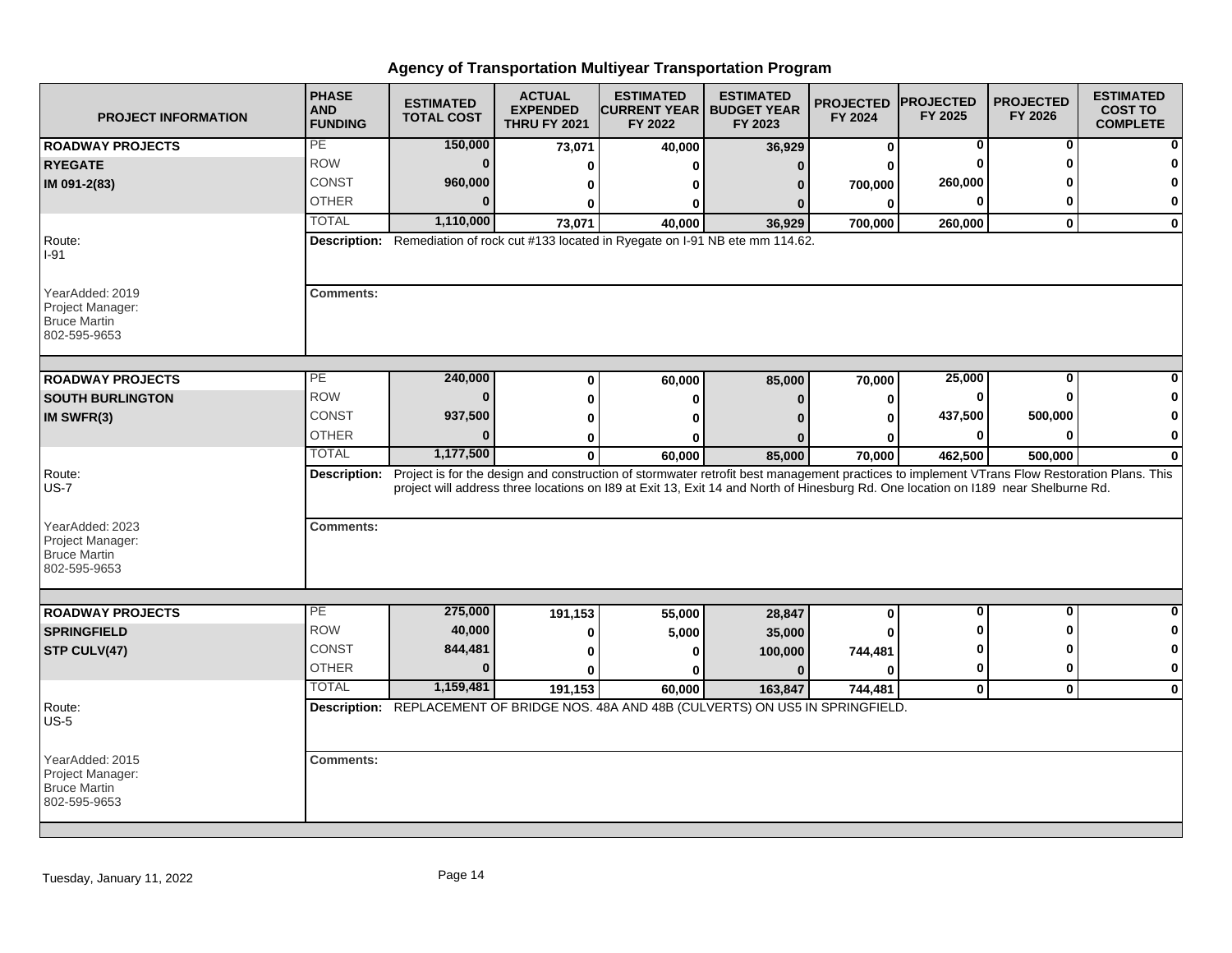| <b>PROJECT INFORMATION</b>                                                 | <b>PHASE</b><br><b>AND</b><br><b>FUNDING</b> | <b>ESTIMATED</b><br><b>TOTAL COST</b> | <b>ACTUAL</b><br><b>EXPENDED</b><br><b>THRU FY 2021</b> | <b>ESTIMATED</b><br><b>CURRENT YEAR   BUDGET YEAR</b><br>FY 2022                                                                                                                                                                                                                                                                                                                                    | <b>ESTIMATED</b><br>FY 2023 | <b>PROJECTED</b><br>FY 2024 | <b>PROJECTED</b><br>FY 2025 | <b>PROJECTED</b><br>FY 2026 | <b>ESTIMATED</b><br><b>COST TO</b><br><b>COMPLETE</b> |
|----------------------------------------------------------------------------|----------------------------------------------|---------------------------------------|---------------------------------------------------------|-----------------------------------------------------------------------------------------------------------------------------------------------------------------------------------------------------------------------------------------------------------------------------------------------------------------------------------------------------------------------------------------------------|-----------------------------|-----------------------------|-----------------------------|-----------------------------|-------------------------------------------------------|
| <b>ROADWAY PROJECTS</b>                                                    | PE                                           | 310,000                               | 264,181                                                 | 45,819                                                                                                                                                                                                                                                                                                                                                                                              | n                           | $\bf{0}$                    | 0                           | 0                           |                                                       |
| <b>ST. ALBANS</b>                                                          | <b>ROW</b>                                   | $\mathbf{0}$                          | 0                                                       |                                                                                                                                                                                                                                                                                                                                                                                                     |                             | ŋ                           |                             | ŋ                           |                                                       |
| IM SWFR(2)                                                                 | CONST                                        | 3,118,494                             | 0                                                       | 400,000                                                                                                                                                                                                                                                                                                                                                                                             | 1,798,540                   | 0                           |                             |                             | 919,954                                               |
|                                                                            | <b>OTHER</b>                                 |                                       |                                                         |                                                                                                                                                                                                                                                                                                                                                                                                     |                             | 0                           | 0                           |                             |                                                       |
|                                                                            | <b>TOTAL</b>                                 | 3,428,494                             | 264,181                                                 | 445,819                                                                                                                                                                                                                                                                                                                                                                                             | 1,798,540                   | $\Omega$                    | $\mathbf{0}$                | 0                           | 919,954                                               |
| Route:<br>$I-89$                                                           | <b>Description:</b>                          |                                       |                                                         | Project is for the design and construction of stormwater retrofit best management practices to implement the VTrans Flow Restoration Plans in<br>the Rugg and Stevens Brook Watersheds. The project will be located in St. Albans City and St Albans Town in the state highway ROW along<br>routes I89 near mm 112 to 115, VT 36 near mm 3.2 to 4.1 and the St Albans State Highway Rd mm 0 to 0.8. |                             |                             |                             |                             |                                                       |
| YearAdded: 2019<br>Project Manager:<br><b>Bruce Martin</b><br>802-595-9653 | Comments:                                    |                                       |                                                         |                                                                                                                                                                                                                                                                                                                                                                                                     |                             |                             |                             |                             |                                                       |
| <b>ROADWAY PROJECTS</b>                                                    | $\overline{PE}$                              | 6,902,717                             | 0                                                       | 1,357,194                                                                                                                                                                                                                                                                                                                                                                                           | 1,774,842                   | 1,380,000                   | 1,975,000                   | 415,681                     |                                                       |
| <b>STATEWIDE</b>                                                           | <b>ROW</b>                                   | 6,850,000                             | 0                                                       | 2,000,000                                                                                                                                                                                                                                                                                                                                                                                           | 1,100,000                   | 1,500,000                   | 1,450,000                   | 800,000                     |                                                       |
|                                                                            | CONST                                        | 36,383,000                            | 0                                                       | 9,750,000                                                                                                                                                                                                                                                                                                                                                                                           |                             | $\bf{0}$                    | 4,808,500                   | 21,824,500                  |                                                       |
|                                                                            | <b>OTHER</b>                                 | $\bf{0}$                              | 0                                                       |                                                                                                                                                                                                                                                                                                                                                                                                     |                             | ŋ                           | $\bf{0}$                    | 0                           | 0                                                     |
|                                                                            | <b>TOTAL</b>                                 | 50, 135, 717                          | $\mathbf 0$                                             | 13,107,194                                                                                                                                                                                                                                                                                                                                                                                          | 2,874,842                   | 2,880,000                   | 8,233,500                   | 23,040,181                  | $\bf{0}$                                              |
| Route:<br>YearAdded: 2018<br>Project Manager:<br>Jesse Devlin              | <b>Comments:</b>                             |                                       |                                                         | Description: PROJECT IS FOR THE AGENCY'S ESTIMATED EXPENDITURES ON TRANSPORTATION - ROADWAY PROJECTS THAT ARE<br>CURRENTLY UNDER DEVELOPMENT, EVALUATION AND SCOPING.                                                                                                                                                                                                                               |                             |                             |                             |                             |                                                       |
| 802-793-0182                                                               |                                              |                                       |                                                         |                                                                                                                                                                                                                                                                                                                                                                                                     |                             |                             |                             |                             |                                                       |
| <b>ROADWAY PROJECTS</b>                                                    | $\overline{PE}$                              | 250,000                               | 0                                                       | 50,000                                                                                                                                                                                                                                                                                                                                                                                              | 100,000                     | 100,000                     | 0                           | $\mathbf{0}$                |                                                       |
| <b>STATEWIDE</b>                                                           | <b>ROW</b>                                   | 250,000                               | 0                                                       | 50,000                                                                                                                                                                                                                                                                                                                                                                                              | 100,000                     | 100,000                     | 0                           | ŋ                           |                                                       |
|                                                                            | <b>CONST</b>                                 | 26,050,000                            | 0                                                       | 50,000                                                                                                                                                                                                                                                                                                                                                                                              | 5,000,000                   | 8,000,000                   | 8,000,000                   | 5,000,000                   |                                                       |
|                                                                            | <b>OTHER</b>                                 | $\Omega$                              | 0                                                       | ŋ                                                                                                                                                                                                                                                                                                                                                                                                   | $\Omega$                    | $\bf{0}$                    | 0                           | 0                           | 0                                                     |
|                                                                            | <b>TOTAL</b>                                 | 26,550,000                            | $\bf{0}$                                                | 150.000                                                                                                                                                                                                                                                                                                                                                                                             | 5,200,000                   | 8.200.000                   | 8.000.000                   | 5,000,000                   | $\Omega$                                              |
| Route:<br>VARIOUS-ROUTES                                                   |                                              |                                       |                                                         | Description: SMALL CULVERT IMPROVEMENTS ON STATE HIGHWAYS.                                                                                                                                                                                                                                                                                                                                          |                             |                             |                             |                             |                                                       |
| YearAdded: 2008<br>Project Manager:<br>Jesse Devlin<br>802-793-0182        | <b>Comments:</b>                             |                                       |                                                         |                                                                                                                                                                                                                                                                                                                                                                                                     |                             |                             |                             |                             |                                                       |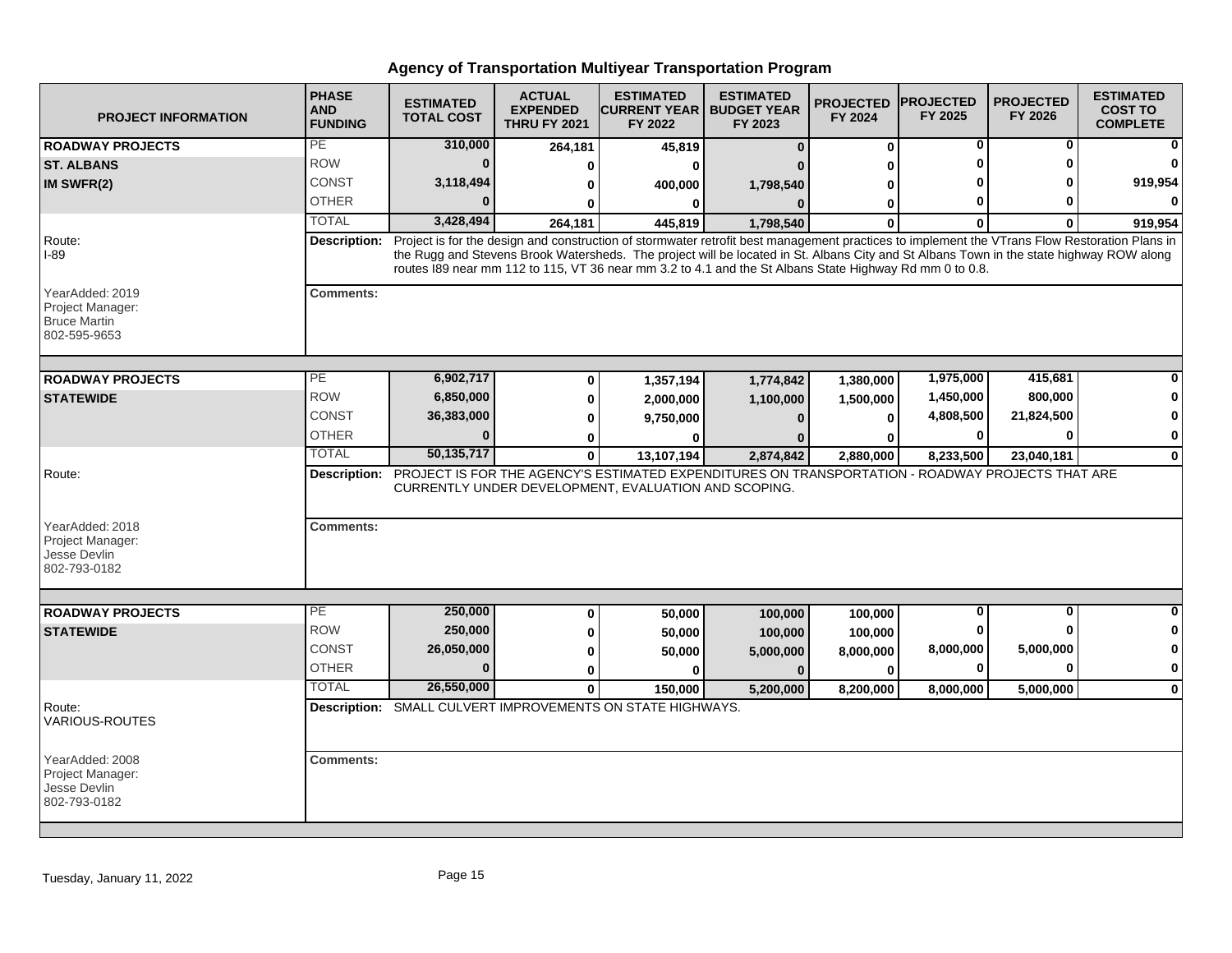| <b>PROJECT INFORMATION</b>                                                     | <b>PHASE</b><br><b>AND</b><br><b>FUNDING</b> | <b>ESTIMATED</b><br><b>TOTAL COST</b>                                | <b>ACTUAL</b><br><b>EXPENDED</b><br><b>THRU FY 2021</b> | <b>ESTIMATED</b><br><b>CURRENT YEAR   BUDGET YEAR</b><br>FY 2022   | <b>ESTIMATED</b><br>FY 2023 | <b>PROJECTED</b><br>FY 2024 | <b>PROJECTED</b><br>FY 2025 | <b>PROJECTED</b><br>FY 2026 | <b>ESTIMATED</b><br><b>COST TO</b><br><b>COMPLETE</b> |
|--------------------------------------------------------------------------------|----------------------------------------------|----------------------------------------------------------------------|---------------------------------------------------------|--------------------------------------------------------------------|-----------------------------|-----------------------------|-----------------------------|-----------------------------|-------------------------------------------------------|
| <b>ROADWAY PROJECTS</b>                                                        | PE                                           | 250,000                                                              | $\bf{0}$                                                | 50,000                                                             | 100,000                     | 100,000                     | 0                           | 0                           | $\mathbf{0}$                                          |
| <b>STATEWIDE</b>                                                               | <b>ROW</b>                                   | 250,000                                                              | 0                                                       | 50,000                                                             | 100,000                     | 100,000                     |                             |                             | $\bf{0}$                                              |
|                                                                                | <b>CONST</b>                                 | 14,050,000                                                           | 0                                                       | 50,000                                                             | 2,000,000                   | 4,000,000                   | 4,000,000                   | 4,000,000                   | $\mathbf{0}$                                          |
|                                                                                | <b>OTHER</b>                                 |                                                                      | 0                                                       | 0                                                                  | $\bf{0}$                    | $\mathbf 0$                 | ŋ                           |                             | $\mathbf{0}$                                          |
|                                                                                | <b>TOTAL</b>                                 | 14,550,000                                                           | $\bf{0}$                                                | 150,000                                                            | 2,200,000                   | 4,200,000                   | 4,000,000                   | 4,000,000                   | $\mathbf{0}$                                          |
| Route:<br><b>VARIOUS-ROUTES</b>                                                |                                              |                                                                      |                                                         | Description: LEDGE/SLOPE/SINK HOLE IMPROVEMENTS ON STATE HIGHWAYS. |                             |                             |                             |                             |                                                       |
| YearAdded: 2008<br>Project Manager:<br>Jesse Devlin<br>802-793-0182            | <b>Comments:</b>                             |                                                                      |                                                         |                                                                    |                             |                             |                             |                             |                                                       |
| <b>ROADWAY PROJECTS</b>                                                        | PE                                           | 344,940                                                              | 0                                                       | 261,699                                                            | 45,000                      | 29,618                      | 8,623                       | $\bf{0}$                    | $\mathbf{0}$                                          |
| <b>STATEWIDE</b>                                                               | <b>ROW</b>                                   | 40,000                                                               | 0                                                       | 20,000                                                             | 5,000                       | 15,000                      |                             |                             | $\mathbf 0$                                           |
| <b>Roadway Emergent Needs</b>                                                  | CONST                                        | 6,084,467                                                            | 0                                                       | 3,659,467                                                          | 800,000                     | 200,000                     | 1,425,000                   |                             | $\mathbf{0}$                                          |
|                                                                                | <b>OTHER</b>                                 | $\Omega$                                                             | 0                                                       |                                                                    |                             | O                           |                             |                             | $\mathbf{0}$                                          |
|                                                                                | <b>TOTAL</b>                                 | 6,469,407                                                            | $\mathbf 0$                                             | 3,941,166                                                          | 850,000                     | 244,618                     | 1,433,623                   | $\mathbf 0$                 | $\mathbf{0}$                                          |
| Route:<br>YearAdded: 2020<br>Project Manager:<br>Kevin Marshia<br>802-279-3594 | <b>Comments:</b>                             | <b>Description:</b> Project is for statewide roadway emergent needs. |                                                         |                                                                    |                             |                             |                             |                             |                                                       |
|                                                                                |                                              |                                                                      |                                                         |                                                                    |                             |                             |                             |                             |                                                       |
| <b>ROADWAY PROJECTS</b>                                                        | PE                                           | 800,000                                                              | 0                                                       | 100,000                                                            | 100,000                     | 200,000                     | 200,000                     | 200,000                     | $\mathbf{0}$                                          |
| <b>STATEWIDE</b>                                                               | <b>ROW</b>                                   | $\bf{0}$                                                             | 0                                                       |                                                                    | $\Omega$                    | $\Omega$                    | 0                           | ŋ                           | $\mathbf{0}$                                          |
| SWFR()                                                                         | <b>CONST</b>                                 | 1,200,000                                                            | 0                                                       | ŋ                                                                  | 100,000                     | 100,000                     | 500,000                     | 500,000                     | $\mathbf{0}$                                          |
|                                                                                | <b>OTHER</b>                                 | $\Omega$                                                             | 0                                                       | ŋ                                                                  | $\mathbf{0}$                | $\Omega$                    | $\bf{0}$                    |                             | $\mathbf{0}$                                          |
|                                                                                | <b>TOTAL</b>                                 | 2,000,000                                                            | $\mathbf{0}$                                            | 100,000                                                            | 200,000                     | 300,000                     | 700,000                     | 700,000                     | $\mathbf{0}$                                          |
| Route:                                                                         |                                              | Description: statewide stormwater flow restoration.                  |                                                         |                                                                    |                             |                             |                             |                             |                                                       |
| YearAdded: 2018<br>Project Manager:<br>Jesse Devlin<br>802-793-0182            | <b>Comments:</b>                             |                                                                      |                                                         |                                                                    |                             |                             |                             |                             |                                                       |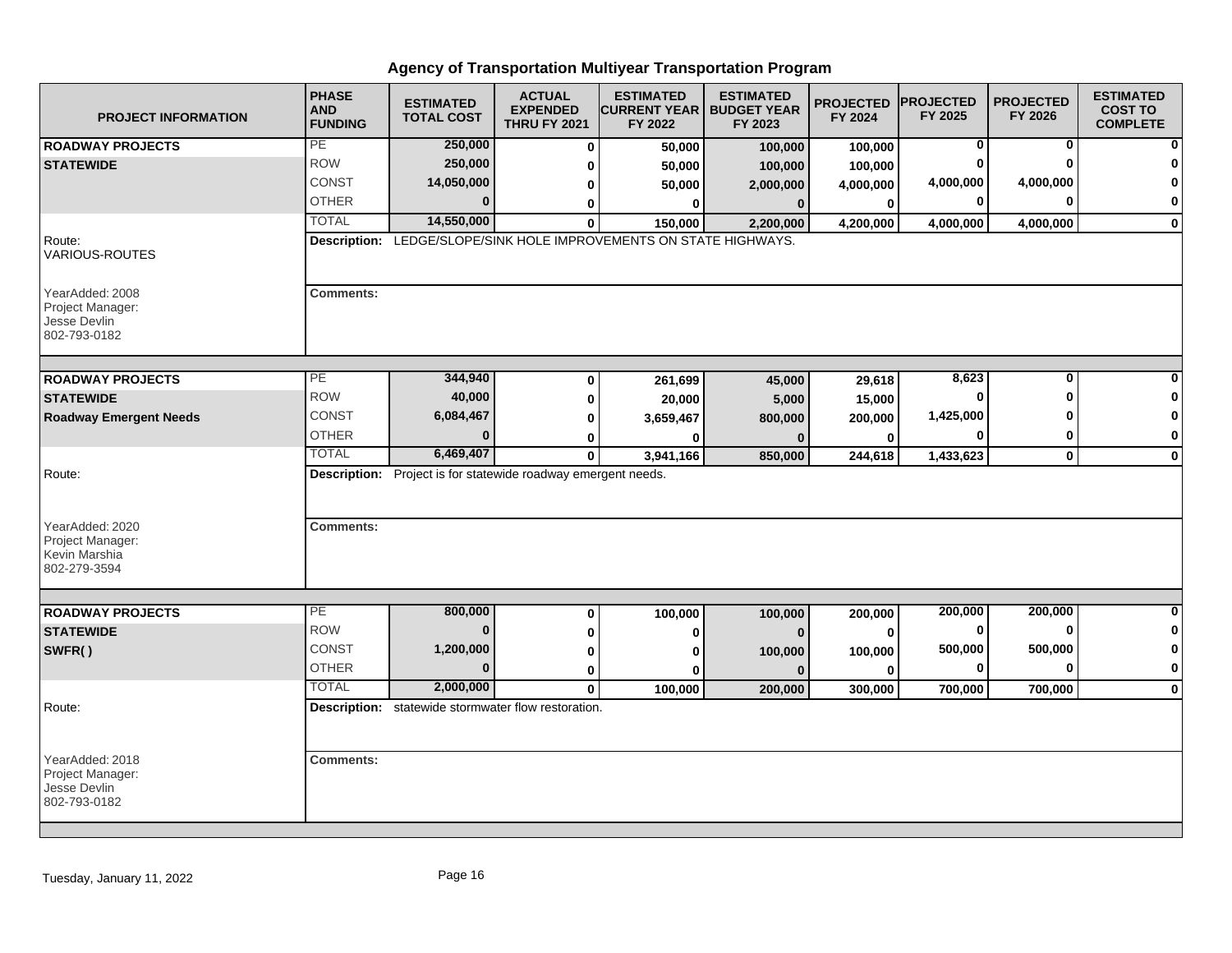| <b>PROJECT INFORMATION</b>                                                     | <b>PHASE</b><br><b>AND</b><br><b>FUNDING</b> | <b>ESTIMATED</b><br><b>TOTAL COST</b> | <b>ACTUAL</b><br><b>EXPENDED</b><br><b>THRU FY 2021</b> | <b>ESTIMATED</b><br><b>CURRENT YEAR I</b><br>FY 2022                                                                 | <b>ESTIMATED</b><br><b>BUDGET YEAR</b><br>FY 2023 | <b>PROJECTED</b><br>FY 2024 | <b>PROJECTED</b><br>FY 2025 | <b>PROJECTED</b><br>FY 2026 | <b>ESTIMATED</b><br><b>COST TO</b><br><b>COMPLETE</b> |
|--------------------------------------------------------------------------------|----------------------------------------------|---------------------------------------|---------------------------------------------------------|----------------------------------------------------------------------------------------------------------------------|---------------------------------------------------|-----------------------------|-----------------------------|-----------------------------|-------------------------------------------------------|
| <b>ROADWAY PROJECTS</b>                                                        | PE                                           | $\bf{0}$                              | $\Omega$                                                | 0                                                                                                                    | $\Omega$                                          | $\bf{0}$                    | $\bf{0}$                    | 0                           |                                                       |
| <b>STOCKBRIDGE-ROCHESTER</b>                                                   | <b>ROW</b>                                   | $\Omega$                              | 0                                                       |                                                                                                                      |                                                   | O                           | Λ                           |                             |                                                       |
| STP CULV(85)C/2                                                                | CONST                                        | 459,004                               | 0                                                       | 350,000                                                                                                              | 109,004                                           | ŋ                           |                             |                             |                                                       |
|                                                                                | <b>OTHER</b>                                 |                                       | 0                                                       | 0                                                                                                                    |                                                   | 0                           | 0                           | U                           | $\mathbf 0$                                           |
|                                                                                | <b>TOTAL</b>                                 | 459,004                               | $\bf{0}$                                                | 350,000                                                                                                              | 109,004                                           | $\bf{0}$                    | $\mathbf 0$                 | $\bf{0}$                    | $\mathbf 0$                                           |
| Route:<br>$VT-100$                                                             |                                              |                                       |                                                         | Description: Culvert rehabilitation/replacement on VT 100 from Stockbridge MM 1.967 to Rochester MM 5.305.           |                                                   |                             |                             |                             |                                                       |
| YearAdded: 2023<br>Project Manager:<br><b>Christopher Bump</b><br>802-356-7678 | <b>Comments:</b>                             |                                       |                                                         |                                                                                                                      |                                                   |                             |                             |                             |                                                       |
| <b>ROADWAY PROJECTS</b>                                                        | $\overline{PE}$                              | 150,000                               | 103,198                                                 | 30,000                                                                                                               | 16,802                                            | $\bf{0}$                    | $\bf{0}$                    | 0                           |                                                       |
| <b>STOWE</b>                                                                   | <b>ROW</b>                                   | 30,000                                | 0                                                       | 15,000                                                                                                               | 15,000                                            | O                           |                             | Λ                           |                                                       |
| STP 029-1(22)                                                                  | <b>CONST</b>                                 | 1,142,748                             | O                                                       |                                                                                                                      |                                                   | 892,748                     |                             |                             |                                                       |
|                                                                                | <b>OTHER</b>                                 |                                       |                                                         |                                                                                                                      | 250,000                                           |                             | 0                           | 0                           | $\mathbf 0$                                           |
|                                                                                | <b>TOTAL</b>                                 | 1,322,748                             | 103,198                                                 | 45,000                                                                                                               | 281,802                                           | 892,748                     | $\mathbf{0}$                | $\mathbf{0}$                | $\bf{0}$                                              |
| Route:<br>$VT-100$                                                             |                                              |                                       |                                                         | Description: Remediation of rock cut #112 located in Stowe on VT 100 at twn mm 2.84 NB.                              |                                                   |                             |                             |                             |                                                       |
| YearAdded: 2019<br>Project Manager:<br><b>Bruce Martin</b><br>802-595-9653     | <b>Comments:</b>                             |                                       |                                                         |                                                                                                                      |                                                   |                             |                             |                             |                                                       |
| <b>ROADWAY PROJECTS</b>                                                        | PE                                           | 4,800,000                             | 4,565,394                                               |                                                                                                                      |                                                   |                             | 0                           | $\bf{0}$                    |                                                       |
| <b>SWANTON</b>                                                                 | <b>ROW</b>                                   | 200,000                               |                                                         | 100,000                                                                                                              | 100,000                                           | 95,515<br>49,750            | 0                           | ŋ                           | O                                                     |
| NH 036-1(9)                                                                    | <b>CONST</b>                                 | 22,680,000                            | 250<br>ŋ                                                | 75,000                                                                                                               | 75,000                                            | $\bf{0}$                    | 6,000,000                   | 10,000,000                  | 6,680,000                                             |
|                                                                                | <b>OTHER</b>                                 | $\Omega$                              |                                                         |                                                                                                                      |                                                   | ŋ                           | $\bf{0}$                    | $\bf{0}$                    | $\Omega$                                              |
|                                                                                | <b>TOTAL</b>                                 | 27,680,000                            | 4,565,644                                               | 175,000                                                                                                              | 175,000                                           | 145,265                     |                             | 10,000,000                  |                                                       |
| Route:                                                                         |                                              |                                       |                                                         | Description: PROJECT IS FOR RECONSTRUCTION OF VT78 IN SWANTON, BEGINNING 729 METERS EAST OF THE ALBURGH-SWANTON TOWN |                                                   |                             | 6,000,000                   |                             | 6,680,000                                             |
| VT-78                                                                          |                                              |                                       |                                                         | LINE AND EXTENDING EASTERLY 9.482 KM (5.892 MILES) TO THE SWANTON VILLAGE LINE.                                      |                                                   |                             |                             |                             |                                                       |
| YearAdded: Prior to 2006<br>Project Manager:<br>Kenneth Upmal<br>802-793-9369  | <b>Comments:</b>                             |                                       |                                                         |                                                                                                                      |                                                   |                             |                             |                             |                                                       |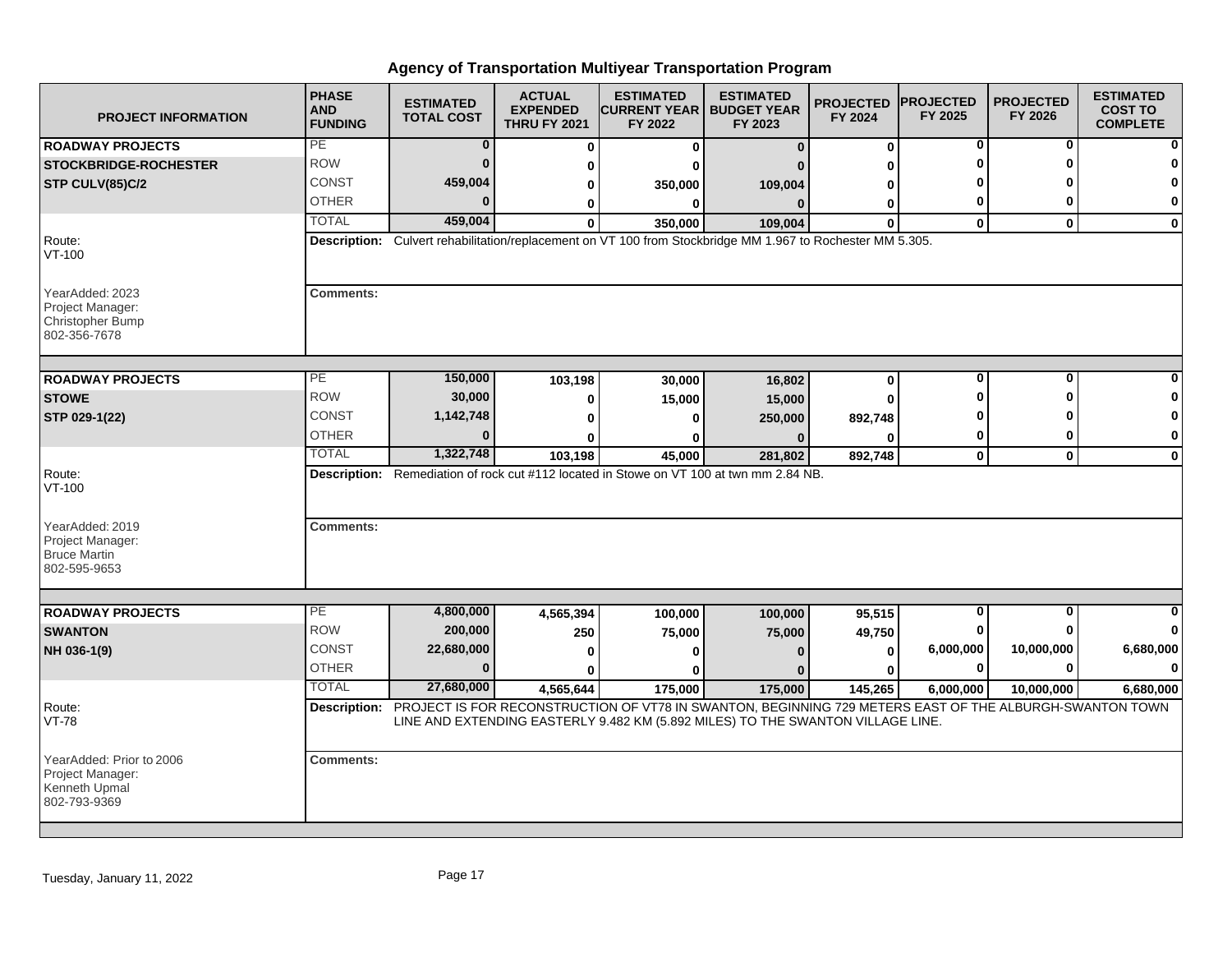| <b>PROJECT INFORMATION</b>                                                 | <b>PHASE</b><br><b>AND</b><br><b>FUNDING</b> | <b>ESTIMATED</b><br><b>TOTAL COST</b> | <b>ACTUAL</b><br><b>EXPENDED</b><br><b>THRU FY 2021</b> | <b>ESTIMATED</b><br><b>CURRENT YEAR   BUDGET YEAR</b><br>FY 2022 | <b>ESTIMATED</b><br>FY 2023                                                                          | <b>PROJECTED</b><br>FY 2024 | <b>PROJECTED</b><br>FY 2025 | <b>PROJECTED</b><br>FY 2026 | <b>ESTIMATED</b><br><b>COST TO</b><br><b>COMPLETE</b> |
|----------------------------------------------------------------------------|----------------------------------------------|---------------------------------------|---------------------------------------------------------|------------------------------------------------------------------|------------------------------------------------------------------------------------------------------|-----------------------------|-----------------------------|-----------------------------|-------------------------------------------------------|
| <b>ROADWAY PROJECTS</b>                                                    | PE                                           | 145,000                               | 109,401                                                 | 25,000                                                           | 10,599                                                                                               | $\bf{0}$                    | 0                           | 0                           | 0                                                     |
| <b>THETFORD</b>                                                            | <b>ROW</b>                                   | 25,000                                | 15,004                                                  | 9,996                                                            | $\Omega$                                                                                             | ŋ                           | O                           | $\Omega$                    | $\Omega$                                              |
| STP CULV(48)                                                               | <b>CONST</b>                                 | 491,319                               | 0                                                       | 0                                                                | 150,000                                                                                              | 341,319                     |                             |                             | $\Omega$                                              |
|                                                                            | <b>OTHER</b>                                 | $\bf{0}$                              | $\bf{0}$                                                | 0                                                                | $\mathbf{0}$                                                                                         | $\bf{0}$                    | 0                           | ŋ                           | 0                                                     |
|                                                                            | <b>TOTAL</b>                                 | 661,319                               | 124,405                                                 | 34,996                                                           | 160,599                                                                                              | 341,319                     | $\mathbf 0$                 | $\mathbf{0}$                | $\mathbf 0$                                           |
| Route:<br>$VT-113$                                                         |                                              |                                       |                                                         |                                                                  | Description: REPLACEMENT OF BRIDGE NO. 24 (48-INCH CGMP) ON VT113 IN THETFORD.                       |                             |                             |                             |                                                       |
| YearAdded: 2015<br>Project Manager:<br><b>Bruce Martin</b><br>802-595-9653 | <b>Comments:</b>                             |                                       |                                                         |                                                                  |                                                                                                      |                             |                             |                             |                                                       |
| <b>ROADWAY PROJECTS</b>                                                    | PE                                           | 215,000                               | 172,938                                                 | 42,062                                                           | $\bf{0}$                                                                                             | $\bf{0}$                    | 0                           | 0                           |                                                       |
| <b>WALDEN</b>                                                              | <b>ROW</b>                                   | 20,000                                | 6,331                                                   | 13,669                                                           |                                                                                                      | 0                           | O                           | ŋ                           | 0                                                     |
| STP SCRP(27)                                                               | CONST                                        | 748,147                               | $\bf{0}$                                                | 250,000                                                          | 706,770                                                                                              | O                           | ŋ                           | ŋ                           | $\mathbf 0$                                           |
|                                                                            | <b>OTHER</b>                                 | $\bf{0}$                              |                                                         |                                                                  |                                                                                                      | 0                           | 0                           | 0                           | 0                                                     |
|                                                                            | <b>TOTAL</b>                                 | 983,147                               | 179,269                                                 | 305,731                                                          | 706,770                                                                                              | $\mathbf 0$                 | $\mathbf 0$                 | $\mathbf 0$                 | $\mathbf 0$                                           |
| Route:<br>$VT-15$                                                          |                                              |                                       |                                                         |                                                                  | Description: Remediation of culvert PID #9125 located in Walden on VT15 at twn mm 1.895.             |                             |                             |                             |                                                       |
| YearAdded: 2019<br>Project Manager:<br>Kenneth Upmal<br>802-793-9369       | <b>Comments:</b>                             |                                       |                                                         |                                                                  |                                                                                                      |                             |                             |                             |                                                       |
| <b>ROADWAY PROJECTS</b>                                                    | PE                                           | 130,000                               |                                                         |                                                                  |                                                                                                      |                             | $\overline{\mathbf{0}}$     | $\overline{\mathbf{0}}$     | $\bf{0}$                                              |
| <b>WALLINGFORD</b>                                                         | <b>ROW</b>                                   | 20,000                                | 87,462                                                  | 42,538                                                           | $\bf{0}$                                                                                             | $\bf{0}$                    | 0                           | 0                           | 0                                                     |
|                                                                            | <b>CONST</b>                                 | 365,154                               | 0                                                       | 20,000                                                           |                                                                                                      | U                           | 0                           | O                           | 0                                                     |
| STP 0138(14)                                                               | <b>OTHER</b>                                 | $\bf{0}$                              | 0<br>$\mathbf{0}$                                       | $\bf{0}$                                                         | 150,000<br>$\Omega$                                                                                  | 215,154<br>U                | 0                           | 0                           | $\bf{0}$                                              |
|                                                                            | <b>TOTAL</b>                                 | 515,154                               |                                                         | $\bf{0}$<br>62,538                                               |                                                                                                      | 215,154                     |                             | $\mathbf 0$                 | $\mathbf{0}$                                          |
| Route:                                                                     |                                              |                                       | 87,462                                                  |                                                                  | 150,000<br>Description: Remediation of rock cut #033 located in Wallingford on VT 140 at tw mm 2.45. |                             | $\mathbf 0$                 |                             |                                                       |
| VT-140                                                                     |                                              |                                       |                                                         |                                                                  |                                                                                                      |                             |                             |                             |                                                       |
| YearAdded: 2019<br>Project Manager:<br><b>Bruce Martin</b><br>802-595-9653 | <b>Comments:</b>                             |                                       |                                                         |                                                                  |                                                                                                      |                             |                             |                             |                                                       |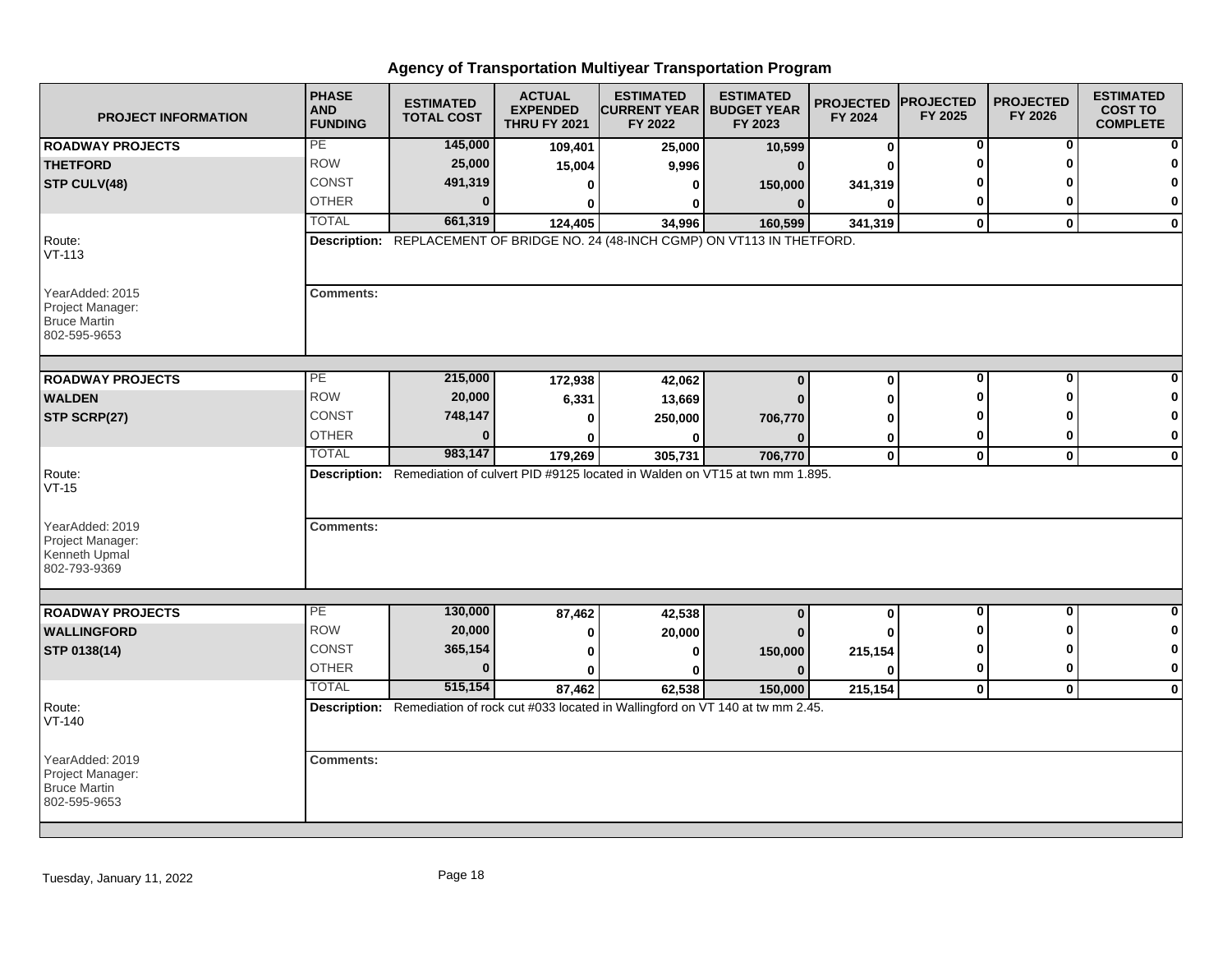| <b>PROJECT INFORMATION</b>                                                 | <b>PHASE</b><br><b>AND</b><br><b>FUNDING</b>                                              | <b>ESTIMATED</b><br><b>TOTAL COST</b> | <b>ACTUAL</b><br><b>EXPENDED</b><br><b>THRU FY 2021</b> | <b>ESTIMATED</b><br><b>CURRENT YEAR</b><br>FY 2022                                                                                                               | <b>ESTIMATED</b><br><b>BUDGET YEAR</b><br>FY 2023 | <b>PROJECTED</b><br>FY 2024 | <b>PROJECTED</b><br>FY 2025 | <b>PROJECTED</b><br>FY 2026 | <b>ESTIMATED</b><br><b>COST TO</b><br><b>COMPLETE</b> |  |  |
|----------------------------------------------------------------------------|-------------------------------------------------------------------------------------------|---------------------------------------|---------------------------------------------------------|------------------------------------------------------------------------------------------------------------------------------------------------------------------|---------------------------------------------------|-----------------------------|-----------------------------|-----------------------------|-------------------------------------------------------|--|--|
| <b>ROADWAY PROJECTS</b>                                                    | PE                                                                                        | 325,000                               | 142,244                                                 | 100,000                                                                                                                                                          | 82,756                                            | $\mathbf 0$                 | 0                           | 0                           | $\bf{0}$                                              |  |  |
| <b>WATERBURY</b>                                                           | <b>ROW</b>                                                                                | 25,000                                | ŋ                                                       | 5,000                                                                                                                                                            | 20,000                                            |                             |                             |                             | 0                                                     |  |  |
| STP 0284(31)                                                               | CONST                                                                                     | 1,200,000                             | ŋ                                                       |                                                                                                                                                                  | $\Omega$                                          | 800,000                     | 400,000                     |                             | $\mathbf 0$                                           |  |  |
|                                                                            | <b>OTHER</b>                                                                              |                                       | 0                                                       |                                                                                                                                                                  |                                                   | 0                           |                             |                             | $\mathbf{0}$                                          |  |  |
|                                                                            | <b>TOTAL</b>                                                                              | 1,550,000                             | 142,244                                                 | 105,000                                                                                                                                                          | 102,756                                           | 800,000                     | 400,000                     | 0                           | $\mathbf{0}$                                          |  |  |
| Route:<br>$US-2$                                                           | Description: Remediation of rock cut #115 located in Waterbury on US 2 at twn mm 0.67 WB. |                                       |                                                         |                                                                                                                                                                  |                                                   |                             |                             |                             |                                                       |  |  |
| YearAdded: 2019<br>Project Manager:<br><b>Bruce Martin</b><br>802-595-9653 | <b>Comments:</b>                                                                          |                                       |                                                         |                                                                                                                                                                  |                                                   |                             |                             |                             |                                                       |  |  |
| <b>ROADWAY PROJECTS</b>                                                    | PE                                                                                        | 230,000                               | 126,560                                                 | 50,000                                                                                                                                                           | 53,440                                            | $\mathbf 0$                 | 0                           | $\bf{0}$                    | $\mathbf{0}$                                          |  |  |
| <b>WELLS</b>                                                               | <b>ROW</b>                                                                                | 25,000                                | 0                                                       | 5,000                                                                                                                                                            | 20,000                                            |                             |                             |                             | $\mathbf{0}$                                          |  |  |
| STP 015-2(11)                                                              | <b>CONST</b>                                                                              | 1,233,403                             | 0                                                       |                                                                                                                                                                  | 150,000                                           | 1,083,403                   |                             |                             | $\mathbf{0}$                                          |  |  |
|                                                                            | <b>OTHER</b>                                                                              |                                       | ŋ                                                       |                                                                                                                                                                  | 0                                                 |                             | 0                           |                             | $\mathbf{0}$                                          |  |  |
|                                                                            | <b>TOTAL</b>                                                                              | 1,488,403                             | 126,560                                                 | 55,000                                                                                                                                                           | 223,440                                           | 1,083,403                   | $\mathbf 0$                 | $\mathbf 0$                 | $\mathbf{0}$                                          |  |  |
| Route:<br>$VT-30$                                                          |                                                                                           |                                       |                                                         | Description: Remediation of rock cut #36 located in Wells on VT 30, twn mm 4.94 NB.                                                                              |                                                   |                             |                             |                             |                                                       |  |  |
| YearAdded: 2019<br>Project Manager:<br><b>Bruce Martin</b><br>802-595-9653 | <b>Comments:</b>                                                                          |                                       |                                                         |                                                                                                                                                                  |                                                   |                             |                             |                             |                                                       |  |  |
|                                                                            | PE                                                                                        | 750,000                               |                                                         |                                                                                                                                                                  |                                                   |                             | 150,000                     | 24,842                      | $\Omega$                                              |  |  |
| <b>ROADWAY PROJECTS</b><br><b>WEST HAVEN-BENSON</b>                        | <b>ROW</b>                                                                                | 500,000                               | 158                                                     | 185,000                                                                                                                                                          | 195,000                                           | 195,000                     | 350,000                     |                             | $\mathbf{0}$                                          |  |  |
|                                                                            | <b>CONST</b>                                                                              | 4,375,000                             | 0                                                       | 0                                                                                                                                                                | $\bf{0}$                                          | 150,000                     | $\bf{0}$                    | 1,750,000                   | 2,625,000                                             |  |  |
| STP 017-1(16)                                                              | <b>OTHER</b>                                                                              | $\Omega$                              | 0                                                       |                                                                                                                                                                  |                                                   |                             |                             |                             | $\mathbf{0}$                                          |  |  |
|                                                                            | <b>TOTAL</b>                                                                              | 5,625,000                             | $\bf{0}$                                                |                                                                                                                                                                  |                                                   |                             |                             |                             |                                                       |  |  |
| Route:                                                                     |                                                                                           |                                       | 158                                                     | 185,000<br>Description: work consists of shoulder reconstruction and widening of the roadway from 10-foot lanes and 2-foot shoulders to 11-foot lanes and 6-foot | 195,000                                           | 345,000                     | 500,000                     | 1,774,842                   | 2,625,000                                             |  |  |
| VT-22A                                                                     |                                                                                           |                                       |                                                         | shoulders while also reclaiming the existing roadway with a stabilized base from West Haven MM 1.345 to Benson MM 1.326.                                         |                                                   |                             |                             |                             |                                                       |  |  |
| YearAdded: 2022<br>Project Manager:<br>Kenneth Upmal<br>802-793-9369       | <b>Comments:</b>                                                                          |                                       |                                                         |                                                                                                                                                                  |                                                   |                             |                             |                             |                                                       |  |  |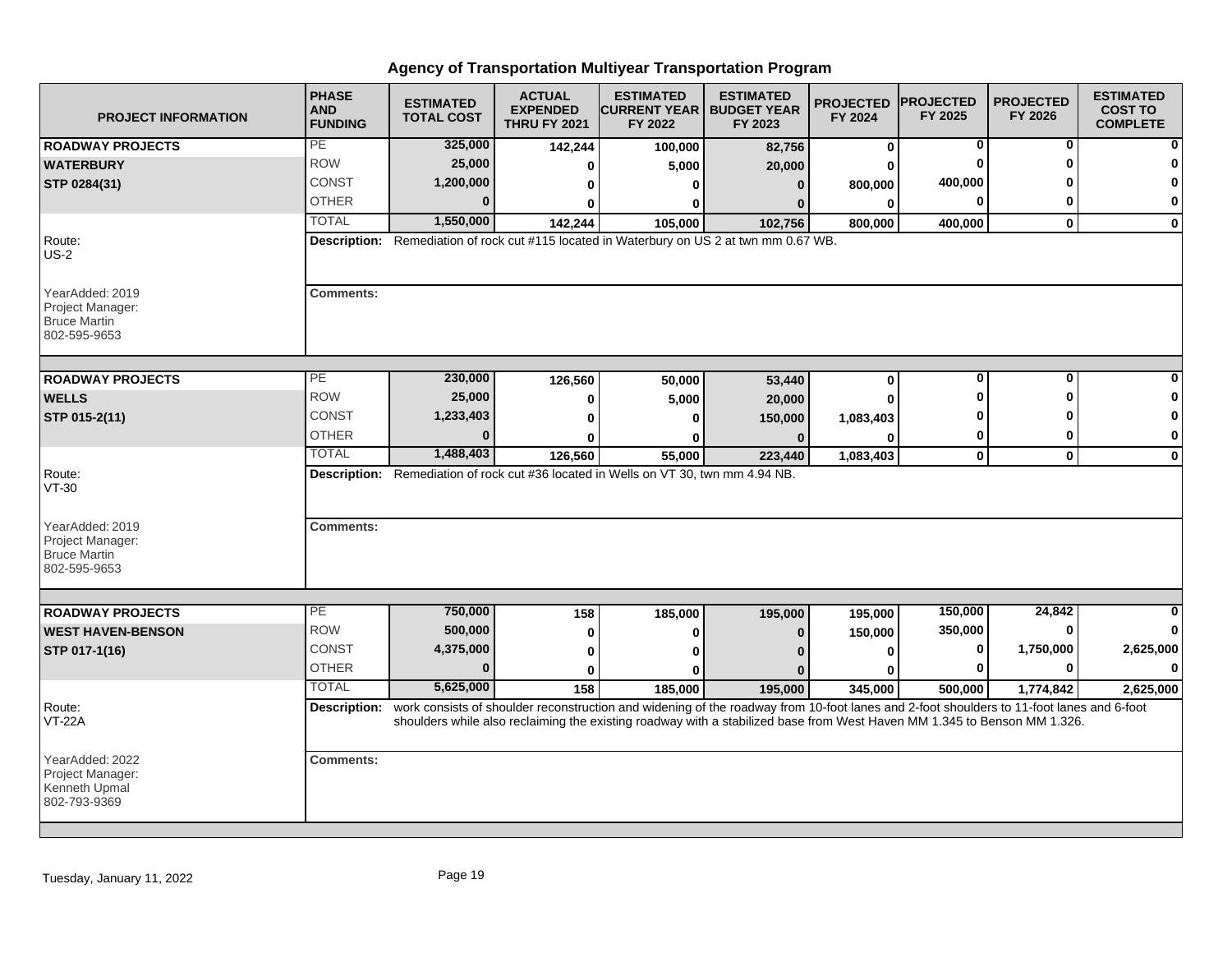| <b>PROJECT INFORMATION</b>                                                          | <b>PHASE</b><br><b>AND</b><br><b>FUNDING</b>                                              | <b>ESTIMATED</b><br><b>TOTAL COST</b>                                                                                                                                    | <b>ACTUAL</b><br><b>EXPENDED</b><br><b>THRU FY 2021</b> | <b>ESTIMATED</b><br><b>CURRENT YEAR   BUDGET YEAR</b><br>FY 2022                                                                  | <b>ESTIMATED</b><br>FY 2023 | <b>PROJECTED</b><br>FY 2024 | <b>PROJECTED</b><br>FY 2025 | <b>PROJECTED</b><br>FY 2026 | <b>ESTIMATED</b><br><b>COST TO</b><br><b>COMPLETE</b> |  |  |
|-------------------------------------------------------------------------------------|-------------------------------------------------------------------------------------------|--------------------------------------------------------------------------------------------------------------------------------------------------------------------------|---------------------------------------------------------|-----------------------------------------------------------------------------------------------------------------------------------|-----------------------------|-----------------------------|-----------------------------|-----------------------------|-------------------------------------------------------|--|--|
| <b>ROADWAY PROJECTS</b>                                                             | PE                                                                                        | 250,000                                                                                                                                                                  | 43,736                                                  | 75,000                                                                                                                            | 75,000                      | 56,264                      | 0                           | 0                           | 0                                                     |  |  |
| <b>WEST RUTLAND</b>                                                                 | <b>ROW</b>                                                                                | 15,000                                                                                                                                                                   |                                                         | 0                                                                                                                                 | 10,000                      | 5,000                       | 0                           |                             |                                                       |  |  |
| NH 020-1(23)                                                                        | <b>CONST</b>                                                                              | 720,000                                                                                                                                                                  |                                                         | 0                                                                                                                                 | 0                           | $\bf{0}$                    | 250,000                     | 470,000                     |                                                       |  |  |
|                                                                                     | <b>OTHER</b>                                                                              |                                                                                                                                                                          |                                                         | O                                                                                                                                 |                             |                             | ŋ                           |                             |                                                       |  |  |
|                                                                                     | <b>TOTAL</b>                                                                              | 985,000                                                                                                                                                                  | 43,736                                                  | 75,000                                                                                                                            | 85.000                      | 61,264                      | 250,000                     | 470,000                     | $\mathbf{0}$                                          |  |  |
| Route:<br>$US-4$                                                                    | Description: Remediation of rock cut #37 located in West Rutland on US 4 at twn mm 13.51. |                                                                                                                                                                          |                                                         |                                                                                                                                   |                             |                             |                             |                             |                                                       |  |  |
| YearAdded: 2019<br>Project Manager:<br><b>Bruce Martin</b><br>802-595-9653          | <b>Comments:</b>                                                                          |                                                                                                                                                                          |                                                         |                                                                                                                                   |                             |                             |                             |                             |                                                       |  |  |
| <b>ROADWAY PROJECTS</b>                                                             | $\overline{PE}$                                                                           | 500,000                                                                                                                                                                  | 381,123                                                 | 118,877                                                                                                                           | $\Omega$                    | $\mathbf 0$                 | 0                           | $\Omega$                    |                                                       |  |  |
| <b>WILLISTON</b>                                                                    | <b>ROW</b>                                                                                | 80,000                                                                                                                                                                   | 37,147                                                  | 42,853                                                                                                                            |                             | ŋ                           | 0                           |                             |                                                       |  |  |
| NH 5500(18)                                                                         | CONST                                                                                     | 1,685,624                                                                                                                                                                |                                                         | 400,000                                                                                                                           | 1,285,624                   |                             | ŋ                           |                             | 0                                                     |  |  |
|                                                                                     | <b>OTHER</b>                                                                              |                                                                                                                                                                          |                                                         | 0                                                                                                                                 |                             | O                           | 0                           | ŋ                           | 0                                                     |  |  |
|                                                                                     | <b>TOTAL</b>                                                                              | 2,265,624                                                                                                                                                                | 418,269                                                 | 561,730                                                                                                                           | 1,285,624                   | $\mathbf{0}$                | $\bf{0}$                    | 0                           | $\mathbf{0}$                                          |  |  |
| Route:<br>VT-2A                                                                     | <b>Description:</b>                                                                       | Project is for improvements to the Interstate 89 Exit 12 and VT Route 2A intersections, in combination with corridor and intersection<br>Road) in the Town of Williston. |                                                         | improvements to VT Route 2A between the VT Route 2A intersections with Town Highway 77 (Hurricane Lane) and US Route 2 (Williston |                             |                             |                             |                             |                                                       |  |  |
| YearAdded: 2016<br>Project Manager:<br>Kenneth Upmal<br>802-793-9369                | <b>Comments:</b>                                                                          |                                                                                                                                                                          |                                                         |                                                                                                                                   |                             |                             |                             |                             |                                                       |  |  |
|                                                                                     | PE                                                                                        | 1,025,799                                                                                                                                                                |                                                         |                                                                                                                                   |                             |                             | 0                           | $\bf{0}$                    | $\mathbf{0}$                                          |  |  |
| <b>ROADWAY PROJECTS</b><br><b>WILLISTON</b>                                         | <b>ROW</b>                                                                                | 752,674                                                                                                                                                                  | 1,025,799                                               | 0                                                                                                                                 | $\bf{0}$                    | $\mathbf 0$                 | U                           |                             |                                                       |  |  |
|                                                                                     | <b>CONST</b>                                                                              | 7,544,042                                                                                                                                                                | 752,674                                                 | 0                                                                                                                                 |                             |                             | ŋ                           |                             | 0                                                     |  |  |
| <b>STP M 5500(7)S</b>                                                               | <b>OTHER</b>                                                                              | n                                                                                                                                                                        | 1,154,856<br>C                                          | 3,468,196                                                                                                                         | 2,075,846<br>n              | 845,144<br>n                | 0                           | ŋ                           | 0                                                     |  |  |
|                                                                                     | <b>TOTAL</b>                                                                              | 9,322,515                                                                                                                                                                |                                                         | 0                                                                                                                                 |                             |                             |                             |                             |                                                       |  |  |
| Route:                                                                              | Description:                                                                              | RECONSTRUCTION OF THE INTERSECTION AT INDUSTRIAL AVE AND RESURFACING OF US2 IN WILLISTON, BEGINNING AT THE SO                                                            | 2,933,328                                               | 3,468,196                                                                                                                         | 2,075,846                   | 845.144                     | $\bf{0}$                    | $\bf{0}$                    |                                                       |  |  |
| <b>US-2</b>                                                                         |                                                                                           |                                                                                                                                                                          |                                                         | BURLINGTON-WILLISTON T/L AND EXTENDING EASTERLY 1.05 MILES.                                                                       |                             |                             |                             |                             |                                                       |  |  |
| YearAdded: Prior to 2006<br>Project Manager:<br><b>Bruce Martin</b><br>802-595-9653 | <b>Comments:</b>                                                                          |                                                                                                                                                                          |                                                         |                                                                                                                                   |                             |                             |                             |                             |                                                       |  |  |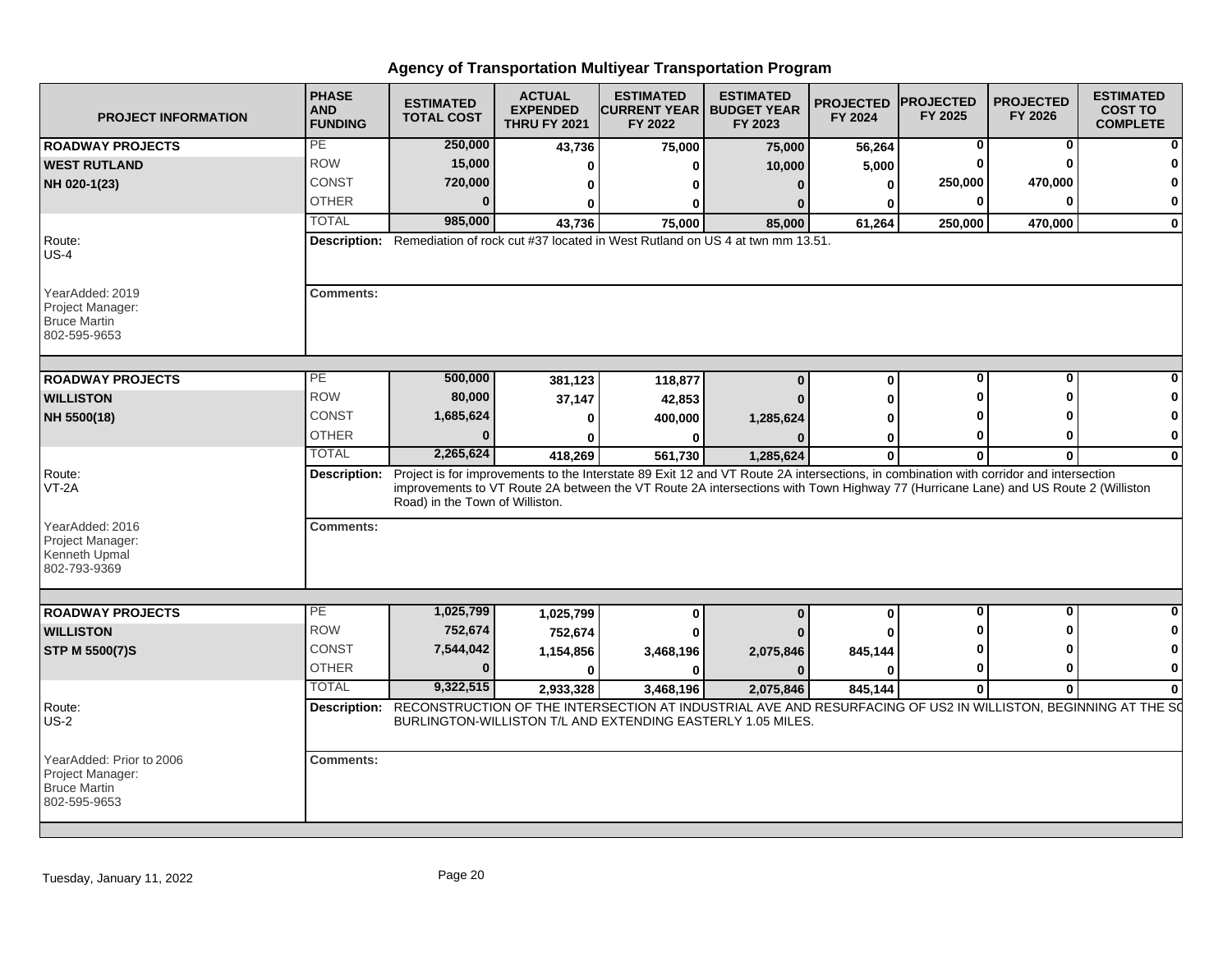| <b>PROJECT INFORMATION</b>                                           | <b>PHASE</b><br><b>AND</b><br><b>FUNDING</b> | <b>ESTIMATED</b><br><b>TOTAL COST</b>                     | <b>ACTUAL</b><br><b>EXPENDED</b><br><b>THRU FY 2021</b> | <b>ESTIMATED</b><br><b>CURRENT YEAR   BUDGET YEAR</b><br>FY 2022                                                   | <b>ESTIMATED</b><br>FY 2023 | <b>PROJECTED</b><br>FY 2024 | <b>PROJECTED</b><br>FY 2025 | <b>PROJECTED</b><br>FY 2026 | <b>ESTIMATED</b><br><b>COST TO</b><br><b>COMPLETE</b> |
|----------------------------------------------------------------------|----------------------------------------------|-----------------------------------------------------------|---------------------------------------------------------|--------------------------------------------------------------------------------------------------------------------|-----------------------------|-----------------------------|-----------------------------|-----------------------------|-------------------------------------------------------|
| <b>ROADWAY PROJECTS</b>                                              | PE                                           | 148,454                                                   | 128,626                                                 | 19,828                                                                                                             | $\bf{0}$                    | $\bf{0}$                    | 0                           | 0                           | 0                                                     |
| <b>WILLISTON</b>                                                     | <b>ROW</b>                                   | 20,000                                                    | 19,895                                                  | 105                                                                                                                |                             | U                           | O                           | O                           | $\mathbf 0$                                           |
| STP SCRP(17)                                                         | <b>CONST</b>                                 | 359,178                                                   | 15,277                                                  | 343,901                                                                                                            | n                           | 0                           | ŋ                           |                             | $\bf{0}$                                              |
|                                                                      | <b>OTHER</b>                                 | $\bf{0}$                                                  | $\mathbf{0}$                                            | 0                                                                                                                  | 0                           | 0                           | 0                           | 0                           | 0                                                     |
|                                                                      | <b>TOTAL</b>                                 | 527,632                                                   | 163,798                                                 | 363,834                                                                                                            | $\bf{0}$                    | $\mathbf 0$                 | $\mathbf 0$                 | $\mathbf{0}$                | $\mathbf 0$                                           |
| Route:<br>$VT-2A$                                                    |                                              | Description: Culvert rehabilitation on VT2A in Williston. |                                                         |                                                                                                                    |                             |                             |                             |                             |                                                       |
| YearAdded: 2018<br>Project Manager:<br>Kenneth Upmal<br>802-793-9369 | <b>Comments:</b>                             |                                                           |                                                         |                                                                                                                    |                             |                             |                             |                             |                                                       |
| <b>ROADWAY PROJECTS</b>                                              | PE                                           | 145,000                                                   | 123,740                                                 | 30,000                                                                                                             | 20,000                      | $\bf{0}$                    | $\bf{0}$                    | $\bf{0}$                    |                                                       |
| <b>WILMINGTON</b>                                                    | <b>ROW</b>                                   | 40,000                                                    | 0                                                       | 40,000                                                                                                             | n                           | $\bf{0}$                    | O                           | ŋ                           | 0                                                     |
| NH CULV(61)                                                          | CONST                                        | 917,090                                                   | 0                                                       | U                                                                                                                  | 400,000                     | 600,000                     | ŋ                           |                             | $\bf{0}$                                              |
|                                                                      | <b>OTHER</b>                                 | $\bf{0}$                                                  |                                                         | 0                                                                                                                  |                             | 0                           | 0                           | 0                           | 0                                                     |
|                                                                      | <b>TOTAL</b>                                 | 1,102,090                                                 | 123,740                                                 | 70,000                                                                                                             | 420,000                     | 600,000                     | $\mathbf 0$                 | $\mathbf 0$                 | $\mathbf 0$                                           |
| Route:<br>$VT-9$                                                     |                                              |                                                           |                                                         | Description: Rehabilitation of culvert PID # 12326 on VT-9 in Wilmington at MM 1.76.                               |                             |                             |                             |                             |                                                       |
| YearAdded: 2021<br>Project Manager:<br>Kenneth Upmal<br>802-793-9369 | <b>Comments:</b>                             |                                                           |                                                         |                                                                                                                    |                             |                             |                             |                             |                                                       |
| <b>ROADWAY PROJECTS</b>                                              | PE                                           | 46,000                                                    |                                                         |                                                                                                                    |                             | $\mathbf 0$                 | $\bf{0}$                    | $\mathbf{0}$                | $\bf{0}$                                              |
| <b>WINDSOR</b>                                                       | <b>ROW</b>                                   | 10,000                                                    | 34,425                                                  | 11,575                                                                                                             | $\bf{0}$                    |                             | ŋ                           | O                           | 0                                                     |
| <b>TCSP TCSE(008)C/3</b>                                             | <b>CONST</b>                                 | 157,500                                                   | 3,853                                                   | 6,147                                                                                                              |                             | U                           | 0                           | ŋ                           | 0                                                     |
|                                                                      | <b>OTHER</b>                                 | $\bf{0}$                                                  | 0<br>$\bf{0}$                                           | 0<br>$\bf{0}$                                                                                                      | 157,500<br>n                | 0<br>0                      | 0                           | $\bf{0}$                    | $\pmb{0}$                                             |
|                                                                      | <b>TOTAL</b>                                 | 213,500                                                   | 38,279                                                  | 17,722                                                                                                             | 157,500                     | $\mathbf{0}$                | $\mathbf 0$                 | $\mathbf{0}$                | $\bf{0}$                                              |
| Route:<br>TCSP TSCE(008)C/3                                          |                                              |                                                           |                                                         | Description: Streetscape improvements on River Street, including new sidewalks, curbing, lighting and cross walks. |                             |                             |                             |                             |                                                       |
| YearAdded: 2018<br>Project Manager:<br>Scott Gurley<br>802-498-8874  | <b>Comments:</b>                             |                                                           |                                                         |                                                                                                                    |                             |                             |                             |                             |                                                       |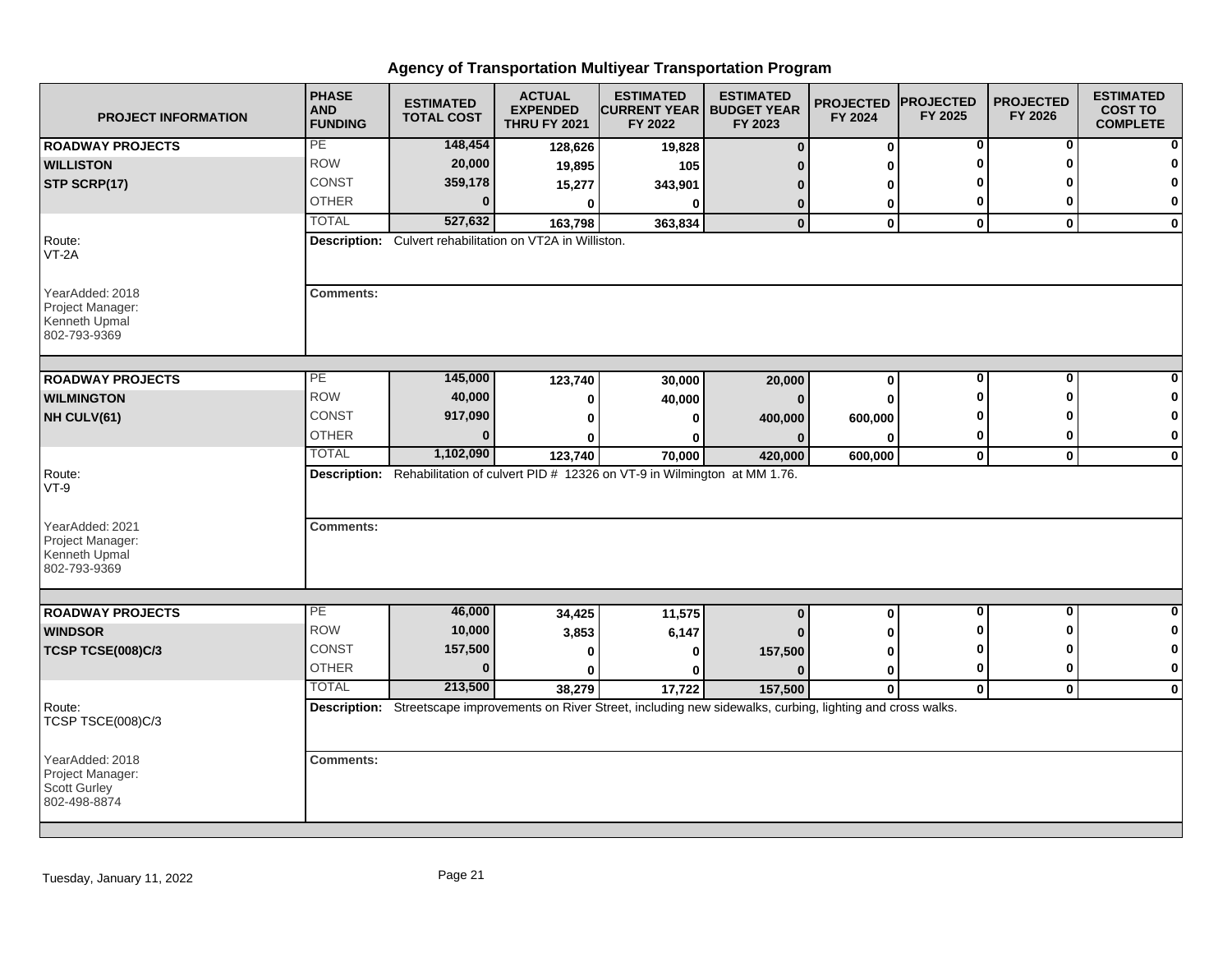| <b>PROJECT INFORMATION</b>                                                 | <b>PHASE</b><br><b>AND</b><br><b>FUNDING</b> | <b>ESTIMATED</b><br><b>TOTAL COST</b>                        | <b>ACTUAL</b><br><b>EXPENDED</b><br><b>THRU FY 2021</b> | <b>ESTIMATED</b><br><b>CURRENT YEAR</b><br>FY 2022                                                                  | <b>ESTIMATED</b><br><b>BUDGET YEAR</b><br>FY 2023 | <b>PROJECTED</b><br>FY 2024 | <b>IPROJECTED</b><br>FY 2025 | <b>PROJECTED</b><br>FY 2026 | <b>ESTIMATED</b><br><b>COST TO</b><br><b>COMPLETE</b> |
|----------------------------------------------------------------------------|----------------------------------------------|--------------------------------------------------------------|---------------------------------------------------------|---------------------------------------------------------------------------------------------------------------------|---------------------------------------------------|-----------------------------|------------------------------|-----------------------------|-------------------------------------------------------|
| <b>ROADWAY PROJECTS</b>                                                    | PE                                           | 234,674                                                      | 234,318                                                 | 356                                                                                                                 |                                                   | $\bf{0}$                    | 0                            | 0                           |                                                       |
| <b>WOODFORD</b>                                                            | <b>ROW</b>                                   |                                                              |                                                         |                                                                                                                     |                                                   |                             |                              |                             |                                                       |
| NH 010-1(51)                                                               | <b>CONST</b>                                 | 4,891,688                                                    | 410,772                                                 | 2,250,000                                                                                                           | 2,230,917                                         |                             |                              |                             |                                                       |
|                                                                            | <b>OTHER</b>                                 |                                                              |                                                         |                                                                                                                     |                                                   |                             |                              |                             |                                                       |
|                                                                            | <b>TOTAL</b>                                 | 5,126,362                                                    | 645,090                                                 | 2,250,356                                                                                                           | 2,230,917                                         | $\bf{0}$                    | 0                            | $\bf{0}$                    | 0                                                     |
| Route:<br>$VT-9$                                                           |                                              | TOWN LINE EXTENDING EASTERLY 0.127 MILE.                     |                                                         | Description: REMOVAL OF LEDGE AND ROCK ALONG VT9 IN WOODFORD, BEGINNING 2.930 MILES EAST OF THE BENNINGTON-WOODFORD |                                                   |                             |                              |                             |                                                       |
| YearAdded: 2015<br>Project Manager:<br><b>Bruce Martin</b><br>802-595-9653 | <b>Comments:</b>                             |                                                              |                                                         |                                                                                                                     |                                                   |                             |                              |                             |                                                       |
| <b>ROADWAY PROJECTS</b>                                                    | PE                                           | 275,000                                                      |                                                         |                                                                                                                     |                                                   | $\bf{0}$                    | $\bf{0}$                     | <sup>0</sup>                |                                                       |
| <b>WOODSTOCK</b>                                                           | <b>ROW</b>                                   | 35,000                                                       | 227,786                                                 | 25,000                                                                                                              | 22,214                                            |                             |                              |                             |                                                       |
| NH SCRP(16)                                                                | <b>CONST</b>                                 | 668,485                                                      | 153                                                     | 34,847                                                                                                              |                                                   |                             |                              |                             |                                                       |
|                                                                            | <b>OTHER</b>                                 | $\Omega$                                                     |                                                         |                                                                                                                     | 200,000                                           | 468,485                     |                              |                             | 0                                                     |
|                                                                            | <b>TOTAL</b>                                 | 978,485                                                      | 227,940                                                 | 59,847                                                                                                              | 222,214                                           | 468,485                     | $\mathbf 0$                  | $\mathbf 0$                 | $\bf{0}$                                              |
| Route:<br>$US-4$                                                           |                                              | <b>Description:</b> Culvert rehabilitation on US4, MM 7.724. |                                                         |                                                                                                                     |                                                   |                             |                              |                             |                                                       |
| YearAdded: 2018<br>Project Manager:<br><b>Bruce Martin</b><br>802-595-9653 | <b>Comments:</b>                             |                                                              |                                                         |                                                                                                                     |                                                   |                             |                              |                             |                                                       |
|                                                                            |                                              |                                                              |                                                         |                                                                                                                     |                                                   |                             |                              |                             |                                                       |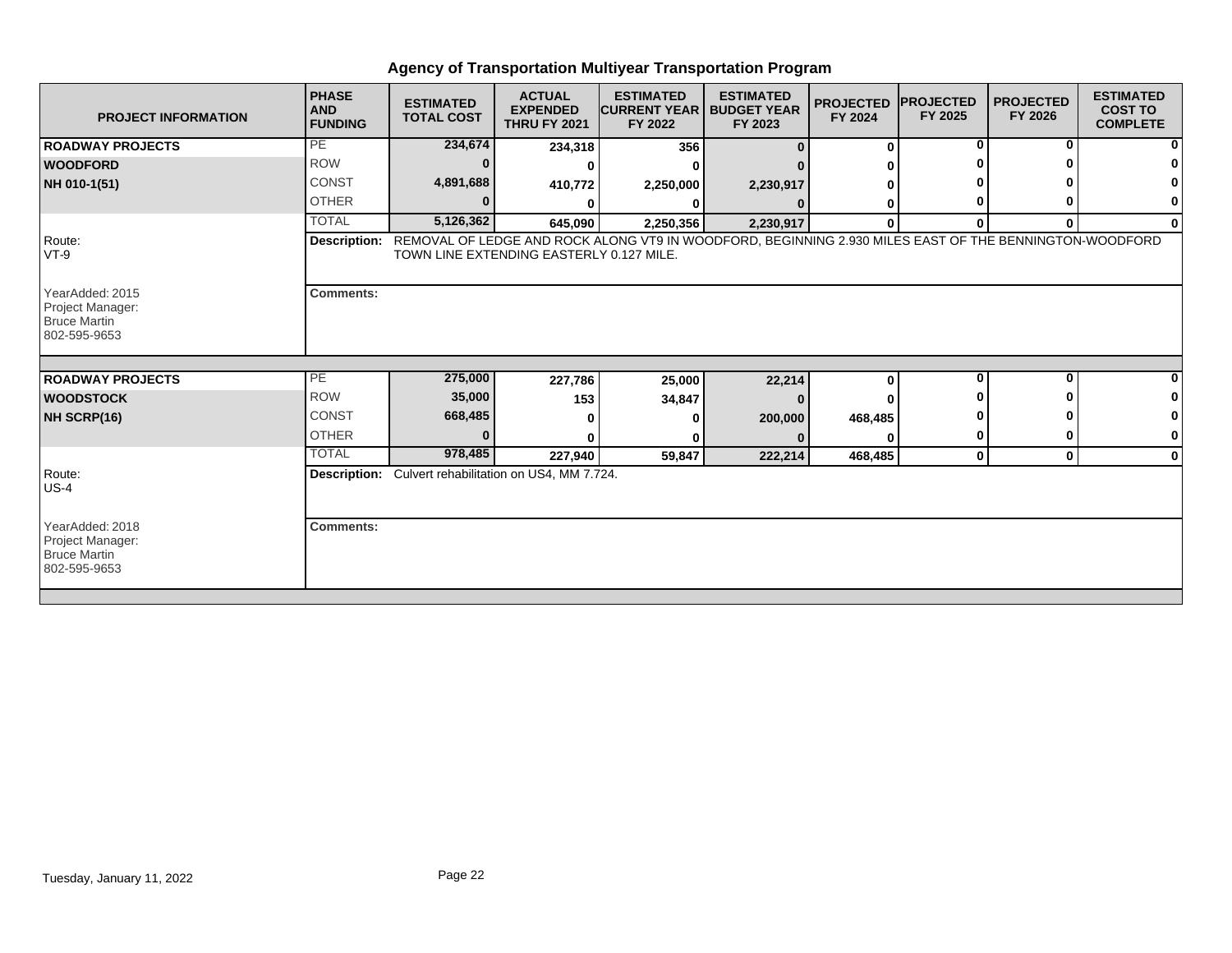## **Roadway Projects - CAPITAL PROGRAM**

### **SFY 2023 D&E**

| <b>Project Name</b>             | <b>Manager</b>       | Project<br><b>Number</b> | Route                                    | <b>PE</b> | <b>ROW</b>  | <b>Const</b> | <b>Total</b> | Federal   | <b>State</b> | Local       | Year<br><b>Added</b> |
|---------------------------------|----------------------|--------------------------|------------------------------------------|-----------|-------------|--------------|--------------|-----------|--------------|-------------|----------------------|
| <b>BOLTON-MILTON</b>            | Jesse Devlin         | IM 089-2(53)             | $I-89$                                   | 100,000   | $\mathbf 0$ | $\mathbf 0$  | 100,000      | 90,000    | 10,000       | $\mathbf 0$ | 2020                 |
| <b>BRATTLEBORO</b>              | Kenneth Upmal        | STP 2000(23)             | $US-5$                                   | 150,000   | 1,000,000   | 0            | 1,150,000    | 932,420   | 217,580      | 0           | Prior to 2006        |
| <b>BURLINGTON</b>               | Joel Perrigo         | BREP(2)                  | <b>RAILYARD</b><br><b>ENTERPRIS</b><br>E | 400,000   | 0           | $\mathbf 0$  | 400,000      | 324,320   | 75,680       | 0           | 2015                 |
| <b>COLCHESTER</b>               | Patricia Coburn      | STP 5600(19)             | $VT-2A$                                  | 200,000   | 0           | 0            | 200,000      | 200,000   | 0            | 0           | 2016                 |
| CORNWALL-<br><b>MIDDLEBURY</b>  | <b>Taylor Sisson</b> | STP 0172(11)             | $VT-125$                                 | 24,842    | $\mathbf 0$ | $\mathbf 0$  | 24,842       | 20,142    | 4,700        | 0           | 2021                 |
| <b>DERBY</b>                    | Jesse Devlin         | STP 0113(86)             | $US-5$                                   | 50,000    | 0           | 0            | 50,000       | 40,540    | 9,460        | 0           | 2023                 |
| <b>HARTFORD</b>                 | Jesse Devlin         | STP 020-2(52)            | $US-4$                                   | 50,000    | 0           | $\mathbf 0$  | 50,000       | 40,540    | 9,460        | 0           | 2023                 |
| <b>LYNDON</b>                   | <b>Bruce Martin</b>  | STP 0113(65)             | $US-5$                                   | 200,000   | 50,000      | 0            | 250,000      | 202,700   | 47,300       | 0           | 2012                 |
| MARLBORO-<br><b>BRATTLEBORO</b> | Matthew<br>Bogaczyk  | NH 010-1(57)             | $VT-9$                                   | 30,000    | 25,000      | 0            | 55,000       | 42,770    | 12,230       | 0           | 2022                 |
| <b>MIDDLESEX</b>                | Jesse Devlin         | STP 0284(36)             | $US-2$                                   | 50,000    | 0           | 0            | 50,000       | 40,540    | 9,460        | 0           | 2023                 |
| MILTON-GEORGIA                  | Jesse Devlin         | STP 0285(17)             | $US-7$                                   | 50,000    | 0           | 0            | 50,000       | 40,540    | 9,460        | 0           | 2023                 |
| MORETOWN-<br><b>MIDDLESEX</b>   | Jesse Devlin         | STP 0284(35)             | $US-2$                                   | 50,000    | 0           | 0            | 50,000       | 40,540    | 9,460        | 0           | 2023                 |
| <b>PITTSFORD</b>                | <b>Bruce Martin</b>  | NH 019-3(492)            | <b>US-7</b>                              | 250,000   | 50,000      | $\mathbf 0$  | 300,000      | 240,000   | 60,000       | $\mathbf 0$ | Prior to 2006        |
| ST. ALBANS-HIGHGATE             | Jesse Devlin         | PCIP(1)                  |                                          | 50,000    | 0           | 0            | 50,000       | 45,000    | 5,000        | 0           | 2023                 |
| <b>STATEWIDE</b>                | Jesse Devlin         |                          | <b>ROADWAY</b><br><b>PROJECTS</b>        | 250,000   | 0           | 0            | 250,000      | 202,700   | 47,300       | 0           | Prior to 2006        |
| <b>VERGENNES</b>                | Joseph Segale        | STP 017-1(15)            | <b>VT-22A</b>                            | 200,000   | 0           | $\mathbf 0$  | 200,000      | 162,160   | 37,840       | 0           | 2021                 |
| <b>WILLISTON</b>                | Jesse Devlin         | STP 5500(20)             | $US-2$                                   | 50,000    | $\mathbf 0$ | 0            | 50,000       | 40,540    | 9,460        | 0           | 2023                 |
| WOODSTOCK-<br><b>HARTFORD</b>   | Jesse Devlin         | NH 020-2(51)             | $US-4$                                   | 50,000    | $\mathbf 0$ | $\mathbf 0$  | 50,000       | 40,540    | 9,460        | 0           | 2023                 |
|                                 |                      |                          | Totals:                                  | 2,204,842 | 1,125,000   | 0            | 3,329,842    | 2,745,992 | 583,850      | 0           |                      |